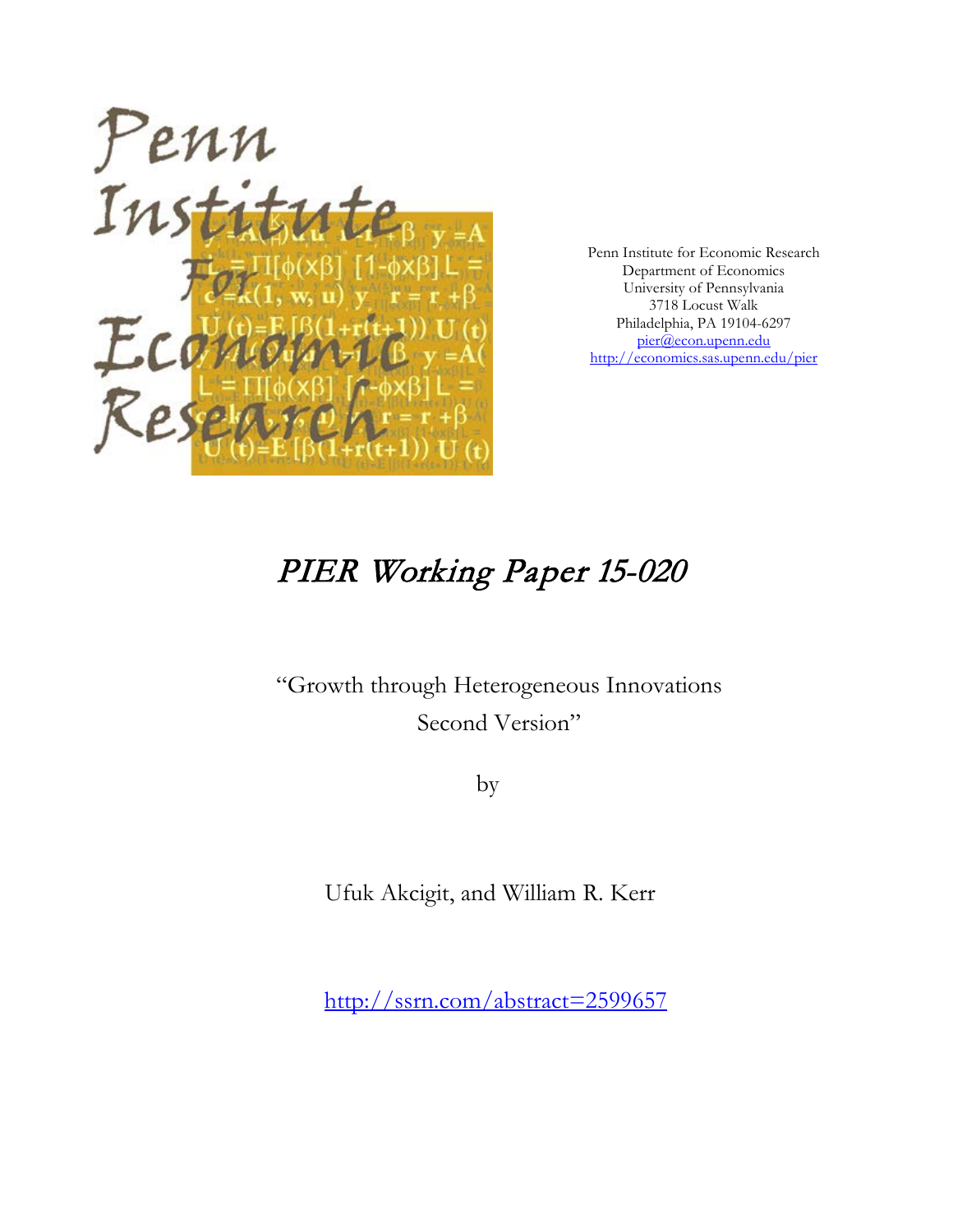# Growth through Heterogeneous Innovations<sup>∗</sup>

Ufuk Akcigit University of Pennsylvania and NBER

William R. Kerr Harvard University and NBER

March 25, 2015

#### Abstract

We study how external versus internal innovations promote economic growth through a tractable endogenous growth framework with multiple innovation sizes, multi-product firms, and entry/exit. Firms invest in external R&D to acquire new product lines and in internal R&D to improve their existing product lines. A baseline model derives the theoretical implications of weaker scaling for external R&D versus internal R&D, and the resulting predictions align with observed empirical regularities for innovative firms. Quantifying a generalized model for the recent U.S. economy using matched Census Bureau and patent data, we observe a modest departure for external R&D from perfect scaling frameworks.

JEL Classification: O31, O33, O41, L16.

Keywords: Endogenous Growth, Innovation, External, Internal, Research and Development, Patents, Citations, Scientists, Entrepreneurs.

<sup>∗</sup>Comments are appreciated and can be sent to uakcigit@econ.upenn.edu and wkerr@hbs.edu. We thank Daron Acemoglu, John Haltiwanger, Sam Kortum, Dirk Krueger, Rasmus Lentz, Matt Mitchell, and many seminar participants for their insights. This research is supported by Harvard Business School, Innovation Policy and the Economy forum, Kauffman Foundation, and University of Pennsylvania. Kerr is a research associate of the Bank of Finland and thanks the Bank for hosting him during a portion of this research. Selman Erol, Kaushik Ghosh, and especially Harun Alp provided excellent research assistance on this project. The research in this paper was conducted while the authors were Special Sworn Status researchers of the US Census Bureau at the Boston Census Research Data Center (BRDC). Support for this research from NSF grant ITR-0427889 [BRDC] is gratefully acknowledged. Research results and conclusions expressed are the authors' and do not necessarily reflect the views of the Census Bureau or NSF. This paper has been screened to ensure that no confidential data are revealed.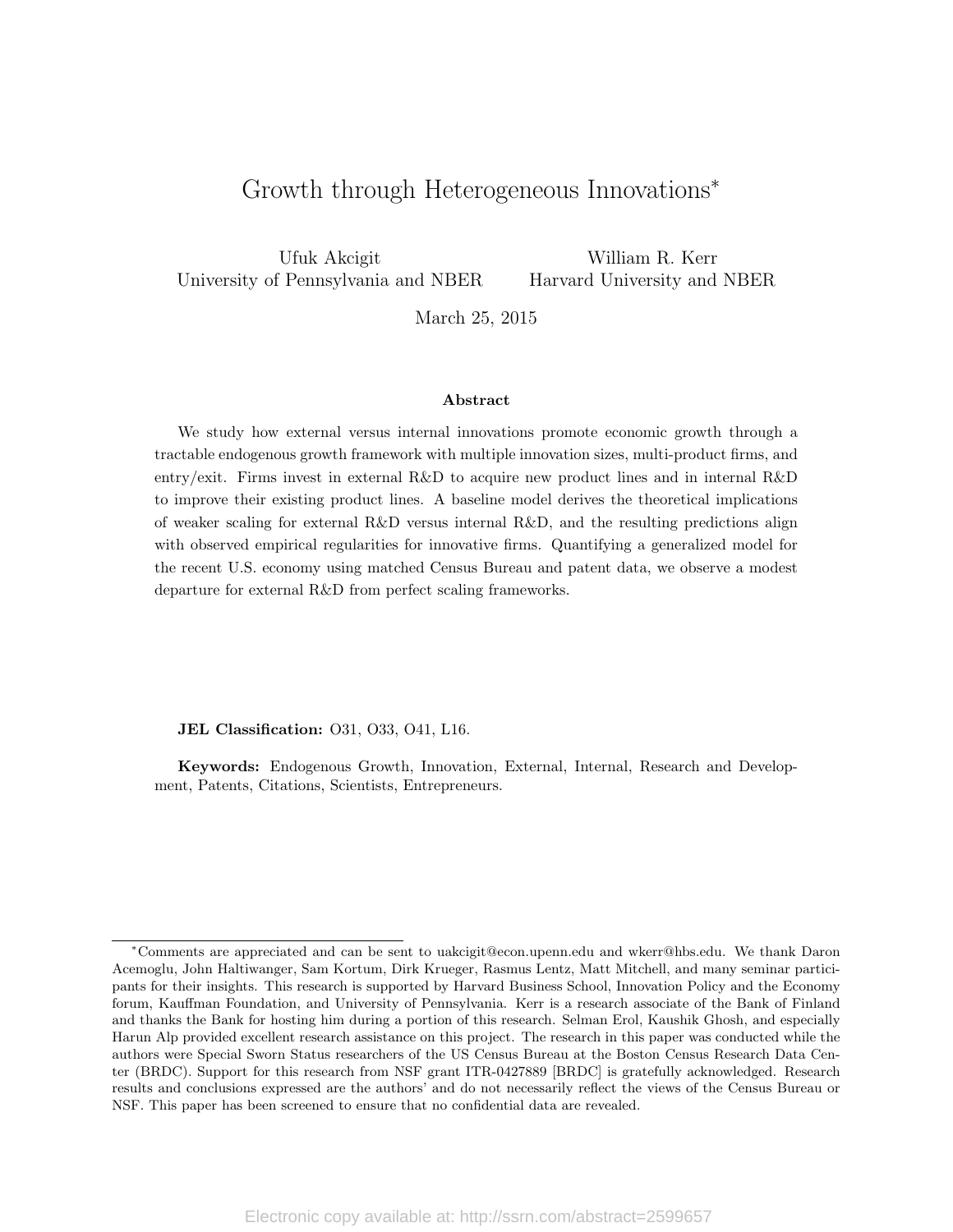# 1 Introduction

A large body of empirical research demonstrates that innovation comes in many shapes and sizes: e.g., internal vs. external, product vs. process, radical vs. normal. Similarly, we know that small and large firms can differ in their motives for pursuing innovation and the efficiency of their R&D efforts. Some accounts emphasize the many great breakthroughs of independent entrepreneurs, while others describe the financial might and longer investment horizons that large companies can afford to take towards innovation. Either way, it is clear that a Silicon Valley start-up may behave differently from the R&D laboratory of General Electric.

The goal of this paper is to embed some of this rich heterogeneity into a fully-specified endogenous growth model. Despite many advances, growth theory mostly provides frameworks that include a single type of innovation, perhaps drawn from a distribution, not the variation in types present in the data. Similarly, while models often specify a firm size distribution, the economic consequences of this distribution are typically quite limited. We seek to build a framework that allows both of these heterogeneities and links them together—an economy with firms of multiple sizes that are making different choices over the types of innovations to pursue.

The seminal model of [Klette and Kortum](#page-46-0) [\(2004\)](#page-46-0) provides the first piece for this effort. The [Klette and Kortum](#page-46-0) [\(2004\)](#page-46-0) framework allows firms to own multiple product lines, which are continually added or lost on the basis of innovation and creative destruction forces. The theoretical depictions of [Klette and Kortum](#page-46-0) [\(2004\)](#page-46-0) and the empirical quantification of [Lentz and Mortensen](#page-46-1) [\(2008\)](#page-46-1) show that this set-up exhibits many behaviors consistent with the applied micro literature (e.g., skewness of the firm size distribution, greater growth volatility of small firms). Following [Lentz and Mortensen](#page-46-1) [\(2008\)](#page-46-1), many researchers find this framework a powerful platform for applied growth theory, and we use it ourselves in [Acemoglu et al. \(2013\)](#page-42-0) and [Acemoglu et al. \(2015\).](#page-42-1) This framework does not, however, model multiple forms of innovation that we seek to study in the data. There are also potential roles for the firm size distribution that are not included in the model because the R&D capacities of firms are identical and scale perfectly with firm size (indeed, this resulting size independence for innovation choices provides the analytical beauty of the framework).

This study introduces into this framework new heterogeneity in the types of innovations undertaken by firms, which in turn shapes how the firm size distribution can matter for the economy. To do so, we distinguish two types of R&D that firms undertake: external and internal. Firms undertake external R&D to create new products and capture leadership in markets, while internal R&D efforts improve product lines that firms currently own. While there are other important heterogeneities across the firm size distribution, we pursue this one given the central role of innovation in endogenous growth frameworks and the many accounts of differences in innovation for large and small firms.

Our paper makes three key theoretical advances. The first is to build a growth model that incorporates multiple forms of innovation, a direct connection from firm size to choices over types of innovations, and multiple step sizes in the impact of innovations that are endogenously determined.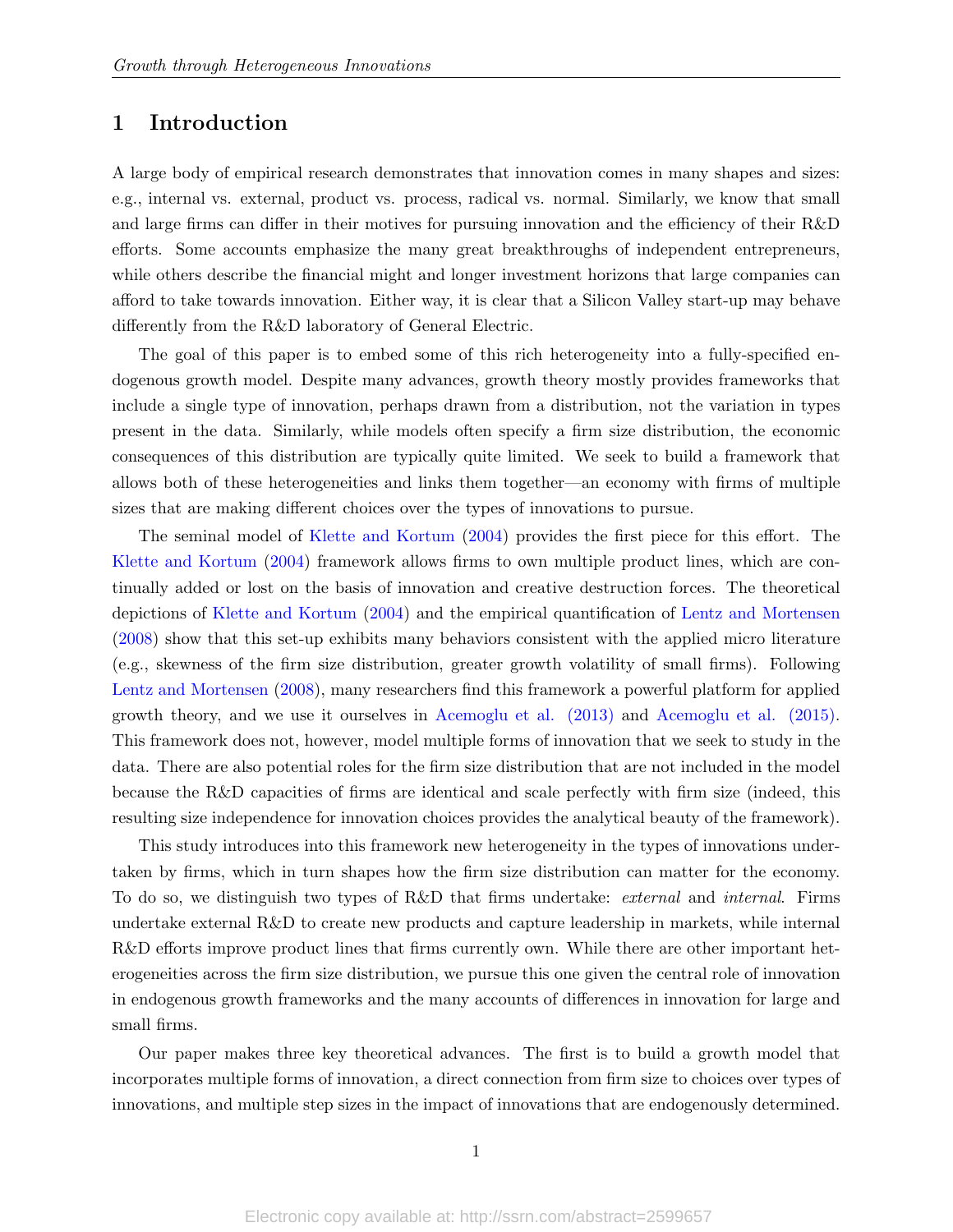Our baseline framework analyzes a setting where internal R&D efforts scale up with firm size, while external R&D efforts do not. This model remains very tractable and yields analytical solutions, making stark predictions about how the R&D behavior of new entrants and small firms will differ from large firms. We show that this model can provide micro-founded explanations for observed empirical relationships like deviations from Gibrat's law of proportionate firm growth and the perceived disproportionate role of small firms for major innovations. The [Klette and Kortum](#page-46-0) [\(2004\)](#page-46-0) model focuses on external R&D, and we will consider a framework that extends the spirit of the [Klette and Kortum](#page-46-0) [\(2004\)](#page-46-0) setting to allow both internal and external innovation to scale perfectly with firm size. This comparison illuminates where our theoretical deviations occur and why.

The second theoretical contribution is to explicitly incorporate patents and patent citations into our endogenous growth framework. Using a few simple regularities from the empirical literature about patent citations, we characterize how these features would look in our economy and derive additional analytical solutions about the information embedded in patent citations. While these additions do not impact the fundamental operation of our model's economy (e.g., firms don't block rivals with patents in these models), citations are extremely important for the depth of outcomes and results that we can characterize. For example, we derive tests that employ patent citations to determine if the growth spillover effects from external innovations are larger or smaller than those from internal innovations. Moreover, we show how distributions of patent citations contain much of the information that we need to quantify external vs. internal differences in the model. This advance provides considerable scope for future work as the model can then be related to micro-empirical data with millions of observations on innovation.

Our third major contribution is to then build a generalized framework that allows an arbitrary amount of scaling for external innovation with firm size (internal innovation always scales fully). At the extremes of this generalized framework are the extended [Klette and Kortum](#page-46-0) [\(2004\)](#page-46-0) framework (perfect scaling) and our baseline model (no scaling). We quantify the model using indirect inference with Census Bureau data on all patenting firms during the 1982-1997 period. Some parts of this exercise are novel and interesting from a methodological perspective. During this period, we find that the U.S. economy exhibits moderate departures from the [Klette and Kortum](#page-46-0) [\(2004\)](#page-46-0) world, but that this attractive theoretical framework is a good approximation for many applications. In other settings, researchers may deem that the heterogeneity should not be overlooked (e.g., research for the next major drug discovery). This parallels in many respects the departures that we observed empirically from Gibrat's law of proportionate growth—they exist and are meaningful, but there are many settings where they can be deemed to be less important.

In the course of the paper we provide several empirical assessments that help inform longstanding debates about the role of small vs. large firms for innovation. For instance, we show that the relative rate of major inventions is higher in small firms. We demonstrate that these distributional differences are not due to differences in research capabilities or technologies, but are instead an outcome of R&D investment choices by firms. We report here empirical work that we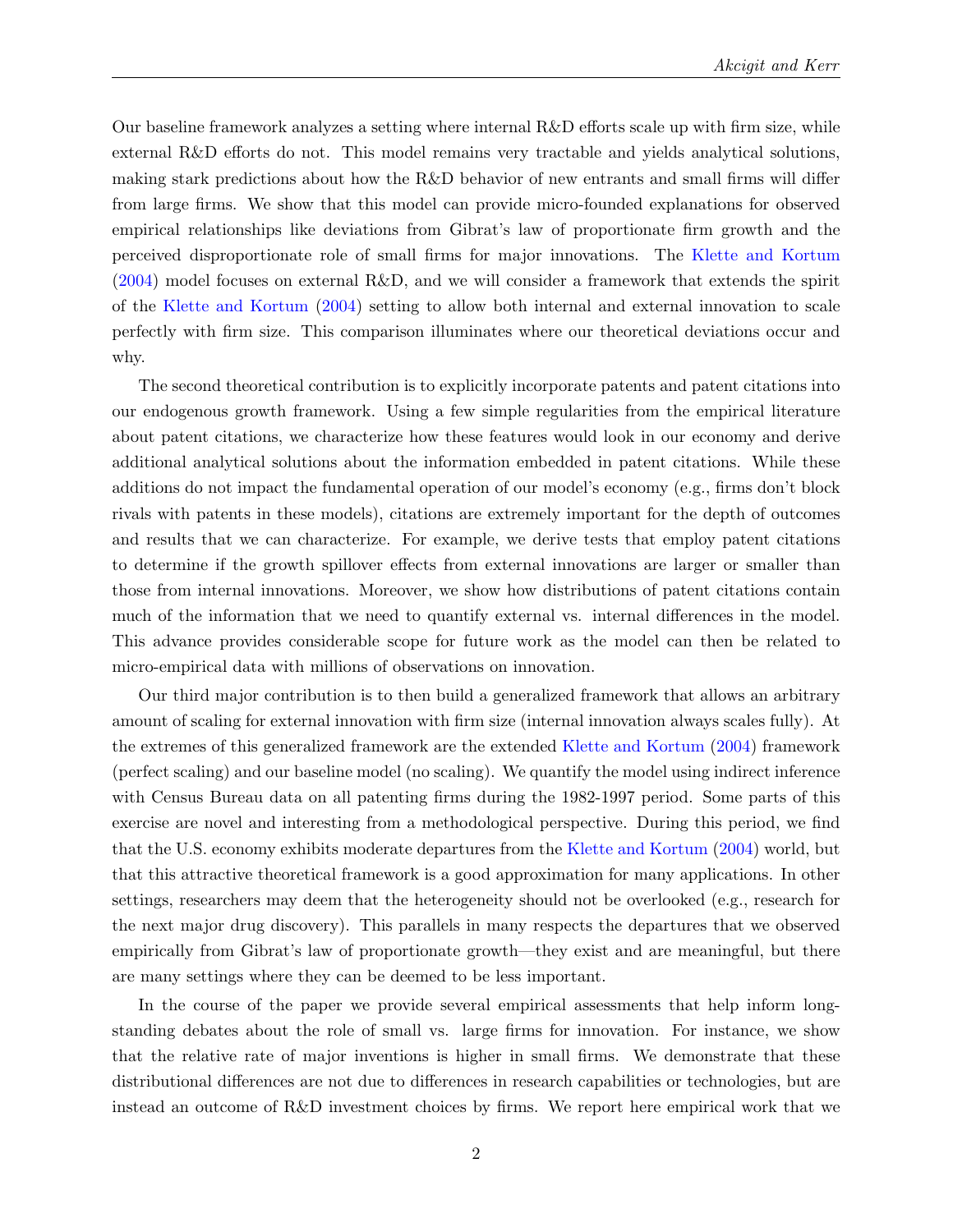use to discipline the model, especially around the identification of internal and external step sizes. Our appendix and NBER working paper, [Akcigit and Kerr](#page-42-2) [\(2010\)](#page-42-2), contains an extended empirical analysis of innovation and the firm size distribution that contains further tests regarding the scaling of innovation varieties.

Our objective is to provide new data, methods, and insights for this ongoing debate, recognizing that one paper cannot answer every part of these complex questions. Moreover, we have every reason to believe the degree of innovation scaling and the saliency of the firm size distribution may differ across times and places. The history of innovation in the United States, for example, exhibits periods that seem to bring larger or smaller firms into greater favor (e.g., [Lamoreaux et al., 2011,](#page-46-2) [Nicholas, 2014\)](#page-47-0), and the legends of great innovation contain equal doses of Bell Laboratories and the iconic garage of Bill Hewlett and David Packard. Similarly, it is very reasonable to suspect that the scaling relationship may be very different today across Finland, Japan and India. The particular outcomes we observe for the recent United States are informative, but our real hope is that the methodology and machinery developed here will be applied in many settings to collect a broad set of evidence.

In terms of the literature, we most clearly build on the efforts of [Klette and Kortum](#page-46-0) [\(2004\)](#page-46-0), [Lentz](#page-46-1) [and Mortensen](#page-46-1) [\(2008\)](#page-46-1), and [Akcigit](#page-42-3) [\(2010\)](#page-42-3) to build more insights from the empirical literature on innovation into workhorse theoretical models. More recent contributions are [Lentz and Mortensen](#page-46-3) [\(2014\)](#page-46-3) and [Garcia-Macia et al. \(2014\).](#page-44-0) These papers in turn depend upon the long endogenous growth literature.<sup>[1](#page-4-0)</sup> Our work on spillover benefits builds upon contributions like [Spence](#page-47-1)  $(1984)$  and [Griliches](#page-44-1) [\(1992\)](#page-44-1), with [Caballero and Jaffe](#page-43-0) [\(1993\)](#page-43-0) and [Eeckhout and Jovanovic](#page-43-1) [\(2002\)](#page-43-1) being rare examples that connect patent citations to a growth model. Finally, we are deeply connected to the empirical literature on firm size and innovation that we review next as a prelude to our model.<sup>[2](#page-4-1)</sup>

#### Differences in Innovation Across the Firm Size Distribution

Our work builds upon a deep empirical literature examining differences in innovation by type of firm. It is important to emphasize from the outset what our framework does not do. A frequent debate is whether small or large firms contribute disproportionately as the source of radical innovations; a related topic of conversation is whether small or large firms achieve a greater innovation return per dollar invested.[3](#page-4-2) Our model would be extremely uninteresting if we obtained answers

<span id="page-4-0"></span><sup>&</sup>lt;sup>1</sup>Classics include [Aghion and Howitt](#page-42-4) [\(1992\)](#page-42-4), [Aghion et al. \(1997\),](#page-42-5) [Aghion et al. \(2001\),](#page-42-6) [Grossman and Helpman](#page-44-2) [\(1991\)](#page-44-2), [Howitt](#page-45-0) [\(1999\)](#page-45-0), [Jones](#page-45-1) [\(1995\)](#page-45-1), [Kortum](#page-46-4) [\(1997\)](#page-46-4), and [Romer](#page-47-2) [\(1986,](#page-47-2) [1990\)](#page-47-3). [Barro and Sala-i Martin](#page-42-7) [\(1995\)](#page-42-7) and [Acemoglu](#page-42-8) [\(2008\)](#page-42-8) provide full reviews.

<span id="page-4-1"></span><sup>&</sup>lt;sup>2</sup>Our work likewise relates to the economics literatures on innovation and industry structure and evolution. Examples include [Acemoglu and Cao](#page-42-9) [\(2015\)](#page-42-9), [Acemoglu and Akcigit](#page-42-10) [\(2012\)](#page-42-10), [Arkolakis](#page-42-11) [\(2011\)](#page-42-11), [Bloom et al. \(2013\),](#page-43-2) [Cabral](#page-43-3) [and Mata](#page-43-3) [\(2003\)](#page-43-3), [Cai](#page-43-4) [\(2010\)](#page-43-4), [Cohen](#page-43-5) [\(1995\)](#page-43-5), [Dunne et al. \(1988\),](#page-43-6) [Duranton](#page-43-7) [\(2007\)](#page-43-7), [Gans et al. \(2002\),](#page-44-3) [Gilbert and](#page-44-4) [Newbery](#page-44-4) [\(1982\)](#page-44-4), [Hausman et al. \(1984\),](#page-44-5) [Hopenhayn](#page-45-2) [\(1992\)](#page-45-2), [Hopenhayn et al. \(2006\),](#page-45-3) [Jovanovic](#page-45-4) [\(1982\)](#page-45-4), [Jovanovic](#page-45-5) [and MacDonald](#page-45-5) [\(1994\)](#page-45-5), [Kerr](#page-45-6) [\(2010\)](#page-45-6), [Klepper and Graddy](#page-46-5) [\(1990\)](#page-46-5), [Lerner](#page-46-6) [\(1997\)](#page-46-6), [Luttmer](#page-46-7) [\(2007,](#page-46-7) [2011\)](#page-46-8), [Reinganum](#page-47-4) [\(1983\)](#page-47-4), and [Rosen](#page-47-5) [\(1991\)](#page-47-5).

<span id="page-4-2"></span><sup>3</sup>For example, [Acemoglu et al. \(2015\),](#page-42-1) [Acs and Audretsch](#page-42-12) [\(1987,](#page-42-12) [1988,](#page-42-13) [1991\)](#page-42-14), [Baumol](#page-43-8) [\(2002\)](#page-43-8), [Kerr et al. \(2014\),](#page-45-7) [Kueng, Yang, and Hong](#page-46-9) [\(2014\)](#page-46-9), [Nelson and Winter](#page-47-6) [\(1982\)](#page-47-6), [Peretto](#page-47-7) [\(1998\)](#page-47-7), [Rausch](#page-47-8) [\(2010\)](#page-47-8), [Rosen](#page-47-5) [\(1991\)](#page-47-5), [Samila and](#page-47-9) [Sorenson](#page-47-9) [\(2011\)](#page-47-9), [Thomke](#page-47-10) [\(2003\)](#page-47-10), and [Zucker et al. \(1998\).](#page-47-11) Of the efforts to quantify these claims, the best known is the [Kortum and Lerner](#page-46-10) [\(2000\)](#page-46-10) finding that venture capital dollars invested in small start-ups are three times more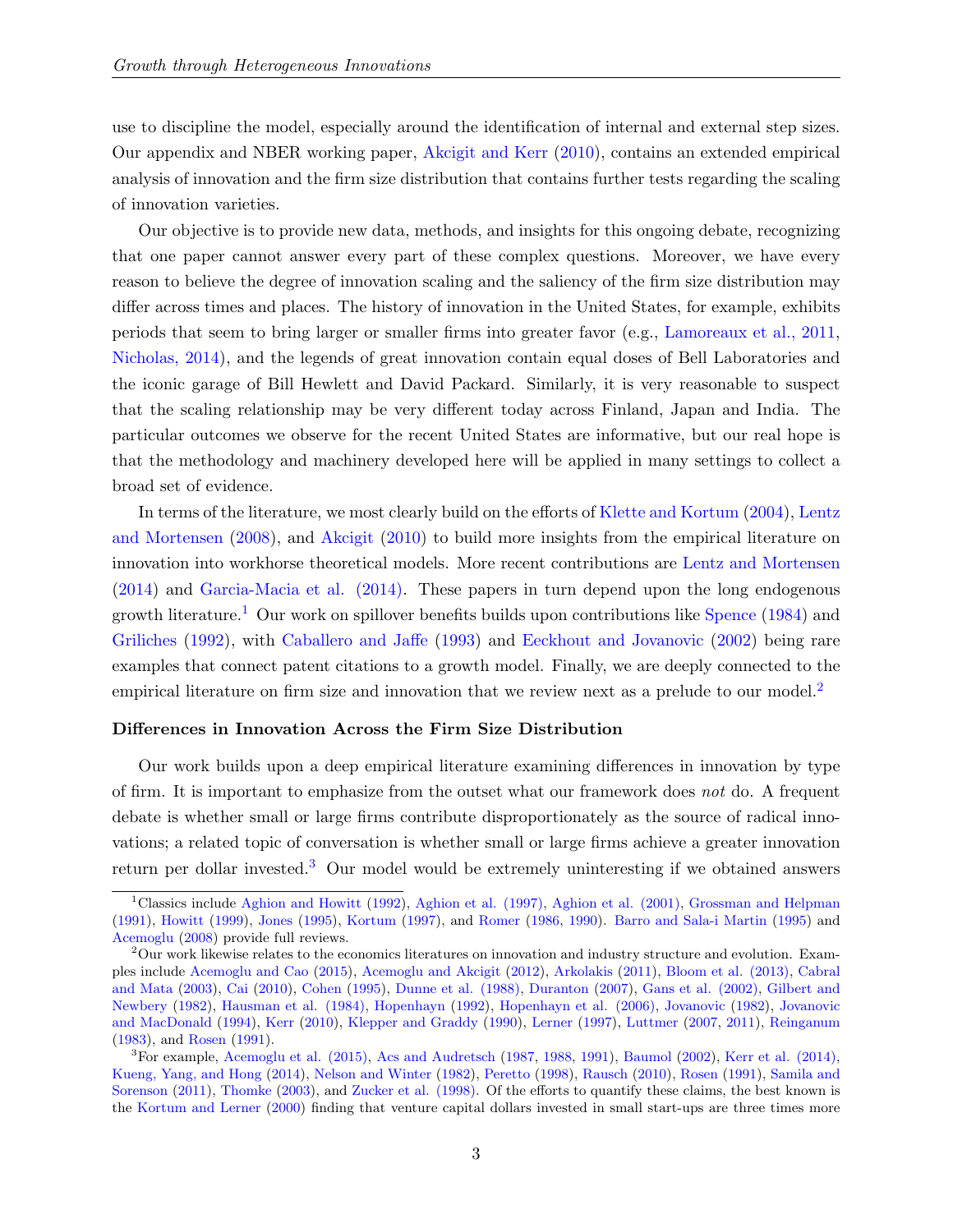to these types of questions by giving some firms the exogenous power to produce certain types of innovations not available to others (e.g., that the innovation distribution for small firms showed greater variance than the distribution of larger firms). Instead, we want to trace out why large and small firms might invest at different rates in the same set of potential innovation approaches, with differences in the size of realized advances being an outcome rather than an assumption.

We focus on internal vs. external innovation as it aligns with many important insights about the innovation behavior of small and large companies. It will also be the most direct heterogeneity that we can measure with the data. At an extreme, external vs. internal differences must exist. Entering entrepreneurs, in our model and in the real world, do not have products to improve upon, and so by definition we start to expose differences in potential behavior. What follows are collected insights as to why this difference is pervasive rather than confined to the extremes, usually emphasizing a greater internal focus for large firms.

One rationale for why large firms might invest more in internal improvements is that they can derive a better return from these investments than small firms can. In situations where innovations are useful for enhancing a company's operations but will be otherwise hard to protect/sell, large companies achieve a greater return for the same investment due to their larger base of operations. These incentives have been most frequently discussed for product vs. process R&D investments (e.g., [Klepper, 1996\)](#page-45-8), and [Cohen and Klepper](#page-43-9) [\(1996\)](#page-43-9) show process R&D is more tightly linked to firm size than product R&D. While these patterns are consistent with internal R&D scaling more directly with firm size, at least one counter example exists. Basic R&D is also more likely to be conducted by large firms due to the fixed costs of basic R&D laboratories and the ability to realize resulting discoveries across a range of products. To the extent that basic R&D also provides serendipitous advances that aid entry into new industries outside of the firm's current span, larger companies garner more external innovation.

An additional class of explanations for why large companies may pursue proportionately less external innovation relates to organizational frictions and managerial capabilities. In one perspective, following on the [Lucas](#page-46-11) [\(1978\)](#page-46-11) span-of-control model, this is efficient. If there are limits to the number of operations that the world's best managers can effectively guide, then large companies might endogenously invest more in improving their existing products vs. conquering new domains. These limits to optimal firm size effectively give a comparative advantage to others for pursuing the acquisition of new lines.<sup>[4](#page-5-0)</sup> Related, the model of [Hellmann and Perotti](#page-44-6)  $(2011)$  emphasizes the prowess of large companies for innovations that require significant circulation of innovative ideas over internal resources to complete, while clusters of smaller companies have advantages in other settings. [Gromb and Scharfstein](#page-44-7) [\(2002\)](#page-44-7) model related trade-offs.

On the other hand, many accounts in the management literature reach the same conclusion but

potent for generating patented innovations than corporate R&D expenditures.

<span id="page-5-0"></span><sup>4</sup>[Akcigit et al. \(2015\)](#page-42-15) introduces a span-of-control limitation for firms into the [Klette and Kortum](#page-46-0) [\(2004\)](#page-46-0) framework to study the firm dynamics in the Indian manufacturing sector. Their model emphasizes how these managerial conditions create limits to the scaling of firms and their pursuit of new product lines, connecting to the empirical work of [Hsieh and Klenow](#page-45-9) [\(2014\)](#page-45-9).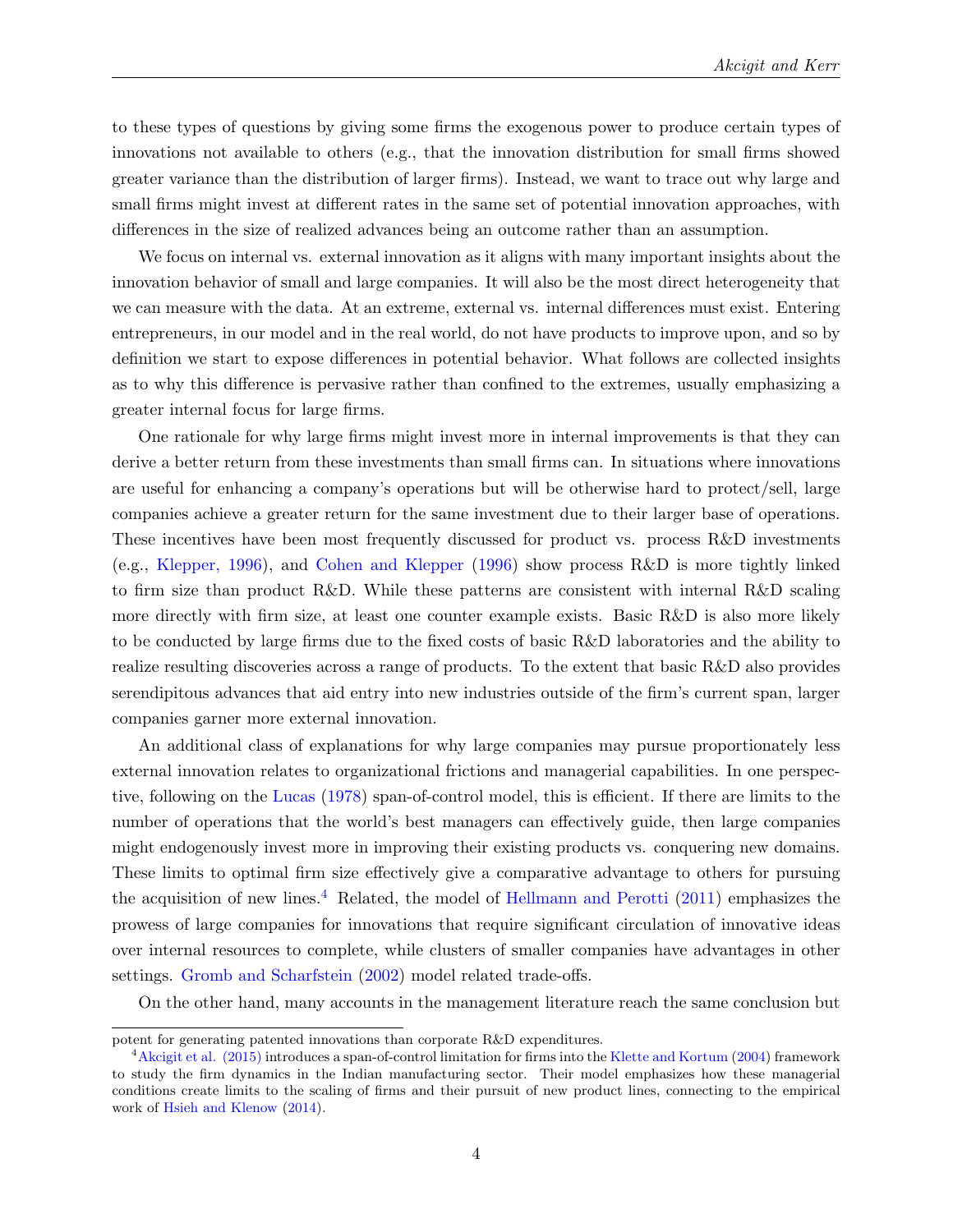stress inefficient origins. These accounts suggest that organizational rigidities and pre-occupation with serving existing customers stifle external innovations that large companies want to pursue (e.g., [Christensen, 1997,](#page-43-10) [Clark and Henderson, 1993,](#page-45-10) [Henderson, 1990,](#page-45-11) [March, 1991\)](#page-46-12). [Galasso](#page-44-8) [and Simcoe](#page-44-8) [\(2011\)](#page-44-8) identify how CEO personality traits shape innovation investments, and [Lerner](#page-46-13) [\(2012\)](#page-46-13) further reviews the recent literature on the advantages and liabilities of large companies for pursuing new innovation areas compared to start-ups (e.g., compensation constraints).

There is also evidence that external environments shape innovation incentives for large companies. Financial markets provide a well-studied example. Using plausibly exogenous variation in going public decisions, [Bernstein](#page-43-11) [\(2015\)](#page-43-11) finds that being a publicly listed firm reduces the novelty of a firm's innovations by up to 40% and shifts work towards more conventional and internal projects, while perhaps offering some compensation in funds for acquisitions. Lerner et al.  $(2011)$  reach similar conclusions when examining the impact of private equity firms on the innovation rates of the firms that they remove from public markets. Other studies find conglomerate firms frequently trade at a discount, and that managers often reduce R&D budgets to meet short-term return targets. Thus, while deep capital markets may provide valuable resources to public companies, they appear to create environments less attractive for external innovation.[5](#page-6-0)

This brief literature discussion highlights why the internal vs. external distinction is likely to be important. Several data sources are consistent with this observation:<sup>[6](#page-6-1)</sup>

- Using the 2008 Business R&D and Innovation Survey, we observe a -0.16 correlation between firm size and the share of R&D that the firm reports is directed towards business areas and products where the company does not have existing revenues. Similar negative correlations are found for questions about the share of firm R&D being directed to technologies new to markets.
- Using the 1979-1989 NSF R&D Surveys that recorded product vs. process R&D expenditures, we observe a 0.22 correlation between firm size and the share of R&D that the firm reports is process oriented. This accords with [Cohen and Klepper](#page-43-9) [\(1996\)](#page-43-9), and we find similar results for indicator variables about the firm conducting any process-focused R&D.
- Using the citations that firms make on the patents they file, we observe a 0.11 correlation between firm size and the share of backward citations that are made to a firm's own prior work. Firms with larger past patent portfolios are mechanically more likely to self cite, and

<span id="page-6-0"></span><sup>&</sup>lt;sup>5</sup>Differences beyond financial markets also exist. [Agrawal et al. \(2010\)](#page-42-16) consider how large companies may be located in more isolated cities that limit the diversity of external ideas that they receive and can build upon. Some industries are also characterized by a market for ideas (e.g., [Gans et al. \(2002\)\)](#page-44-3) that shifts the organization of innovation for external work. Finally, policies with firm-size-dependent components like labor regulations may make external innovation less attractive for large companies to the extent that policies make the labor adjustments associated with risky activities more costly for larger employers.

<span id="page-6-1"></span> $6$ All reported correlations measure firm size through log employment and are statistically significant at a 5% level. The correlations are taken over reported data in each survey, and some of these sources have incomplete coverage for small R&D producers, as described in our working paper. These sample constraints likely weaken the observed correlations to firm size.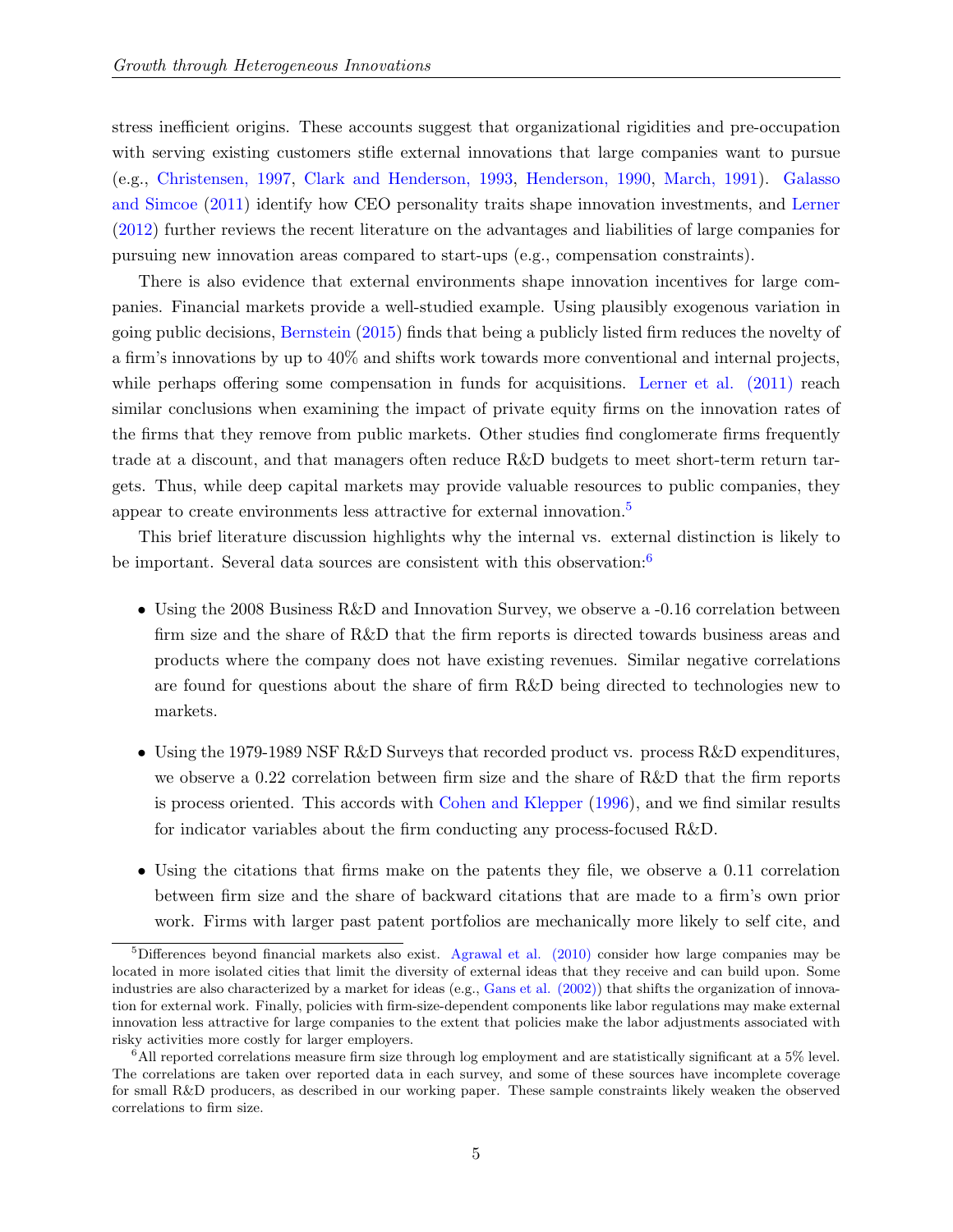the appendix C1 reports Monte Carlo simulations that measure the expected likelihood of self citations given the technology and years that a firm cites in their work. Larger firms are more likely to show abnormal rates of self citations compared to these counterfactuals, with the correlation to firm size of being out of the simulated 95th bound being 0.23.

These correlations, while containing their own advantages and liabilities, each point towards a consistent picture of heterogeneity in R&D behavior by firm size. An advantage of our model is its capacity to place these data pieces into context and use indirect inference for more general statements.

As a final observation, we emphasize that our focus is solely on innovative firms, which in our empirical exercises will be the universe of U.S. firms that file patents. There are many, many small firms that are not engaged in innovation and have no expectation to ever do so or to grow larger than their current size [\(Hurst and Pugsley, 2011\)](#page-45-12). This is often connected to non-pecuniary motivations for starting a business (e.g., to be one's own boss). Our study does not consider this mass of small businesses, and our large-small depictions should be viewed only in terms of innovative firms. An important insight from work like [Hurst and Pugsley](#page-45-12) [\(2011\)](#page-45-12) is the degree to which the "Main Street" small business sector is very different from innovative start-ups and that this imprinting is almost always present at founding. Our concentration is on innovative firms connected to technological advancement, and the fascinating questions of how to work in the many Main Street small businesses into growth models, or to model the quite rare transitions of existing non-innovation firms into innovation, will need to be saved for later.

## <span id="page-7-0"></span>2 Baseline Theoretical Framework

We begin with a baseline model that incorporates the empirical regularity that external R&D does not scale as fast as internal R&D with firm size. Our goal is to study the implications of this heterogeneity on the R&D, innovation and growth dynamics of firms. To allow for analytical solutions and to build intuition, we first consider a stark environment where external R&D does not scale at all with firm size. We then generalize the theoretical framework to allow scaling of external R&D, with this baseline model and [Klette and Kortum](#page-46-0) [\(2004\)](#page-46-0) being extremes of the general framework. On top of this general framework, we also overlay patent citation behavior so that we can quantitatively estimate the scaling parameter. The appendix contains proofs of propositions.

#### 2.1 Preferences and Final Good Technology

Consider the following continuous time economy. The world admits a representative household with a logarithmic utility function

$$
U = \int_0^\infty \exp(-\rho t) \ln C(t) dt.
$$
 (1)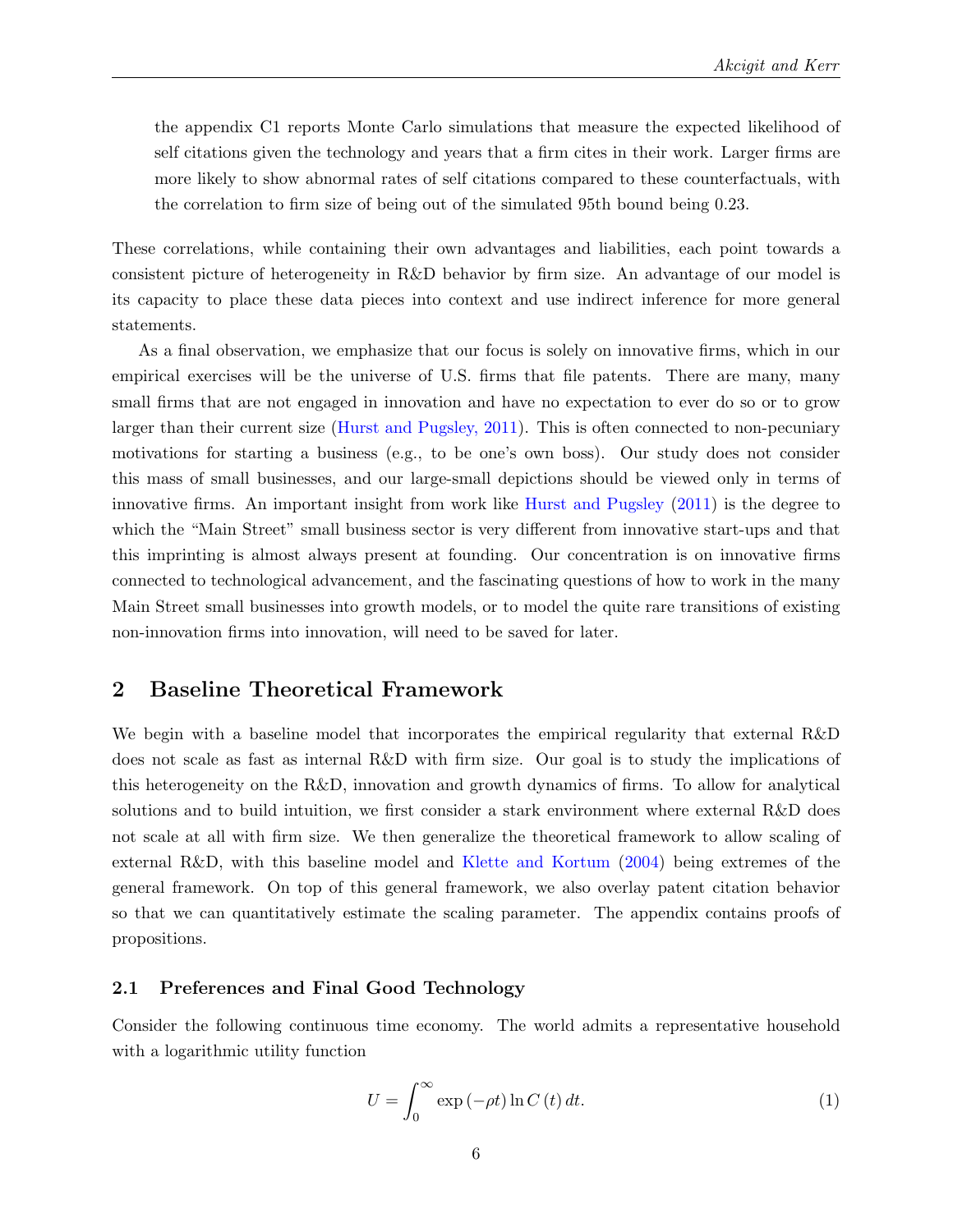$C(t)$  is consumption at time t, and  $\rho > 0$  is the discount rate. The household is populated by a continuum of individuals with measure one. Each member is endowed with one unit of labor that is supplied inelastically.

Individuals consume a unique final good  $Y(t)$ , which is also used for R&D as discussed below. The final good is produced by labor and a continuum of intermediate goods  $j \in [0,1]$  with the production technology

$$
Y(t) = \frac{L^{\beta}(t)}{1-\beta} \int_0^1 q_j^{\beta}(t) k_j^{1-\beta}(t) \, dj. \tag{2}
$$

In this specification,  $k_j(t)$  is the quantity of intermediate good j, and  $q_i(t)$  is its quality. We normalize the price of the final good Y to be one in every period without loss of generality. The final good is produced competitively with input prices taken as given. Henceforth, the time index t will be suppressed when it causes no confusion.

There is a set of firms that are producing intermediate goods and their measure,  $F \in (0,1)$ , will be determined in equilibrium. Each intermediate good  $j$  is owned by a firm  $f$ . A firm is characterized by the collection of its product lines  $\mathcal{J}_f = \{j : j \text{ is owned by firm } f\}.$  Similarly we denote the product (quality) portfolio of firm f by a multiset  $\mathbf{q}_f = \{q_j : j \in \mathcal{J}_f\}$  and denote the cardinality by  $n_f$ .<sup>[7](#page-8-0)</sup> Each intermediate good  $j \in [0, 1]$  is produced with a linear technology

<span id="page-8-2"></span>
$$
k_j = \bar{q}l_j,\tag{3}
$$

where  $l_j$  is the labor input and  $\bar{q} \equiv \int_0^1 q_j \, dj$  is the average quality in the economy. This linear specification has two implications. First, intermediate goods have the same marginal cost  $w/\bar{q} > 0$ , where  $w$  is the wage rate in terms of the final good. Second, the marginal product of labor in the intermediate good sector grows at the same rate as in the final good sector, generating an invariant labor allocation across sectors in steady state.

In addition to the variable cost, production requires also a fixed cost of operation  $\Phi \bar{q}$  at the firm level in terms of the final good. As it will transpire later, this fixed cost will be used to avoid any non-linearities in the firm's value function.[8](#page-8-1)

Individuals work in two capacities: final good production  $(L)$  and intermediate good production  $(L)$ . In each period, the labor market has to satisfy the constraint

<span id="page-8-3"></span>
$$
L + \tilde{L} \le 1. \tag{4}
$$

R is the total R&D spending, K is the total fixed cost paid by firms, and therefore the resource constraint of the economy is  $Y = C + R + K$ .

<span id="page-8-0"></span><sup>7</sup>A multiset is a generalization of a set which can contain more than one instances of the same member.

<span id="page-8-1"></span><sup>8</sup>See Proposition [1](#page-15-0) and the text above it for details.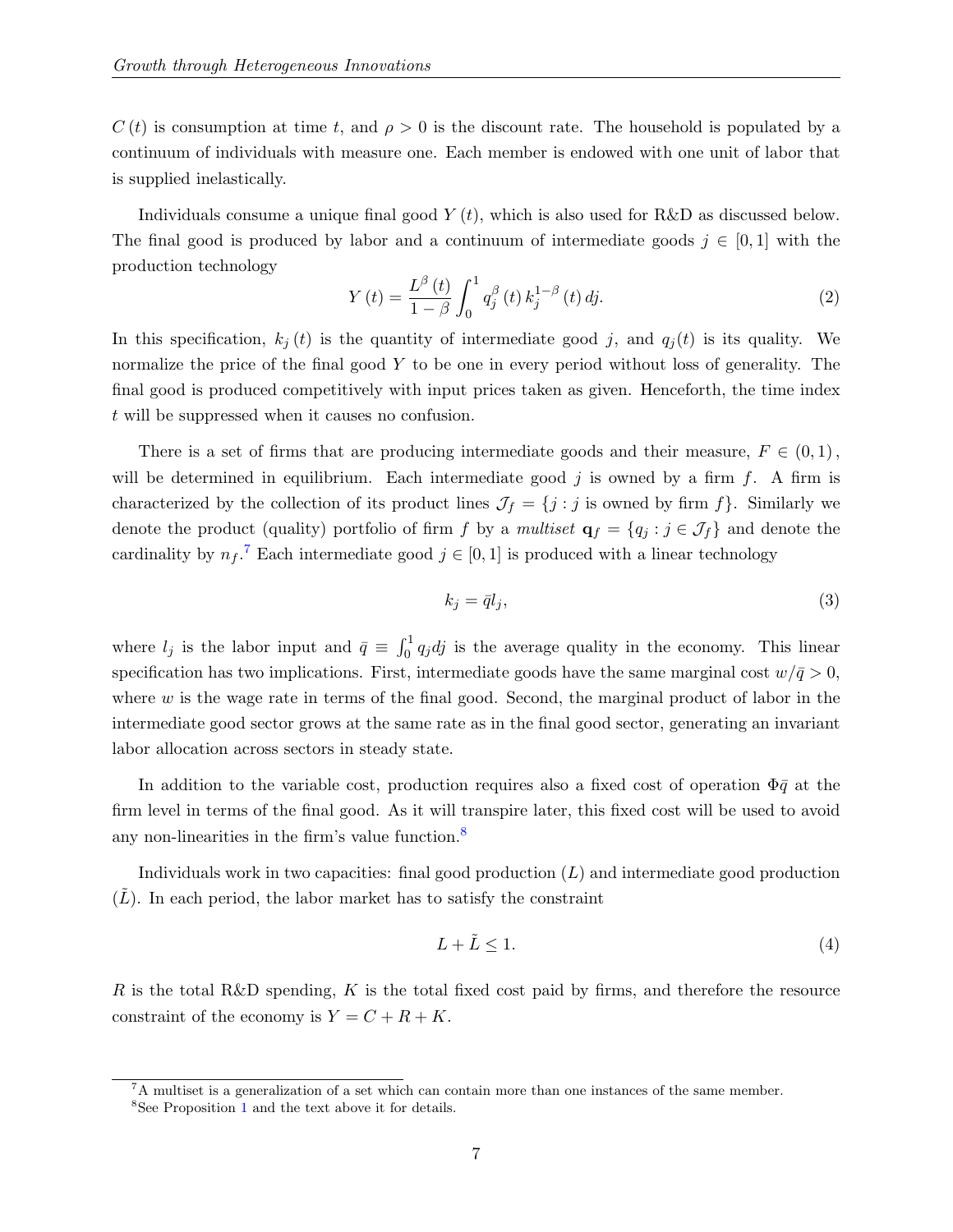#### <span id="page-9-2"></span>2.2 Research and Development

The last innovator in each product line owns the leading patent and has monopolist pricing power until being replaced by another firm. Intermediate producers have profit incentives to improve the technologies for their existing products, thereby increasing associated quality. In addition, both incumbents and potential entrants have incentives to add new products to their portfolios through R&D competition. We now describe the innovation types.

**Internal R&D** Incumbent firms undertake *internal R\BD* (or innovation) to improve their existing products. To improve an existing product  $j \in \mathcal{J}_f$ , firm f spends

<span id="page-9-0"></span>
$$
R_z(z_j, q_j) = \hat{\chi} z_j^{\hat{\psi}} q_j \tag{5}
$$

units of the final good, where  $\hat{\chi} > 0$  and  $\hat{\psi} > 1$ . Internal innovations are realized with the instantaneous Poisson flow rate of  $z_j \geq 0$ . Cost [\(5\)](#page-9-0) is proportional to the quality of the good that the firm is improving. First, this implies that a more-advanced technology has higher R&D costs. Second, as will be shown in the next section, equilibrium returns to internal innovations are linear in  $q_j$ . Therefore, the linear effects in return and cost cancel out and yield an internal innovation effort that is independent of the quality of the product line. When internal R&D is successful, the current quality improves by a multiplicative factor  $\lambda > 0$  such that  $q_j(t + \Delta t) = (1 + \lambda) q_j(t)$ .

**External R&D** External R&D (or innovation) is undertaken by incumbents and potential new entrants to obtain technology leadership over products that they do not currently own. A firm produces a flow rate x by paying  $R_x$  in terms of the final good according to the following production function:

$$
x = \left[\frac{R_x}{\tilde\chi\bar q}\right]^{\frac{1}{\tilde\psi}}{\bf 1}_{n>0}
$$

where  $\mathbf{1}_{n>0}$  is an indicator function. This specification implies that past innovation, i.e.  $n > 0$ , affords firms capacities to innovate in the future. This structure is in the same spirit as the [Klette](#page-46-0) [and Kortum](#page-46-0) [\(2004\)](#page-46-0) model that assumes a Cobb-Douglas functional form:  $x = R^{\frac{1}{\psi}} n^{1-\frac{1}{\psi}}$ . For now, we shut down the dependence on  $n$  at the intensive margin to prevent any scaling and just keep the dependence on the extensive margin via the indicator function. The resulting cost function for a firm with  $n > 0$  is

<span id="page-9-1"></span>
$$
R_x(x,\bar{q}) = \tilde{\chi} x^{\tilde{\psi}} \bar{q},\tag{6}
$$

where  $\tilde{\chi} > 0$  and  $\tilde{\psi} > 1$ . Cost [\(6\)](#page-9-1) is proportional to the average quality level  $\bar{q}$  in the economy, which again removes the dependence of innovation efforts on average quality since the returns to external innovations will be proportional to  $\bar{q}$  and ensures that the R&D spending is a constant fraction of the total output  $Y$ .

External R&D efforts are undirected in the sense that resulting innovations are realized in any product line  $j \in [0, 1]$  with equal probability. This model structure has two main implications.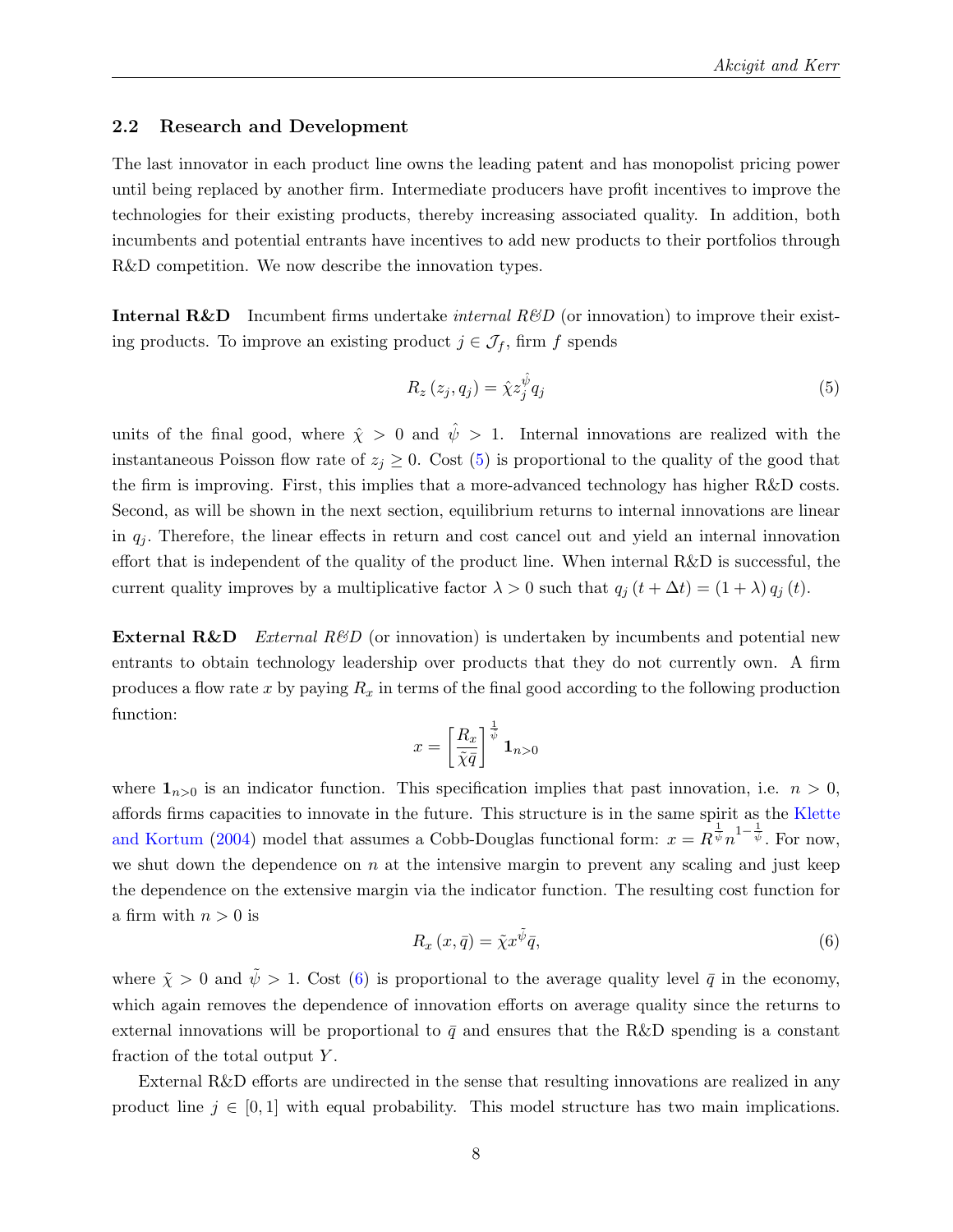First, firms do not innovate over their own product lines through external R&D since this event has zero probability. Second, there is no strategic interaction among firms. In addition to stochastic arrival rates, the sizes of realized quality improvements are randomly determined:

- (i) With probability  $\theta \in (0, 1)$ , the innovation is a *major advance* that substantially shifts forward the latest quality level by a size  $\eta \bar{q}$  such that  $q_j(t + \Delta t) = q_j(t) + \eta \bar{q}(t)$ . This generates a new technology cluster with an associated wave of subsequent follow-on innovations. Prominent examples include the transistor and mapping the human genome, but the step functions need not be so profound. The conceptual construct is that these major advances define a wave of innovation and product development until another major advance starts a new wave.
- (ii) With probability  $1 \theta$ , the innovation is a *follow-up improvement* to the current technology level of the product line that does not generate a new technology cluster. The size of the follow-up improvement declines with the number of follow-up inventions since the last major advancement. If the last major innovation in product line j occurred  $k_j$  innovations ago, the new step size is  $s_j\bar{q}$ , where  $s_j = \eta \alpha^{k_j}$  with  $\alpha \in (0, 1)$ .

Technology Clusters and Evolution The economy-wide arrival rate of new products, denoted by  $\tau$ , is endogenously determined by external R&D efforts of incumbents and potential entrants and is characterized in detail below. With  $\tau$  determined, the probabilistic evolution of the quality level  $q_i$  after a short interval  $\Delta t$  is

$$
q_{j}\left(t+\Delta t\right)=q_{j}\left(t\right)+\left\{\begin{array}{cc} \eta\bar{q}\left(t\right)&\text{with probability} & \theta\tau\Delta t\\ \eta\alpha^{k_{j}}\bar{q}\left(t\right)&\text{with probability} & \left(1-\theta\right)\tau\Delta t\\ \lambda q_{j}\left(t\right)&\text{with probability} & z_{j}\Delta t\\ 0&\text{with probability} & 1-z_{j}\Delta t-\tau\Delta t \end{array}\right.
$$

The first line represents a major advance that results from external R&D with probability  $\theta$ . The second line represents a follow-up innovation that results from external R&D with probability  $1-\theta$ . The third line shows an internal improvement of size  $\lambda$  by the current owner of product line j through internal R&D. The final line represents the case where no quality improvement is realized during  $\Delta t$ , which results in stagnant technology quality.

The following example illustrates a possible evolution of innovations in a random product line:

|                                                                                                                                                                  | EXAMPLE 1                                  |                                                                                                  |
|------------------------------------------------------------------------------------------------------------------------------------------------------------------|--------------------------------------------|--------------------------------------------------------------------------------------------------|
| $\eta \alpha$ $\eta \alpha^2$ $\lambda$ $\lambda$<br>$\eta\alpha^3$<br>$P_{1,f_1}$ $P_{2,f_2}$ $P_{3,f_3}$ $P_{4,f_3}$ $P_{5,f_3}$ $P_{6,f_4}$<br>Tech Cluster 1 | $n\alpha$<br>$P_{7,f_5}$<br>Tech Cluster 2 | $n\alpha^2$<br>$n\alpha$<br>$\cdots$<br>$P_{10,f_7}$ $P_{11,f_8}$ $P_{12,f_9}$<br>Tech Cluster 3 |
| AN EXAMPLE OF A SEQUENCE OF INNOVATIONS IN A PRODUCT LINE                                                                                                        |                                            |                                                                                                  |

Here,  $P_{m,f}$  denotes that the mth patent is obtained by firm f. The example starts with a major innovation that opens a new technology cluster by firm  $f_1$ . Firms  $f_2$  and  $f_3$  then produce follow-up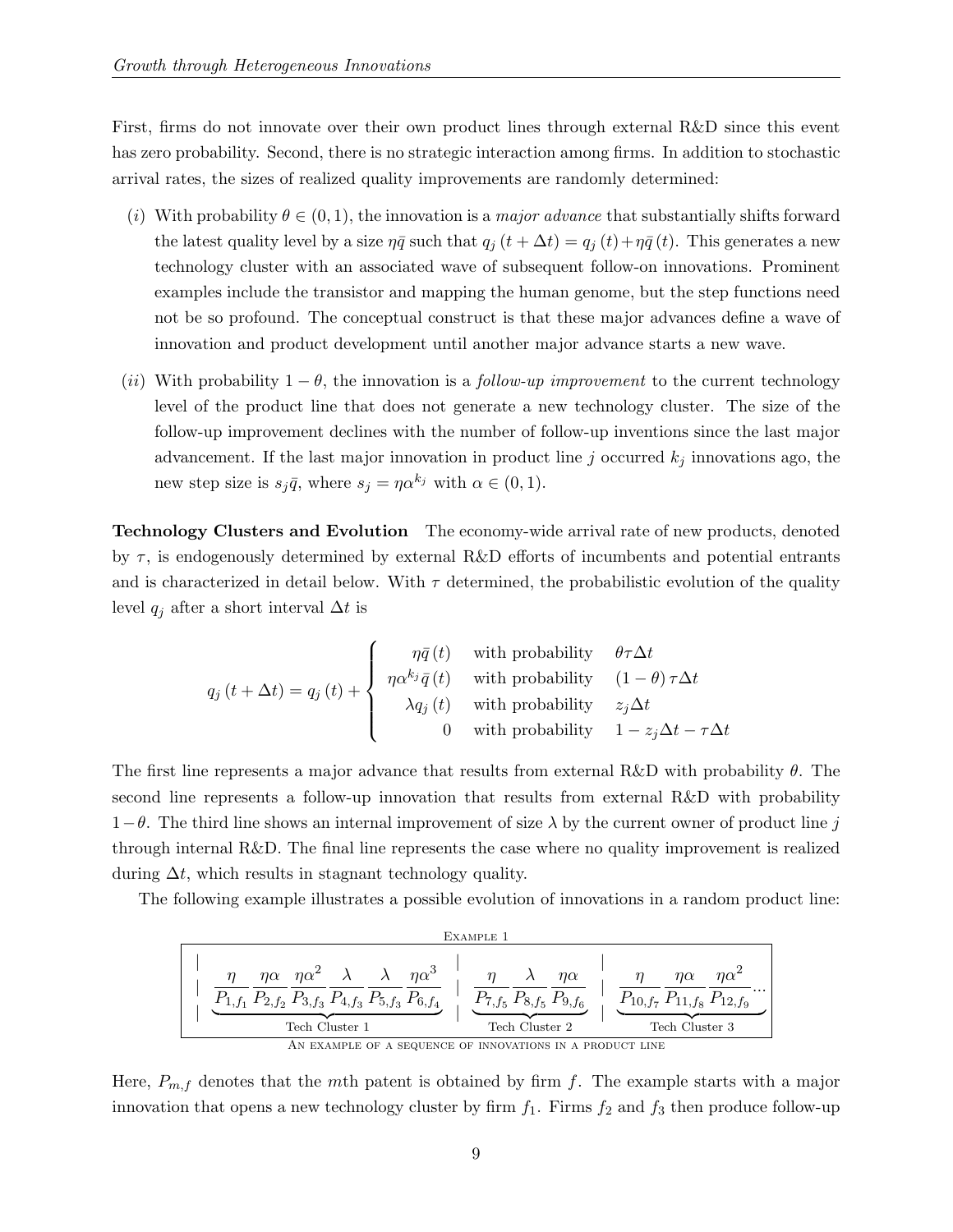external innovations. Firm  $f_3$  further improves its own product twice. Firm  $f_4$  then produces a further follow-up external innovation. Next, this technology cluster is replaced by a new leading innovation by firm  $f_5$  which is patented as  $P_7$ . The second cluster is then replaced by another leading innovation by firm  $f_7$ . This new cluster is further improved by patents 11 and 12, and so on.

We later analytically solve for an expected step size  $\bar{s}$  from external innovations. For now, it is important to note that this theoretical structure does not depend upon  $\bar{s}$  being greater or smaller than  $\lambda$ , and in fact this comparison may differ substantially depending upon the country and time period studied. The baseline model framework is very general with respect to the relative sizes of internal versus external improvements.

#### 2.3 Entry and Exit

As in [Klette and Kortum](#page-46-0) [\(2004\)](#page-46-0), a mass of entrants invest in R&D in order to become intermediate producers upon a successful innovation. Entrants choose an innovation flow rate  $x_e > 0$  with an R&D cost  $C_e(x_e, \bar{q}) = x_e\nu\bar{q}$  in terms of the final good, where  $\nu > 0$  is a constant scale parameter. The value  $V_0$  of being an outside entrepreneur is the expected value from innovating successfully and entering the market. This value is determined according to

$$
rV_0 - \dot{V}_0 = \max_{x_e} \{ x_e \left[ \mathbb{E}_j V \left( \{ q_j + s_j \bar{q} \} \right) - V_0 \right] - \nu x_e \bar{q} \},\tag{7}
$$

where  $V(\lbrace q_j \rbrace)$  denotes the value of a firm that owns a single product line with quality  $q_j$  and  $\dot{V}_0 \equiv$  $\partial V_0/\partial t$  denotes the partial derivative of the outside value with respect to time. The expected value  $\mathbb{E}_j V(\lbrace q_j + s_j \bar{q} \rbrace)$  of a new innovation is an expectation over both quality level  $q_j$  and innovation size  $s_j$ . When there is positive entry, the equilibrium is such that

<span id="page-11-0"></span>
$$
\mathbb{E}_j V\left(\{q_j + s_j \bar{q}\}\right) = \nu \bar{q}.\tag{8}
$$

Incumbent firms produce intermediate inputs and invest in R&D. As a result, firms simultaneously expand into new product lines and lose some of their current product lines to other firms in the economy through competition. Each product line faces the same aggregate endogenous creative destruction rate  $\tau$ . A firm that loses all product lines to competitors exits the economy.

#### 2.4 Equilibrium

We now characterize the Markov Perfect Equilibria of the economy that make strategies a function of payoff relevant states only. We focus on the steady state in which aggregate variables  $(Y, C, R, \mathbb{R})$  $K, w, \bar{q}$  grow at the constant rate g.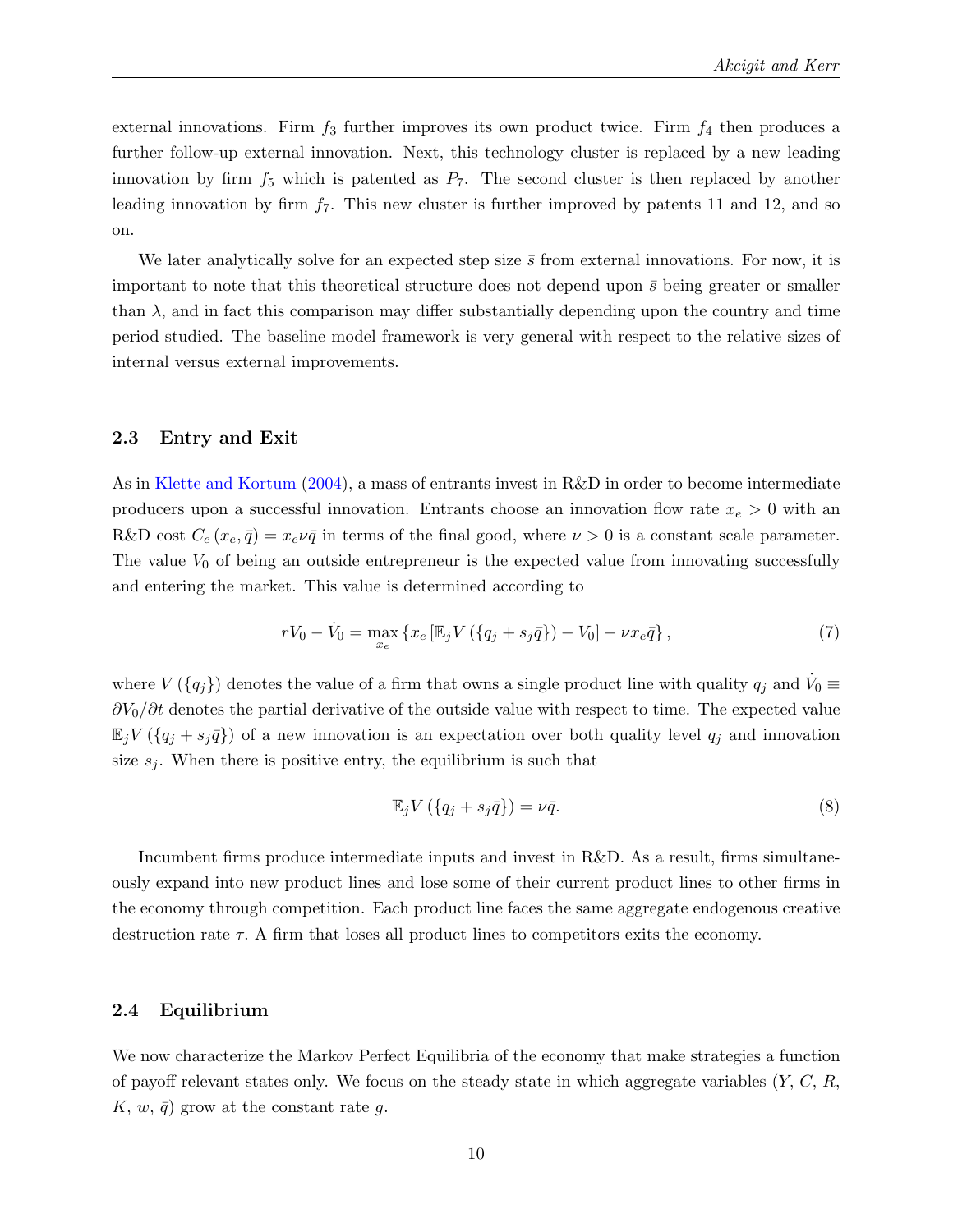#### 2.4.1 Production

The standard maximization problem of the representative household yields the Euler equation

<span id="page-12-5"></span>
$$
\frac{\dot{Y}}{Y} = \frac{\dot{C}}{C} = r - \rho.
$$
\n(9)

The maximization problem of the final goods producer generates the inverse demand  $p_j = L^{\beta} q_j^{\beta}$  $^{\beta}_{j}k_{j}^{-\beta}$  $^{-\rho}_j,$  $\forall j \in [0, 1]$ . The constant marginal cost of producing each intermediate variety is  $w/\bar{q}$ .

The profit maximization problem of the monopolist  $j$  is thus,

<span id="page-12-0"></span>
$$
\pi(q_j) = \max_{k_j \ge 0} \left\{ L^{\beta} q_j^{\beta} k_j^{1-\beta} - \frac{w}{\bar{q}} k_j \right\} \ \forall j \in [0, 1]. \tag{10}
$$

The first order condition  $(10)$  yields an optimal quantity and price for intermediate good j

<span id="page-12-2"></span>
$$
k_j = \left[\frac{(1-\beta)\,\bar{q}}{w}\right]^{\frac{1}{\beta}} Lq_j \text{ and } p_j = \frac{w}{(1-\beta)\,\bar{q}}.\tag{11}
$$

The realized price is a constant markup over the marginal cost and is independent of the individual product quality. Thus, the profit for each active good is  $\pi(q_j) = \pi q_j$ , where  $\pi \equiv$  $L(\bar{q}/w)^{\frac{1-\beta}{\beta}}(1-\beta)^{\frac{1-\beta}{\beta}}\beta$ . In order to avoid the case of limit pricing and maintain a simple model, we adopt the following stage-game assumption.

<span id="page-12-1"></span>Assumption 1 (Monopoly pricing) In a given product line j, the current incumbent and any former incumbents in the same line (with lower quality than the current incumbent) enter a twostage price-bidding game. In the first stage, each firm pays a fee of  $\epsilon$  which is arbitrarily close to 0. In the second stage, all firms that paid the fee announce their prices.

Under Assumption [1,](#page-12-1) only the leader pays the fee and enters the second stage since other firms can never recover their fee in the second stage. Since the leader is the only firm bidding a price, the leader will always operate with monopoly pricing, as in [Aghion and Howitt](#page-42-4) [\(1992\)](#page-42-4).

The maximization in the final goods sector, together with [\(11\)](#page-12-2), implies a wage rate

<span id="page-12-3"></span>
$$
w = \tilde{\beta}\bar{q},\tag{12}
$$

where  $\tilde{\beta} \equiv \beta^{\beta} [1-\beta]^{1-2\beta}$ . Incorporating the equilibrium wage rate, the constant part of the equilibrium profit simplifies to

$$
\pi = L\left(1 - \beta\right)\tilde{\beta}.\tag{13}
$$

Note that, using the equilibrium quantity  $(11)$  and the wage rate  $(12)$ , the aggregate output can now be expressed as as a linear function of production workers L and the average quality  $\bar{q}$  such that

<span id="page-12-4"></span>
$$
Y = \frac{\left[1 - \beta\right]^{1 - 2\beta}}{\beta^{1 - \beta}} \bar{q} L. \tag{14}
$$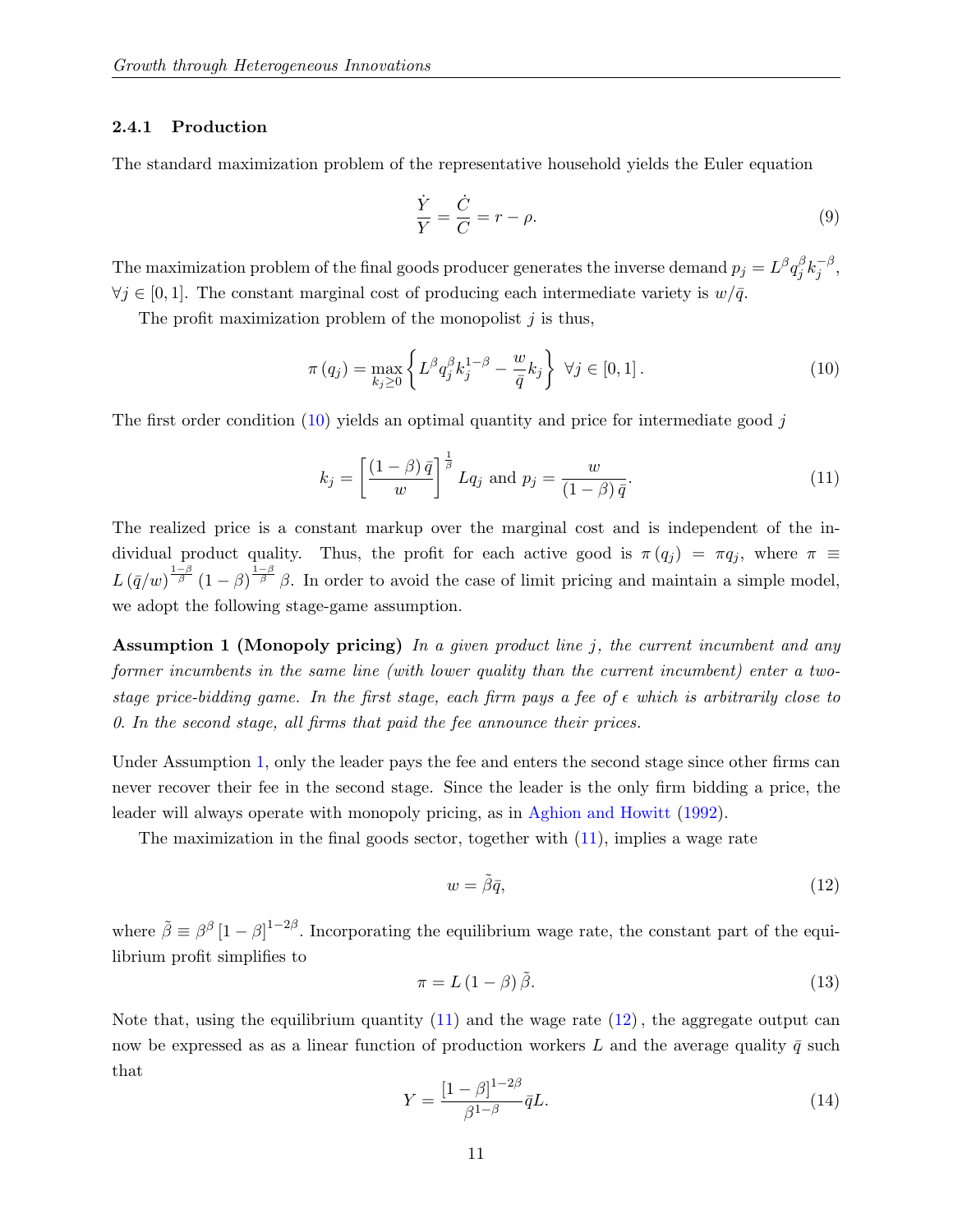Equations  $(3)$ ,  $(4)$ ,  $(11)$ , and  $(12)$  determine the final good workers as

<span id="page-13-1"></span>
$$
L = \frac{\beta}{\left(1 - \beta\right)^2 + \beta}.\tag{15}
$$

#### 2.4.2 Invariant Step-size Distribution and  $\bar{s}$

We next compute the invariant step-size distribution  $\Psi(s)$  that determines the expected innovation size from external innovations  $\bar{s}$ . Let  $\Psi_k$  denote the equilibrium share of product lines with  $k \in \mathbb{N}_0$ subsequent follow-up innovations such that  $s_j = \eta \alpha^{k_j}$ . A steady state equilibrium requires a stable innovation size distribution. Thus, while the stochastic nature of innovation moves individual products up and down the k distribution, the overall share of products at each level  $k$  is stable. This stability requires equal inflows and outflows of products from each size level, resulting in the flow equations

<span id="page-13-0"></span>OUTFlow

\n
$$
\Psi_0 \tau (1 - \theta) = (1 - \Psi_0) \tau \theta
$$
\n(16)

 $\Psi_k \tau = \Psi_{k-1} \tau (1-\theta)$  for  $k \ge 1$ . (17)

The first line governs inflows and outflows among product lines where major innovations have just occurred. Outflows happen due to follow-up innovations at the rate  $\tau(1-\theta)$ , while inflows happen due to new leading innovations being realized at rate  $\tau\theta$  throughout the innovation size distribution. Internal R&D within firms does not influence these  $k$  distributions. A similar reasoning governs the share of product lines with  $k \geq 1$  consecutive follow-up innovations in [\(17\)](#page-13-0). As a result, flow equations [\(16\)](#page-13-0) and [\(17\)](#page-13-0) generate the invariant distribution

<span id="page-13-2"></span>
$$
\Psi_k = \theta \left( 1 - \theta \right)^k \text{ for } k \ge 0,
$$
\n(18)

which yields the expected innovation size from external R&D:

$$
\bar{s} = \mathbb{E}\left(s_j\right) = \sum_{k=0}^{\infty} \Psi_k \eta \alpha^k = \frac{\theta \eta}{1 - (1 - \theta) \alpha}.
$$
\n(19)

This expected size is naturally increasing in the probability of a major innovation  $\theta$ , the realized size of major innovations  $\eta$ , and for lower decay rates in innovation quality within a technology cluster (i.e., higher  $\alpha$ ).

#### 2.4.3 Research and Development by Incumbents

The value functions of firms determine R&D choices. For simplicity we drop the firm subscript  $f$ from the firm variables when it causes no confusion. Consider a firm with a product portfolio q which serves as the state variable in the firm's problem. The firm takes the values of  $(r, \tau, g)$  as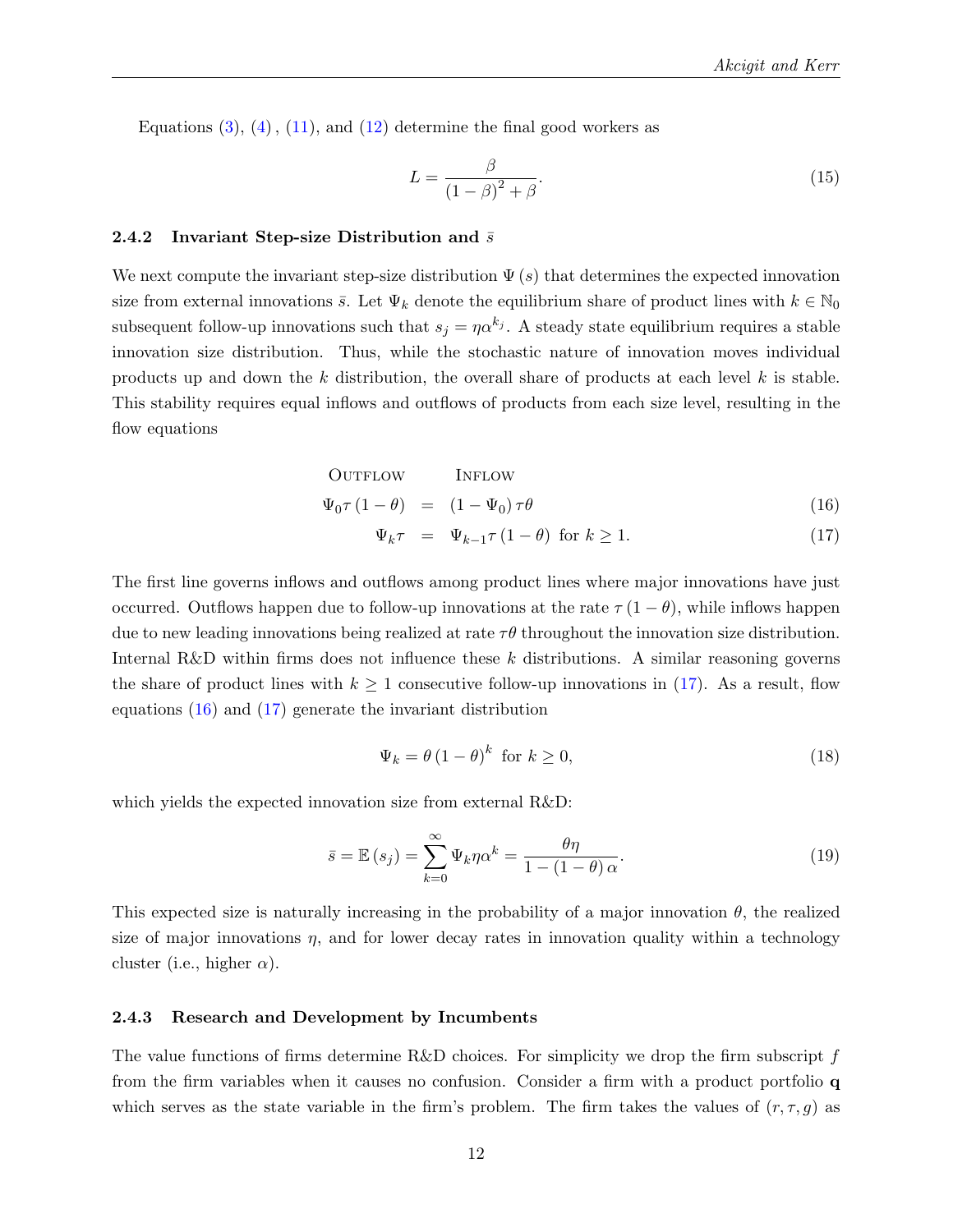given and chooses the optimal R&D efforts x and  $z_j$  for every  $j \in \mathcal{J}$  to maximize the following value function:<sup>[9](#page-14-0)</sup>

<span id="page-14-1"></span>
$$
rV(\mathbf{q}) - \dot{V}(\mathbf{q}) = \max_{\substack{x \in [0,\bar{x}], \\ \{z_j \in [0,\bar{z}]\}_\mathcal{J}}} \left\{ \sum_{q_j \in \mathbf{q}} \left[ \begin{array}{c} \pi q_j - \hat{\chi} z_j^{\hat{\psi}} q_j \\ + z_j \left[ V \left( \mathbf{q} \setminus \{q_j\} \cup_+ \{q_j (1 + \lambda) \} \right) - V \left( \mathbf{q} \right) \right] \\ + \tau \left[ V \left( \mathbf{q} \setminus \{q_j\} \right) - V \left( \mathbf{q} \right) \right] \\ + x \left[ \mathbb{E}_j V \left( \mathbf{q} \cup_+ \{q_j + \bar{q} s_j \} \right) - V \left( \mathbf{q} \right) \right] \\ - \tilde{\chi} x^{\tilde{\psi}} \bar{q} - \Phi \bar{q} \end{array} \right\}.
$$
 (20)

The first line on the right hand side represents operating profits over currently held product lines minus R&D costs. The second line is the change in firm value after internal improvements to currently held products.  $V(\mathbf{q}\setminus \{q_j\} \cup_{+} \{q_j(1+\lambda)\})$  denotes the firm value after improving one of the firm's existing products by size  $\lambda$ . These terms are multiplied by the Poisson arrival rate  $z_i$  as the success of internal R&D is stochastic. Firms choose innovation effort for each line separately. The third line shows the change in firm value due to losing its product lines through creative destruction  $\tau$ .  $V(\mathbf{q} \setminus \{q_j\})$  denotes firm value after losing product that had quality  $q_j$ .

The fourth line is the change in firm value after a successful external innovation that garners a new product line.  $V(\mathbf{q} \cup_{+} \{q_i + \bar{q}s_i\})$  denotes equilibrium firm value after a successful external innovation of size  $s_j$  that adds a new product into the firm's portfolio. With probability  $\theta$ , external R&D generates a major advance. With probability  $(1 - \theta)$ , a follow-up advance occurs. In the case of a major innovation, the step size is  $\eta$ . For follow-up advances, the innovation size is  $s_j = \eta \alpha^{k_j}$ where  $k_j > 0$ . These terms are multiplied by the Poisson arrival rate x as the success of external R&D is stochastic too. The final line represents external R&D costs and fixed costs. The  $-V(\mathbf{q})$ term on the left hand side of equation [\(20\)](#page-14-1) represents change in firm value without any material events for the focal firm due to economy-wide growth (i.e.,  $\bar{q}$  changes).

The aggregate growth rate is determined by the frequency of innovations coming from creative destruction  $\tau$ , consisting of new entry  $x_e$  and external innovations x by incumbents; the frequency of internal innovations z; and their relevant innovation sizes as described in the following lemma.

<span id="page-14-3"></span>**Lemma 1** Let the equilibrium R&D efforts be given by  $(\tau^*, z^*)$ . The steady state growth rate of the aggregate variables in the economy is

<span id="page-14-2"></span>
$$
g = \tau^* \bar{s} + z^* \lambda. \tag{21}
$$

Now we are ready to solve for the equilibrium value function. One technical detail needs particular attention. Our goal in this benchmark model is to generate new intuitions while preserving tractability. The [Klette and Kortum](#page-46-0) [\(2004\)](#page-46-0) model is very tractable since everything scales perfectly in the number of product lines of the firms; this includes the profits collected by the firm and

<span id="page-14-0"></span><sup>&</sup>lt;sup>9</sup>We do not index the portfolio or R&D efforts by f as  $\mathbf{q}_f$ ,  $x_f$  and  $z_{j,f}$  to simplify notation.  $\cup_+$  indicates the multiset union operator such that  $\{a, b\} \cup_{+} \{b\} = \{a, b, b\}$ . Similarly \ indicates the multiset difference operator such that  $\{a, b, b\} \setminus \{b\} = \{a, b\}$ .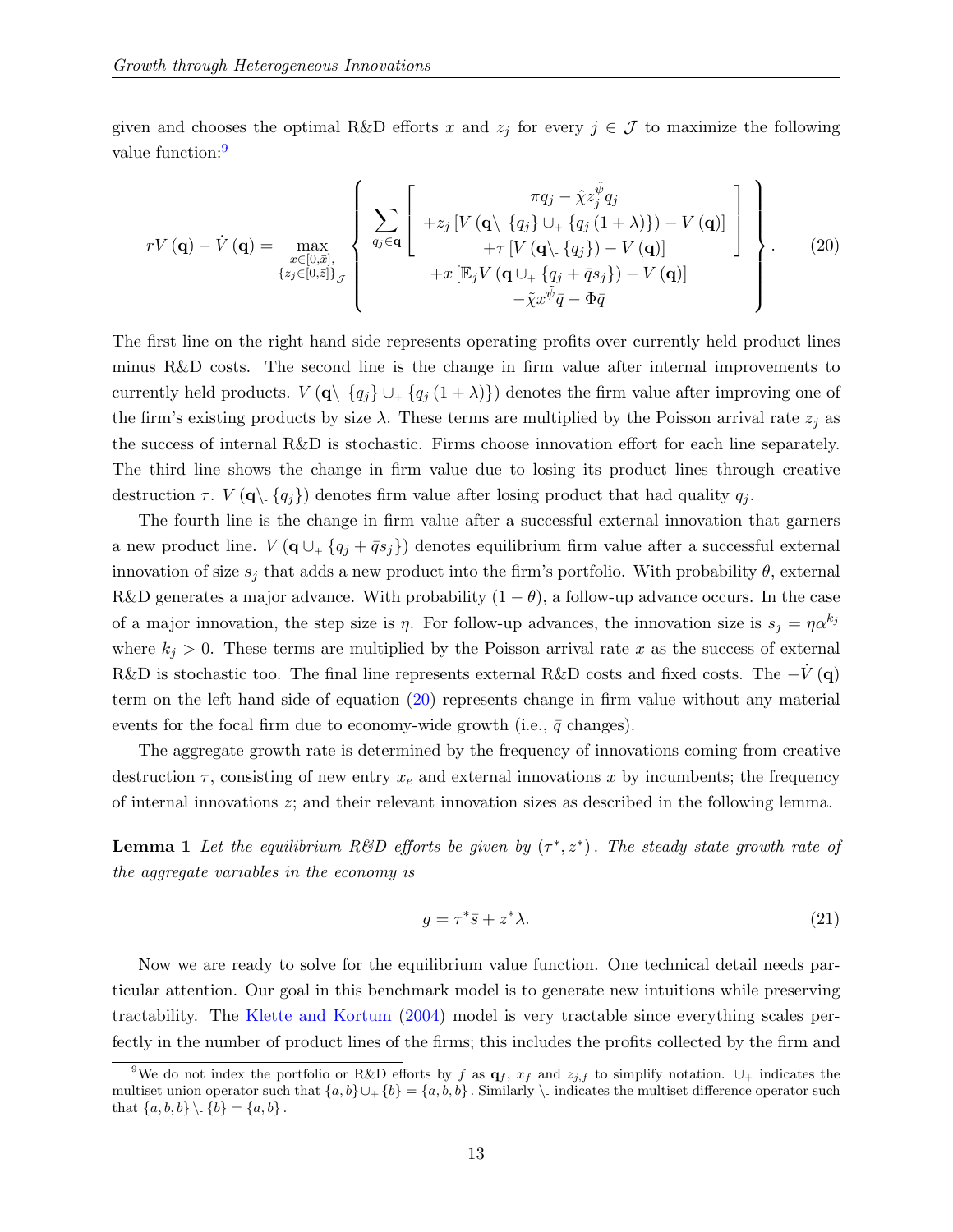the franchise value, which is an option value for external innovation arising due to the fact that more product lines makes the firm more innovative via the Cobb-Douglas R&D technology. In our baseline model, profits also scale perfectly, yet the franchise value is constant across all firms since the R&D technology depends on having positive product lines only at the extensive margin but not on the intensive margin. This introduces a non-linearity to the firm value function. To generate a value function that scales perfectly with the number of product lines as in the [Klette and Kortum](#page-46-0)  $(2004)$  model, we assume that the fixed cost of operation is equal to the franchise value as follows.<sup>[10](#page-15-1)</sup>

<span id="page-15-2"></span>Assumption 2 (Perfectly-scaling value function) The value of fixed cost of operation satisfies

$$
\Phi = \left[\frac{\nu}{\tilde{\psi}\tilde{\chi}}\right]^{\frac{\tilde{\psi}}{\tilde{\psi}-1}}\tilde{\chi}\left(\tilde{\psi}-1\right).
$$

The next proposition shows that the value function [\(20\)](#page-14-1) and its components can be expressed in a very tractable form. We assume for now that there is positive entry and later impose a parameter restriction that is sufficient to verify this condition.

<span id="page-15-0"></span>**Proposition [1](#page-12-1)** Under assumptions 1 and [2](#page-15-2) and when there is positive entry  $x_e > 0$ , the value function [\(20\)](#page-14-1) of a firm with a set of product lines **q** can be expressed as  $V(\mathbf{q}) = A \sum$ qj∈q  $q_j$  where  $A$ 

(the value of holding a product line) is

<span id="page-15-5"></span>
$$
A = \frac{\nu}{1 + \bar{s}}.\tag{22}
$$

Moreover, the optimal  $R\&D$  decisions are given by

<span id="page-15-3"></span>
$$
z_{j} = \left[\frac{\lambda \nu}{\left(1 + \bar{s}\right) \hat{\psi} \hat{\chi}}\right]^{\frac{1}{\hat{\psi}-1}} \text{ and } x = \left[\frac{\nu}{\tilde{\psi} \tilde{\chi}}\right]^{\frac{1}{\tilde{\psi}-1}},\tag{23}
$$

and the aggregate creative destruction rate is

<span id="page-15-4"></span>
$$
\tau = \frac{1}{(1+\bar{s})} \left[ \frac{\pi}{A} - \left[ \frac{\lambda}{\hat{\psi}\hat{\chi}} \right]^{\frac{\hat{\psi}}{\hat{\psi}-1}} A^{\frac{1}{\hat{\psi}-1}} \hat{\chi} - \rho \right]. \tag{24}
$$

This proposition shows that the innovation efforts of incumbents, both internal and external, are positively related to the entry cost. Higher entry costs lower entry rates and thus provide longer expected durations and profits from owning product lines. Moreover, both internal and external R&D efforts decline in their own cost scale parameters.

Importantly, internal innovation is increasing in its own step size  $\lambda$  due to higher marginal return to successful internal improvements, but internal investments are decreasing in the average

<span id="page-15-1"></span> $10$ The equality simplifies the math for the rest of the baseline model. These technical conditions related to fixed costs are not important for our general framework, and thus fixed costs are set equal to zero in later sections.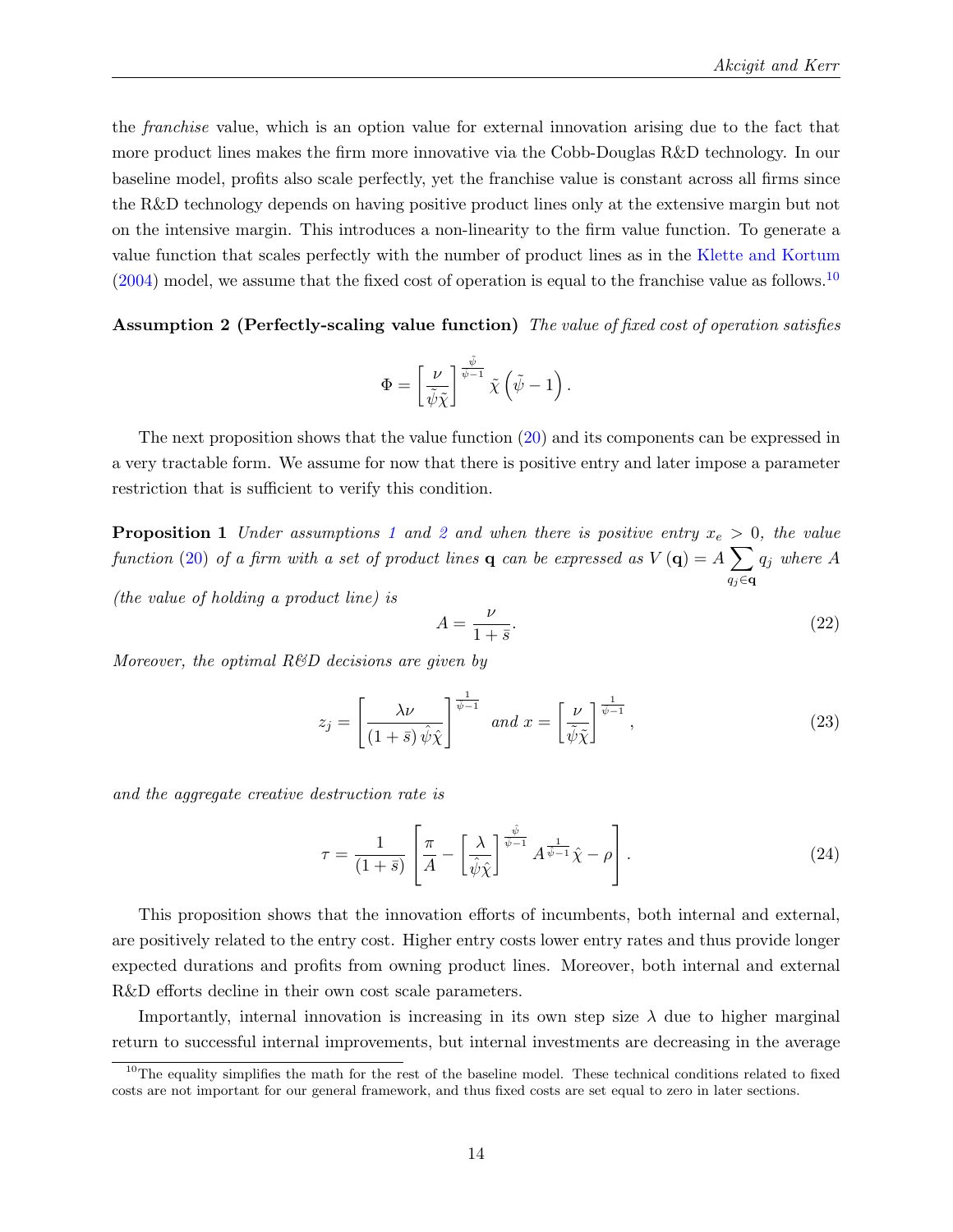step size of external innovation  $\bar{s}$ , since larger  $\bar{s}$  encourages more creative destruction that lowers the expected duration of monopoly power the firm has on the product line. By contrast, step sizes do not show up in the equilibrium external innovation rate since a bigger step size  $\bar{s}$  both encourages effort (due to higher return) and discourages it (due to higher entry); these two opposing effects cancel out.

The aggregate creative destruction rate is the sum of average external innovation effort by each incumbent,  $Fx$ , and the realized entry rate  $x_e$ ,

<span id="page-16-1"></span>
$$
\tau = Fx + x_e. \tag{25}
$$

To pin down the actual entry rate, we solve for the equilibrium measure of firms  $F$ . To achieve this, we first characterize the invariant distribution of the number of products. This distribution is the main proxy for the firm size distribution in [Klette and Kortum](#page-46-0) [\(2004\)](#page-46-0). Let  $\mu_n$  denote the equilibrium share of the incumbent firms that own n product lines such that  $\Sigma_{n=1}^{\infty} \mu_n = 1$ . The invariant distribution again depends upon the following flow equations:

<span id="page-16-4"></span>
$$
S\text{TATE}: \qquad \text{INFLOW} \qquad \text{OUTFLOW} \n n = 0: \qquad F\mu_1 \tau = x_e \n n = 1: \qquad F\mu_2 2\tau + x_e = F\mu_1 (x + \tau) \n n \ge 2: \qquad F\mu_{n+1} (n+1) \tau + F\mu_{n-1} x = F\mu_n (x + n\tau)
$$
\n(26)

The first line characterizes outside entrepreneurs  $(n = 0)$ . Inflows to outside entrepreneurs happen when firms with one product are destroyed, and outflows occur when outside entrepreneurs successfully develop a new product at rate  $x_e$ . Similarly, the second line considers inflows and outflows of firms with one product, and the third line considers n-product firms. The next proposition provides the explicit form solution of the invariant product number distribution.

<span id="page-16-3"></span>**Proposition 2** The invariant distribution  $\mu_n$  is equal to

<span id="page-16-0"></span>
$$
\mu_n = \frac{x_e}{Fx} \left(\frac{x}{\tau}\right)^n \frac{1}{n!} \text{ for } n \ge 1. \tag{27}
$$

Since [\(27\)](#page-16-0) is a probability distribution, it must be that  $\sum_{n=1}^{\infty} \mu_n = 1$ , which implies  $\frac{Fx}{xe} = e^{\frac{x}{\tau}} - 1$ . This condition and [\(25\)](#page-16-1) deliver the entry rate as

<span id="page-16-2"></span>
$$
x_e = \tau e^{-\frac{x}{\tau}}
$$
 and  $F = \frac{\tau}{x} \left( 1 - e^{-\frac{x}{\tau}} \right)$ . (28)

The entry rate is a fraction of the aggregate creative destruction rate. In order to ensure an equilibrium with positive aggregate creative destruction and entry, we make the following assumption.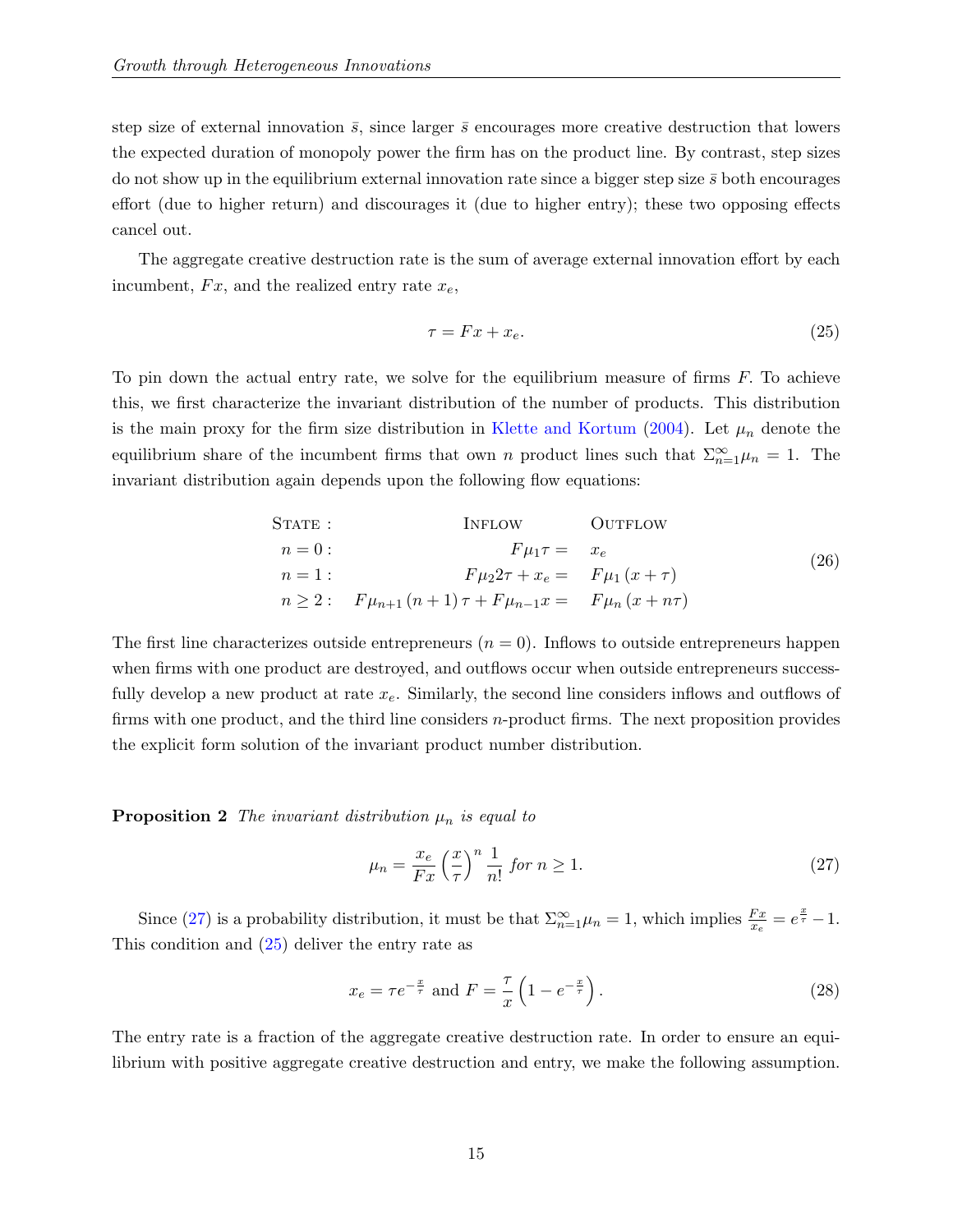Assumption 3 (Positive Entry) The parameters of the model are such that

$$
\pi > \left[\frac{\lambda}{\hat{\psi}\hat{\chi}}\right]^{\frac{\hat{\psi}}{\hat{\psi}-1}} \left[\frac{\nu}{1+\bar{s}}\right]^{\frac{\hat{\psi}}{\hat{\psi}-1}} \hat{\chi} + \frac{\nu\rho}{1+\bar{s}}.
$$

This assumption is very easy to satisfy. For any given positive profit, there is always a low enough entry cost  $\nu$  such that an equilibrium with positive entry exists.

The total R&D effort of the economy is

<span id="page-17-0"></span>
$$
R = \hat{\chi} \left[ \frac{\lambda \nu}{\left(1 + \bar{s}\right) \hat{\psi} \hat{\chi}} \right]^{\frac{\hat{\psi}}{\hat{\psi} - 1}} \bar{q} + F \tilde{\chi} \left[ \frac{\nu}{\tilde{\psi} \tilde{\chi}} \right]^{\frac{\tilde{\psi}}{\hat{\psi} - 1}} \bar{q} + \nu \tau e^{-\frac{x}{\tau}} \bar{q},\tag{29}
$$

and the total fixed cost is

<span id="page-17-1"></span>
$$
K = F\Phi\bar{q}.\tag{30}
$$

Combining [\(14\)](#page-12-4) and [\(15\)](#page-13-1) delivers the equilibrium output level,

<span id="page-17-2"></span>
$$
Y = \frac{\left[1 - \beta\right]^{1 - 2\beta} \beta^{\beta}}{\left(1 - \beta\right)^2 + \beta} \bar{q}.\tag{31}
$$

From this, consumption is determined through the resource constraint as

<span id="page-17-3"></span>
$$
C = Y - K - R.\tag{32}
$$

We end this section by summarizing the equilibrium.

**Definition 1 (Balanced Growth Path Equilibrium)** A balanced growth path equilibrium of this economy consists of the following tuple for every  $t, j \in [0,1], \bar{q}$ , and  $q_j : k_j^*, p_j^*, w^*, L^*,$  $\tilde{L}^*, x^*, z_j^*, \tau^*, x_e^*, F^*, R^*, K^*, Y^*, C^*, g^*, \Psi_n^*, \mu_n^*, r^*, \text{ such that: (i) } k_j^* \text{ and } p_j^* \text{ satisfy (11); (ii)}$  $\tilde{L}^*, x^*, z_j^*, \tau^*, x_e^*, F^*, R^*, K^*, Y^*, C^*, g^*, \Psi_n^*, \mu_n^*, r^*, \text{ such that: (i) } k_j^* \text{ and } p_j^* \text{ satisfy (11); (ii)}$  $\tilde{L}^*, x^*, z_j^*, \tau^*, x_e^*, F^*, R^*, K^*, Y^*, C^*, g^*, \Psi_n^*, \mu_n^*, r^*, \text{ such that: (i) } k_j^* \text{ and } p_j^* \text{ satisfy (11); (ii)}$ wage rate w<sup>\*</sup> satisfies  $(12)$ ;  $(iii)$  measure of final good production workers  $L^*$  satisfies  $(15)$  and  $\tilde{L}^*$ is simply  $1 - L^*$ ; (iv) external  $(x^*)$  and internal  $(z_j^*)$  innovation flows are equal to  $(23)$ ; (v) aggregate creative destruction  $\tau^*$  satisfies [\(24\)](#page-15-4); (vi) entry flow  $x_e^*$  and measure of incumbent firms  $F^*$ satisfy  $(28)$ ; (vii) total R&D spending R<sup>\*</sup> satisfies  $(29)$ ; (viii) total amount of fixed cost expenses  $K^*$  satisfies  $(30)$ ;  $(ix)$  aggregate output  $Y^*$  satisfies  $(31)$ ;  $(x)$  aggregate consumption  $C^*$  satisfies  $(32); (xi)$  $(32); (xi)$  steady state growth rate  $g^*$  satisfies  $(21); (xii)$  $(21); (xii)$  the invariant distribution of innovation sizes  $\Psi_n^*$  satisfies [\(18\)](#page-13-2); (xiv) the invariant distribution of number of products  $\mu_n^*$  satisfies [\(27\)](#page-16-0); and  $(xv)$  the interest rate satisfies the Euler equation  $(9)$ .

#### 2.5 Central Theoretical Results

The following propositions characterize the firm growth, R&D, and innovation dynamics of the model. In our model, the ideal proxy for firm size is the total quality  $Q = \sum_{q_j \in \mathbf{q}} q_j$ . This is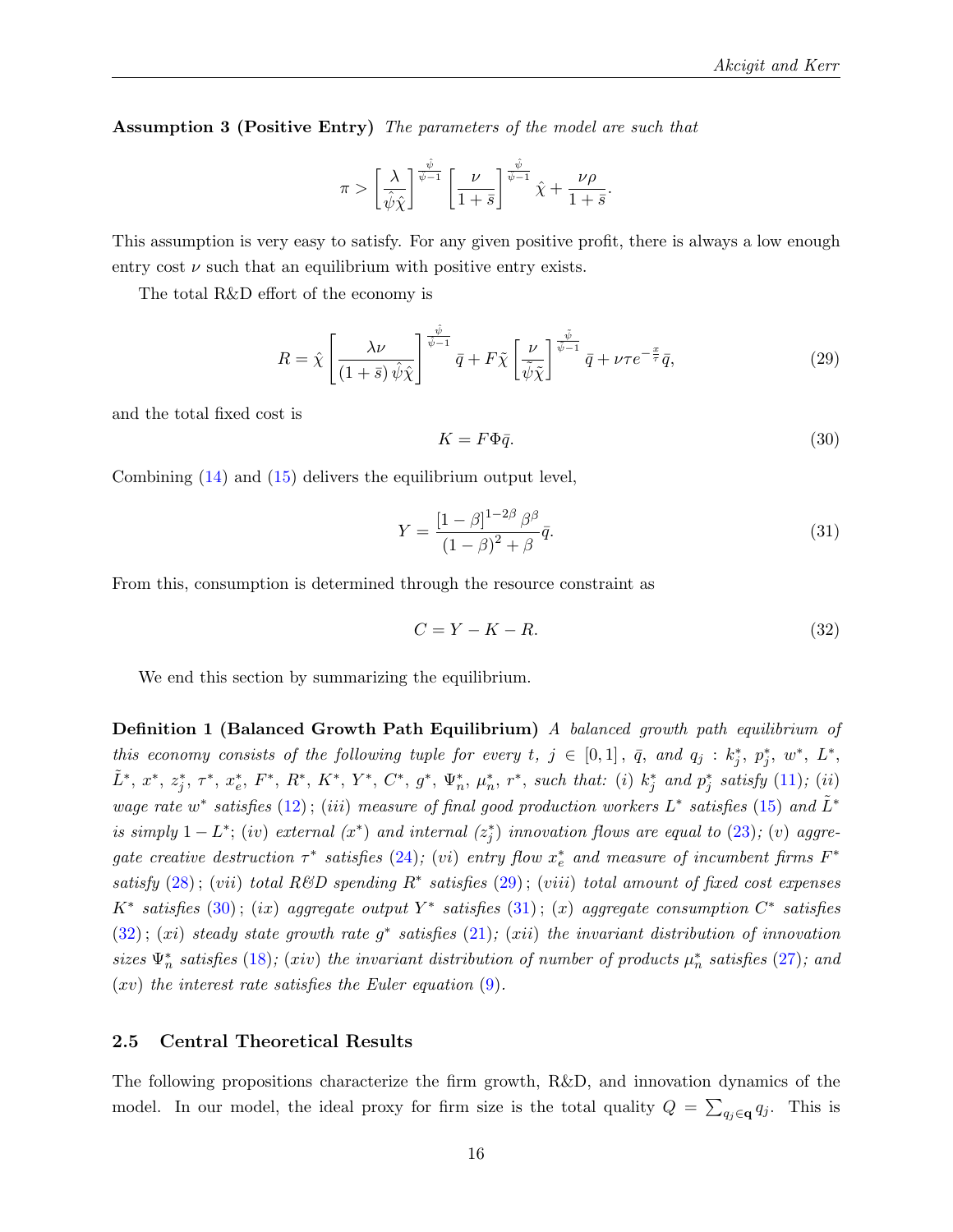because firm sales, profits, and production workers are all proportional to  $Q$ .<sup>[11](#page-18-0)</sup> Firm size also closely relates to the number of product lines, which we discuss in Section [6.3.](#page-33-0) Therefore, we also use  $n_f$  to proxy for firm size in propositions when convenient.

**Proposition 3** Let  $\mathcal{G}(Q) \equiv \mathbb{E}(\dot{Q}/Q)$  be the average growth rate of a firm with total quality Q. Then  $\mathcal{G}(Q)$ , in equilibrium, is given by

$$
\mathcal{G}\left(Q\right) = \frac{x\left(1+\bar{s}\right)\bar{q}}{Q} + z\lambda - \tau.
$$

 $\mathcal{G}(Q)$  is a strictly decreasing function.

This result suggests that small firms grow faster than large firms. This micro-founded departure from Gibrat's law of proportionate growth occurs due to the lack of scaling of external innovation efforts. As a result, the growth coming from internal innovation is the same on average across different firm sizes  $(z\lambda)$ , whereas the contribution of external R&D to firm growth gets smaller as firm size increases (the first ratio in  $\mathcal{G}(Q)$ ). Combining these effects, overall firm growth declines with firm size.

<span id="page-18-2"></span>**Proposition 4** Let  $\mathcal{R}(Q) \equiv R\&D/Sales$  be the firm  $R\&D$  intensity of a firm with total quality Q. Then  $\mathcal{R}(Q)$ , in equilibrium, is given by

$$
\mathcal{R}\left(Q\right) = \frac{\beta c_x\left(x\right)\bar{q}}{\pi Q} + \frac{\beta c_z\left(z\right)}{\pi}.
$$

 $\mathcal{R}(Q)$  is a strictly decreasing function.

This result suggests that small innovative firms have a greater R&D intensity than large firms. Similar to the previous proposition, the intuition is that total internal R&D effort is proportionate to the number of product lines of the firm. On the other hand, external R&D efforts do not scale with number of product lines, which results in a declining R&D intensity for larger firms. In other words, adding additional product lines continually adds more R&D efforts but further dilutes the external R&D effects with respect to intensity measures.

Up until this point, our model does not require taking a stance on the relative sizes of internal vs. external innovations. With some structure added that is consistent with our later empirical results, the model also makes predictions about the innovation size distribution and the relative frequency of firms by innovation size.

<span id="page-18-1"></span>Proposition 5 Let a major innovation be defined as an innovation with a step size larger than a certain threshold  $s_k \geq s_k$  for some  $\hat{k} \in \mathbb{Z}_+$  and  $s_k > \lambda$ . Moreover, let  $\mathcal{M}(n)$  be the probability of

<span id="page-18-0"></span> $11Sales = \sum_{q_j \in \mathbf{q}_f} p(q_j) k(q_j) = [(1-\beta)/w]^{\frac{1-\beta}{\beta}} LQ_f$ ,  $Profits = \sum_{q_j \in \mathbf{q}_f} \pi q_j = \pi Q_f$ , and  $Production \ workers =$  $\sum_{q_j \in \mathbf{q}_f} l_j = [(1 - \beta) / w]^{\frac{1}{\beta}} L Q_f.$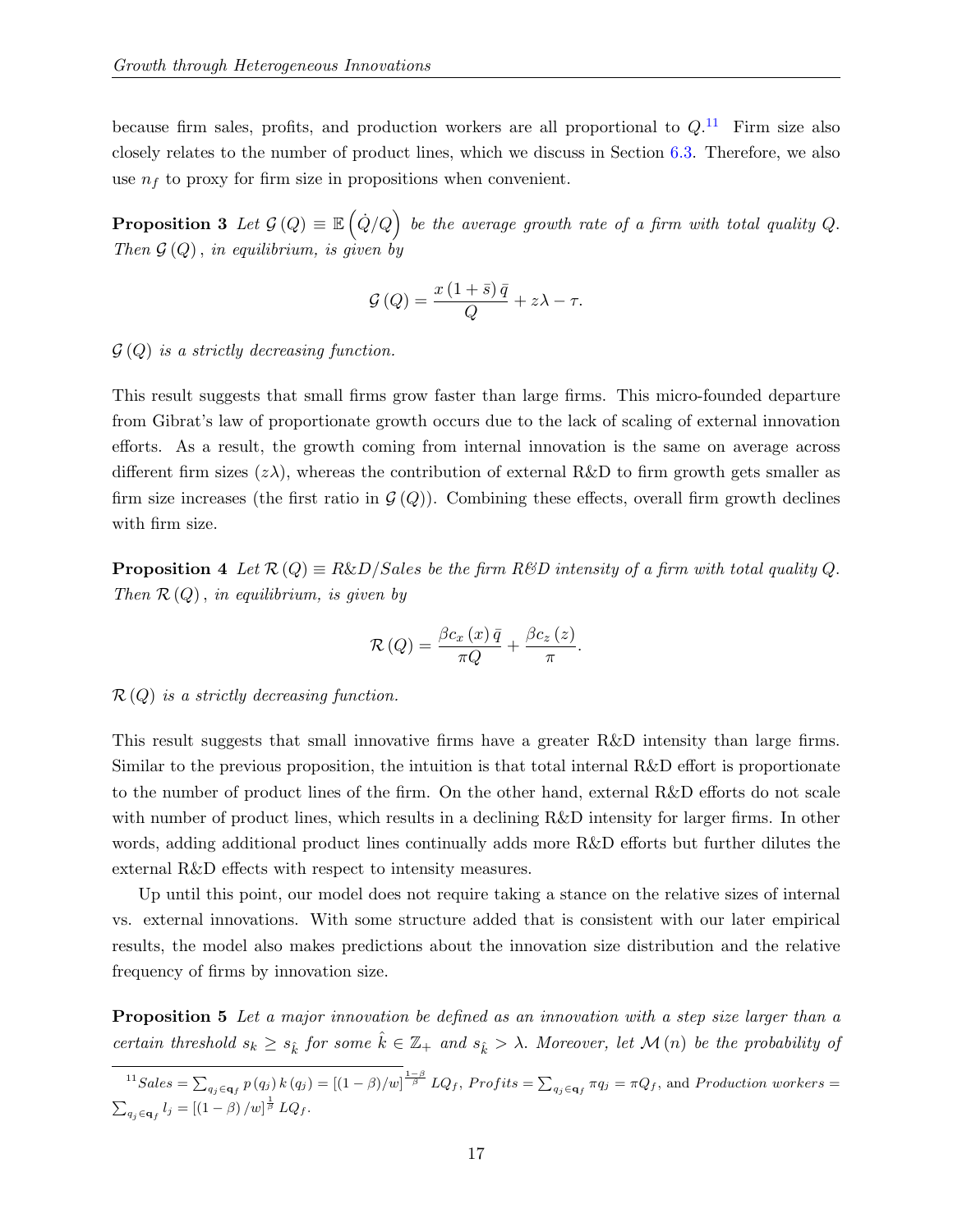making a major innovation conditional on having a successful innovation for a firm with n product lines. Then,  $\mathcal{M}(n)$  can be expressed by

$$
\mathcal{M}(n) \equiv \frac{x \sum_{k=0}^{\hat{k}} \theta (1-\theta)^k}{x+nz} = \frac{x \left[1 - (1-\theta)^{\hat{k}+1}\right]}{x+nz}.
$$

#### $\mathcal{M}(n)$  is a strictly decreasing function.

This result suggests that small firms and new entrants have a comparative advantage for achieving major advances. Large incumbents endogenously spend effort on maintaining and expanding existing products. Thus, while firms of all sizes obtain major advances, these major advances account for a smaller share of achieved innovations among larger firms. An important distributional implication of Proposition [5](#page-18-1) is that these differences weaken when considering progressively larger thresholds  $s_{\hat{k}}$ . The comparative advantage is weakest at the most extreme values (i.e.,  $s_{\hat{k}=0} = \eta$ ).<sup>[12](#page-19-0)</sup>

We empirically estimate these predictions in Section [5.1](#page-23-0) and then use these results in our quantitative analysis. The baseline model makes many more predictions that we catalogue in Appendix B and investigate further in our NBER working paper.

# 3 Generalized Model

This section generalizes the innovation production function of the benchmark model. In particular, we assume that the production function for external innovations takes the form

<span id="page-19-1"></span>
$$
X_n = \chi \left[ R_x / \bar{q} \right]^{\psi} n^{\sigma}.
$$
\n(33)

This production function nests two special forms. First, when  $\sigma = 1 - \psi$ , the model becomes the extended [Klette and Kortum](#page-46-0) [\(2004\)](#page-46-0) framework where both internal and external investments scale up with firm size on a one-for-one basis with added product lines. Second, when  $\sigma = 0$ , we are back to the benchmark model of Section [2.](#page-7-0) We describe here the solution of the model under this generalized production function, and Section [6](#page-28-0) quantifies this model and the  $\sigma$  parameter.

The static equilibrium of this generalized model follows exactly as the benchmark model, therefore we skip it (equations  $(11) - (15)$  $(11) - (15)$  $(11) - (15)$  hold identically). Moreover, when  $\sigma > 0$ , a firm that loses all of its product lines exits the economy. As we are not seeking analytical results, but instead preparing the general model for quantification, we eliminate the fixed cost and set  $\Phi = 0$ .

#### 3.1 Research and Development by Incumbents

The production function in [\(33\)](#page-19-1) delivers the R&D function

$$
R_x = \bar{q}\tilde{\chi}n^{\tilde{\sigma}}x_n^{\tilde{\psi}},
$$

<span id="page-19-0"></span> $12$ The aggregate quantity of major innovations by small and large firms depends upon these propensities and the firm size distribution.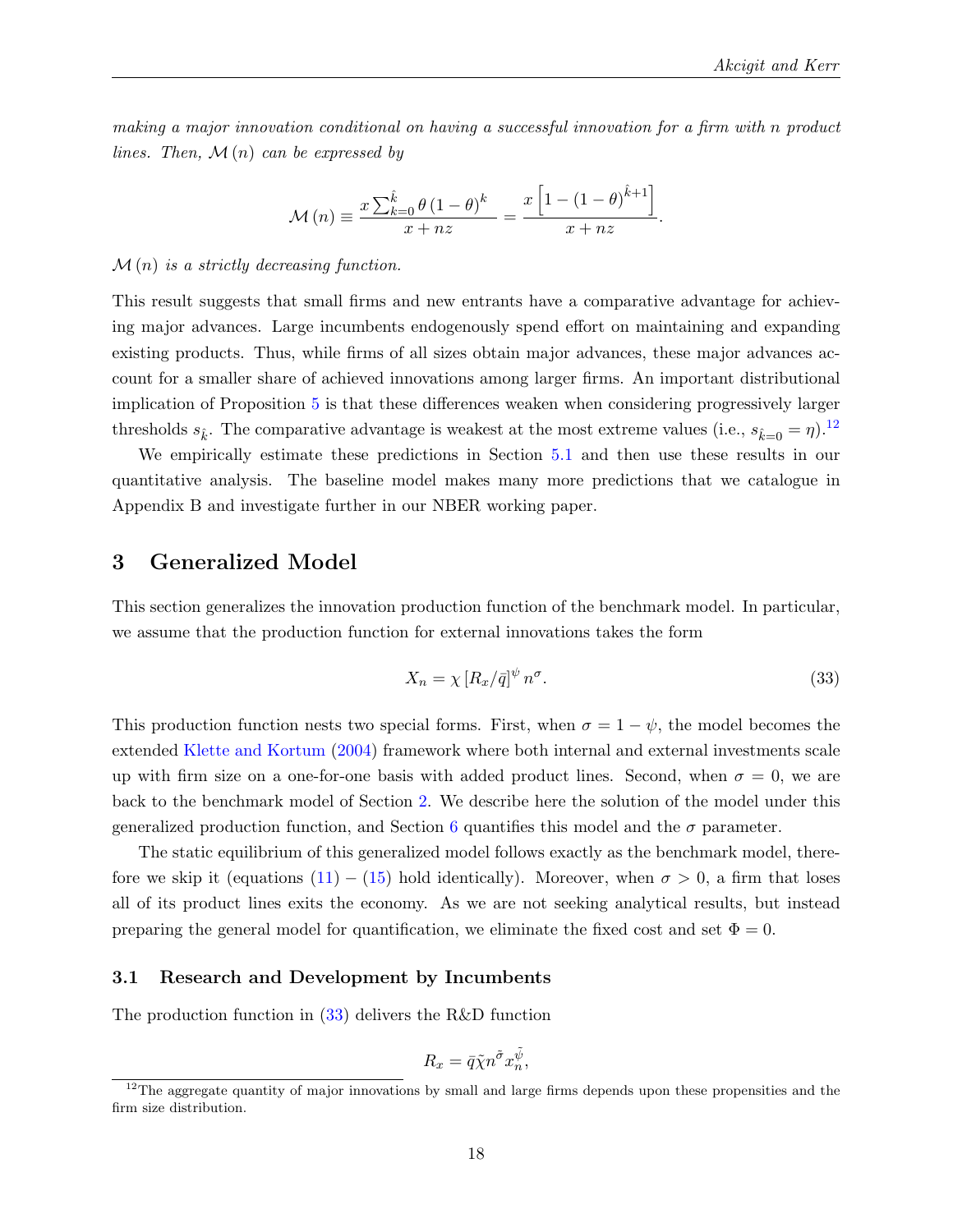where  $x_n \equiv \frac{X_n}{n}$  is the innovation intensity per product line and

$$
\tilde{\sigma} \equiv \frac{1-\sigma}{\psi}, \quad \tilde{\chi} \equiv \chi^{-\frac{1}{\psi}}, \text{ and } \tilde{\psi} \equiv \frac{1}{\psi}.
$$

In this case, the value function can be expressed as follows.

<span id="page-20-0"></span>Proposition 6 For a firm that has a quality portfolio q, the value function has the following form:

$$
V(\mathbf{q},\bar{q}) = A \sum_{q_j \in \mathbf{q}} q_j + B_n \bar{q}
$$

where

<span id="page-20-1"></span>
$$
\left(r+\tau\right)A = \pi + A^{\frac{\hat{\psi}}{\hat{\psi}-1}} \left[\frac{\lambda}{\hat{\psi}}\right]^{\frac{\hat{\psi}}{\hat{\psi}-1}} \left(\hat{\psi}-1\right) \hat{\chi}^{\frac{1}{1-\hat{\psi}}},\tag{34}
$$

and

<span id="page-20-2"></span>
$$
B_{n+1} = \left[ \frac{(\rho + n\tau) B_n - n\tau B_{n-1}}{\tilde{\psi} - 1} \right]^{\frac{\tilde{\psi} - 1}{\tilde{\psi}}} \tilde{\psi} \tilde{\chi}^{\frac{1}{\tilde{\psi}}} n^{\frac{\tilde{\sigma} - \tilde{\psi}}{\tilde{\psi}}} + B_n - A \left[ 1 + \bar{s} \right]. \tag{35}
$$

Moreover, the optimal innovation efforts are defined as

<span id="page-20-3"></span>
$$
z_j = \left[\frac{A\lambda}{\hat{\psi}\hat{\chi}}\right]^{\frac{1}{\hat{\psi}-1}} \text{ and } x_n = \left[\frac{A\left[1+\bar{s}\right]+B_{n+1}-B_n}{\tilde{\psi}n^{\tilde{\sigma}-1}\tilde{\chi}}\right]^{\frac{1}{\tilde{\psi}-1}}.
$$
 (36)

In this generalized model, the value function consists of two parts. The first part, which is denoted by A, is related to the discounted sum of future profits and internal innovations. By owning the product line, the firm will collect flow profits of  $\pi q_j$  until it is replaced at the rate  $\tau$ . In addition, the firm can improve its quality  $q_j$  through internal innovations at the rate  $z_j$ , which also provides value to the firm. The second part, which is denoted by  $B_n$ , relates to the firm's external innovation capacity. By owning a product line, the firm has a franchise value of extending into new product lines through external innovations, which happens at the rate  $x_n$ . Since the production function is dependent on the number of product lines, this franchise value now is a function of  $n$  as well. The [Klette and Kortum](#page-46-0) [\(2004\)](#page-46-0) model assumes  $B_n = nB$ , while the baseline model of Section [2](#page-7-0) assumes  $B_n = B$ .

Accordingly, the new flow equations for the fraction of firms with  $n$  product lines:

STATE :  
\n
$$
n = 0
$$
:  
\n $n = 1$ :  
\n $n \ge 2$ :  
\n $F\mu_1 \tau = x_e$   
\n $F\mu_2 2\tau + x_e = F\mu_1 (2x_2 + \tau)$   
\n $n \ge 2$ :  
\n $F\mu_{n+1} (n+1) \tau + F\mu_{n-1} (n-1) x_{n-1} = F\mu_n (nx_n + n\tau)$ 

This summarizes the generalized model. Before we proceed a final remark is in order.

**Remark 1** Proposition [6](#page-20-0) shows that innovation intensity  $x_n$  can be expressed as  $x_n = n^{\xi} f(n)$ ,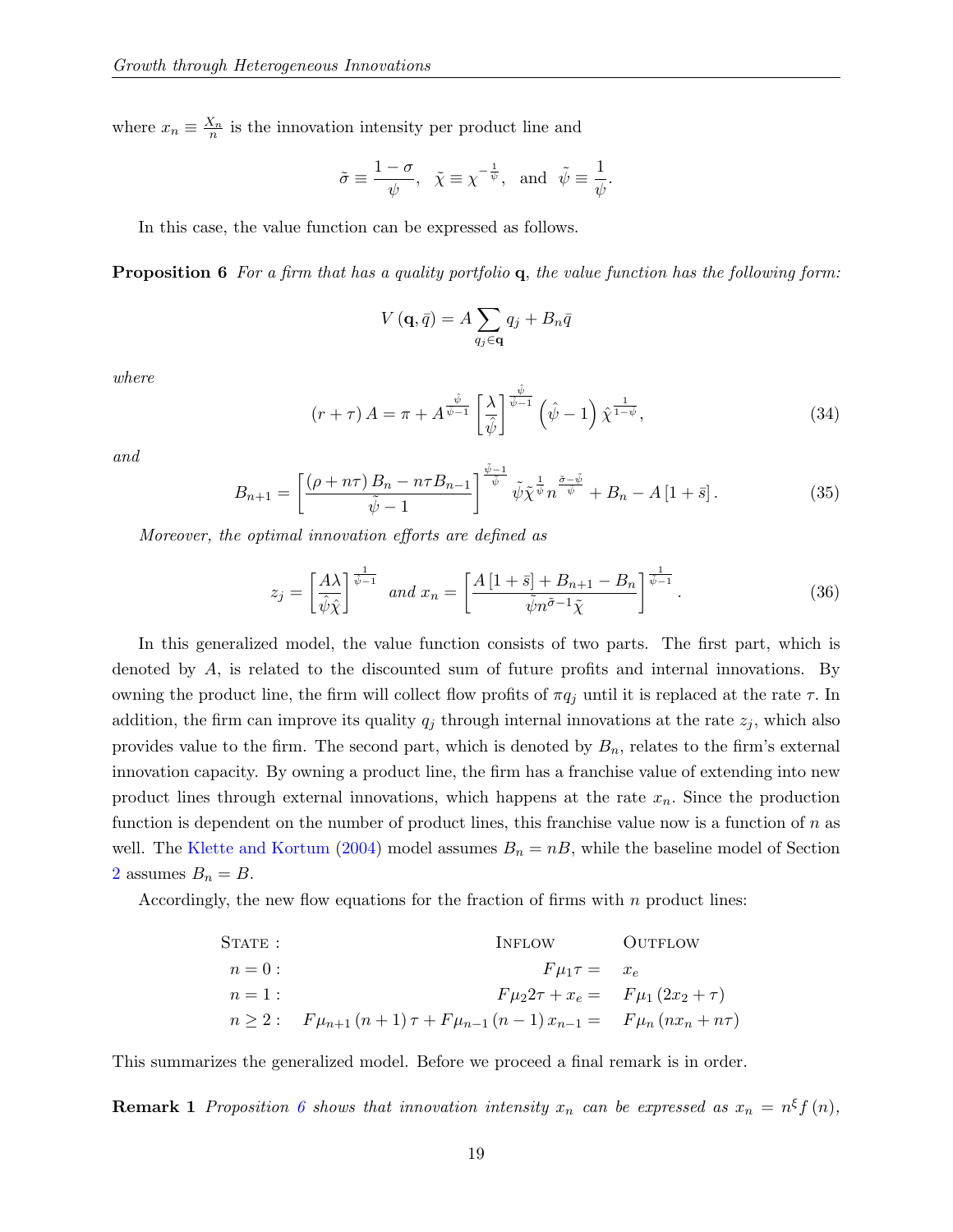where

$$
\xi \equiv \frac{\psi + \sigma - 1}{1 - \psi} \tag{37}
$$

and  $n^{\xi}$  captures the direct effect on n on  $x_n$ . Note that  $f(n) = \left[\frac{A[1+\bar{s}]+B_{n+1}-B_n}{\tilde{m}\tilde{\alpha}}\right]$  $\tilde{\psi}\tilde{\chi}$  $\int_0^{\frac{1}{\tilde{\psi}-1}}$  captures the indirect effect of number of product lines on  $x_n$  through its impact on the franchise value  $B_n$ . When  $\psi + \sigma = 1$ , our model mirrors [Klette and Kortum](#page-46-0) [\(2004\)](#page-46-0) with  $f(n)$  equal to some constant, whereas innovation intensity will be decreasing in firm size when  $\psi + \sigma < 1$ . Therefore  $\psi + \sigma$  dictates the amount of decreasing innovation intensity in firm size.

# 4 Patent Citation Behavior and Innovation Spillover Sizes

We now incorporate patent citation behavior across innovations into our benchmark model. As we have already defined the economy's equilibrium, our specified citation behavior does not affect real outcomes. We undertake this extension, however, to derive the economic meaning behind patent citations. This in turn allows us to quantify the model using richer data. Second, this addition demonstrates how this class of endogenous growth models captures many important features from empirical literature on patent counts and citations.<sup>[13](#page-21-0)</sup> [Trajtenberg](#page-47-12) [\(1990\)](#page-47-12) is a well-known example of empirical work linking citations to economic value of innovations, albeit with noise. Constructing this link between these literatures is the central purpose of this section. Finally, this extension could provide a useful theoretical framework for future studies on the impact of policies such as intellectual property rights for innovation qualities and growth.

#### 4.1 Forward Patent Citations

Innovations are clustered in terms of their technological relevances. Major innovations generate new technology clusters that last until they are overtaken by a subsequent major innovation. An example of the sequential innovation process was illustrated in Example 1 in Section [2.2.](#page-9-2)

Let  $m(j, t)$  be the number of patents in the active technology cluster in product line j. For instance, if t is between the innovation times of  $P_3$  and  $P_4$  in the Example 1, then  $m(j, t) = 3$ , or if t is between  $P_{11}$  and  $P_{12}$ , then  $m(j, t) = 2$ . Therefore the number of citable patents in active technology clusters at time t is  $M(t) = \int_0^1 m(j, t) \, dj$ .

We next describe the citation distribution of patents. We specify citation behavior with a few simple rules that build upon the patent literature. Patents cite previous patents within the same technology cluster to specify how they build upon the prior work and the boundaries of the innovations. Each new patent, by definition, improves the previous technologically relevant innovations on some dimensions. However, not all subsequent innovations improve an existing technology in the same direction. Therefore major patents with broader scope are more likely to be cited by subsequent follow-on work (e.g., [Lerner, 1994\)](#page-46-15). We proxy this patent scope by the step

<span id="page-21-0"></span><sup>&</sup>lt;sup>13</sup>[Hall et al. \(2001\)](#page-44-9) provide a comprehensive introduction to patent citations. See also [Hall et al. \(2005\),](#page-44-10) [Jaffe et](#page-45-13) [al. \(2000\),](#page-45-13) [Jaffe et al. \(1993\),](#page-45-14) [Thompson and Fox-Kean](#page-47-13) [\(2005\)](#page-47-13), and [Trajtenberg](#page-47-12) [\(1990\)](#page-47-12).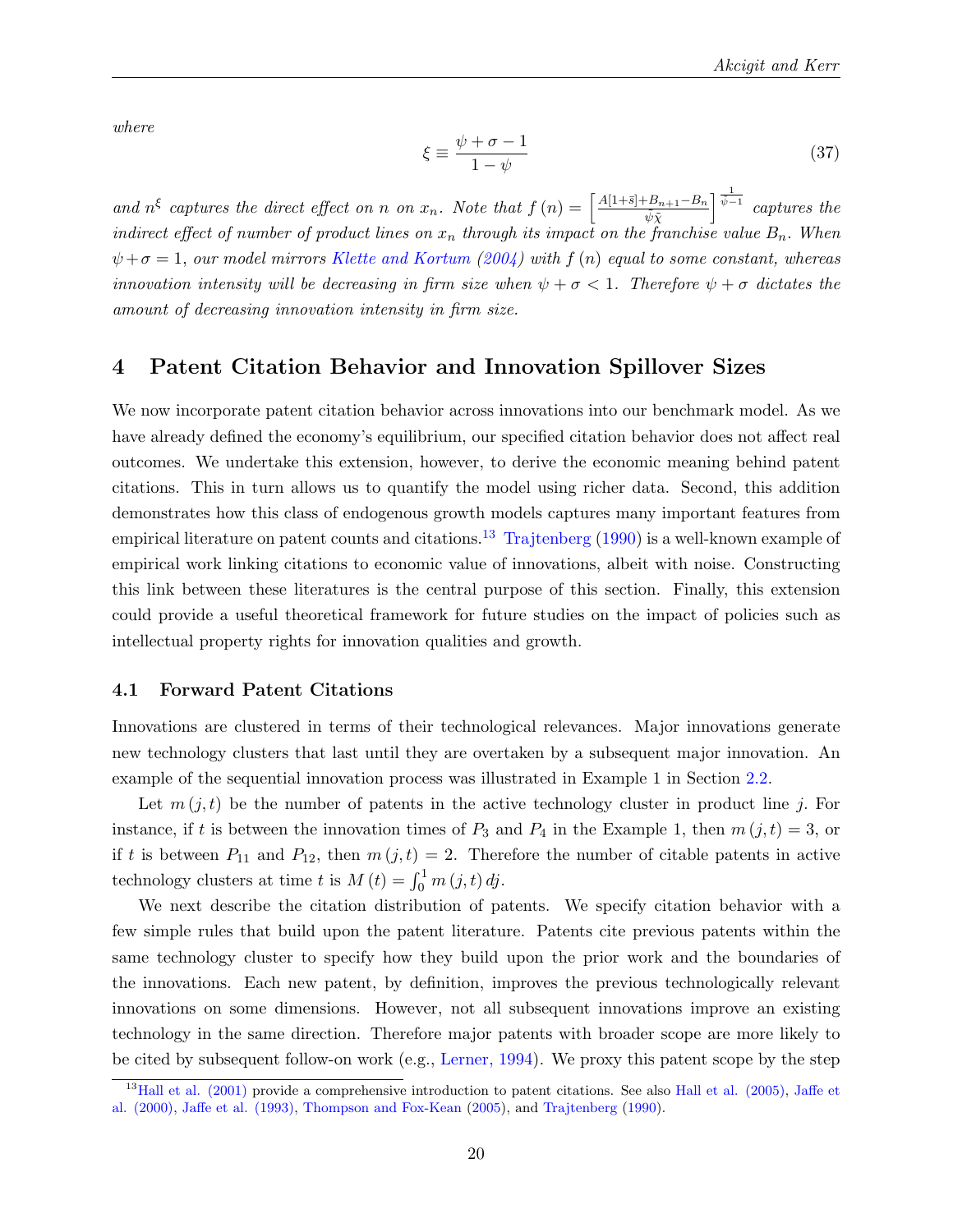size  $s \in \{\lambda, \eta \alpha^k \mid k \in \mathbb{N}_0\}$  in our model. We assume that an innovation with size s will receive a citation from a subsequent patent within the same technology cluster with probability s $\gamma$  where  $\gamma \in (0, 1/\eta)$ . Finally a major innovation replaces the previous cluster. Thereafter, future citations begin with the new major innovation. Empirically, [Hall et al. \(2001\)](#page-44-9) and [Mehta et al. \(2010\)](#page-46-16) quantify the decline in relative citation rates over patent age that this model structure provides.

Thus, the citation behavior in Example 1 would be:

|         | Cited probability    | Citing      |            | Cited probability    | Citing           |
|---------|----------------------|-------------|------------|----------------------|------------------|
| $P_1$ : | $\gamma$ n           | $P_2 - P_6$ | $P_6$ :    | $\gamma\eta\alpha^3$ | none             |
| $P_2$ : | $\gamma\eta\alpha$   | $P_3 - P_6$ | $P_7$ :    | $\gamma\eta$         | $P_8, P_9$       |
| $P_3$ : | $\gamma\eta\alpha^2$ | $P_4 - P_6$ | $P_8$ :    | $\gamma\lambda$      | $P_{9}$          |
| $P_4$ : | $\gamma \lambda$     | $P_5, P_6$  | $P_9$ :    | $\gamma\eta\alpha$   | none             |
| $P_5$ : | $\gamma \lambda$     | $P_6$       | $P_{10}$ : | $\gamma$ n           | $P_{11}, P_{12}$ |

#### 4.2 Invariant Distributions

With these simple modeling assumptions, we can characterize the flow properties of citation behavior. These traits depend upon the real side of the economy and provide a richer description of it. Similar to our earlier expressions, the equilibrium of the economy requires an invariant citation distribution. Let  $\Upsilon_{s_k,n}$  and  $\Upsilon_{\lambda,n}$  denote the share of patents that are of size  $\eta\alpha^k$  and  $\lambda$ , respectively, and receive *n* citations such that  $\sum_{n=0}^{\infty} \Upsilon_{\lambda,n} + \sum_{k=0}^{\infty} \sum_{n=0}^{\infty} \Upsilon_{s_k,n} = 1$ . For any given innovation size  $s_k = \eta \alpha^k$ , the flow equations for external patents with n citations take the following form

<span id="page-22-0"></span>OUTFlow

\n
$$
M\Upsilon_{s_k,0}\tau\theta + M\Upsilon_{s_k,0}\gamma\eta\alpha^k\left(\tau\left(1-\theta\right)+z\right) = \Psi_{k-1}\tau\left(1-\theta\right) \text{ for } n=0.
$$
\n
$$
M\Upsilon_{s_k,n}\tau\theta + M\Upsilon_{s_k,n}\gamma\eta\alpha^k\left(\tau\left(1-\theta\right)+z\right) = M\Upsilon_{s_k,n-1}\gamma\eta\alpha^k\left(\tau\left(1-\theta\right)+z\right) \text{ for } n \in \mathbb{Z}_{++}.
$$
\n(38)

The first line represents size  $s_k$  innovations with no citations  $(n = 0)$ . There are  $M\Upsilon_{s_k,0}$  such patents for each innovation size  $s_k$ . The first part of the outflow occurs when the technology cluster is replaced through a new major innovation at the rate  $\tau\theta$ . When this happens, patents become defunct and are no longer considered for citation. The second part of the outflow occurs when patents receive a new citation from subsequent innovations at the rate  $\gamma \eta \alpha^k (\tau (1 - \theta) + z)$ . This latter expression is the probability of citation based on step size of  $\gamma n \alpha^k$  multiplied by the arrival rate of subsequent patents. In this case, patents remain active but move up the citation distribution.

On the right hand side, the inflow occurs from  $\Psi_{k-1}$  product lines where the latest follow-up innovation was of size  $\eta \alpha^{k-1}$  and a new follow-up innovation brings the product line into the  $\Psi_k$ group. This occurs at rate  $\tau (1 - \theta)$ . This inflow is not dependent on the number of citable patents M. All patents initially have zero citations, and only a single patent can arrive per product line at any instant. The inflow thus depends only on the affected product lines.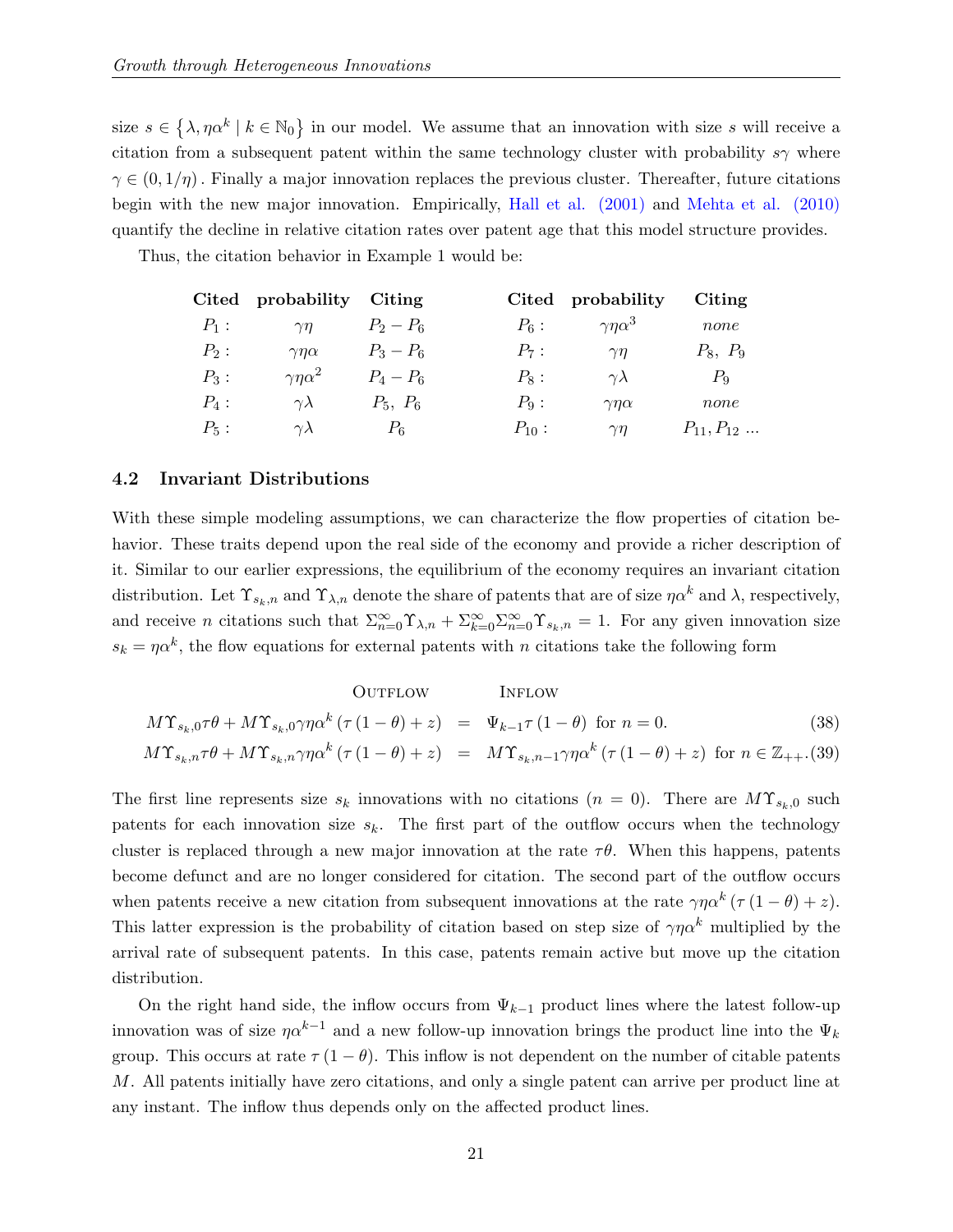Similar reasoning applies to the second row, where citations  $n \geq 1$ , except that the inflow occurs only from the  $(k, n-1)$  group. These innovations arrive at rate  $\tau(1-\theta) + z$  and they cite the specific patent at rate  $\gamma \eta \alpha^k$ .

Next we characterize the citation distribution of internal patents with flow equations

<span id="page-23-2"></span>OUTFlow

\n
$$
M\Upsilon_{\lambda,0}\tau\theta + M\Upsilon_{\lambda,0}\gamma\lambda\left(\tau\left(1-\theta\right)+z\right) = z \text{ for } n=0
$$
\n
$$
M\Upsilon_{\lambda,n}\tau\theta + M\Upsilon_{\lambda,n}\gamma\lambda\left(\tau\left(1-\theta\right)+z\right) = M\Upsilon_{\lambda,n-1}\gamma\lambda\left(\tau\left(1-\theta\right)+z\right) \text{ for } n \in \mathbb{Z}_{++}.
$$
\n(41)

These flows have similar interpretation. The substantive difference is that the inflow of zero-cited patents occurs at rate z for internal improvements. The next proposition provides the explicit form solutions for these distributions.

<span id="page-23-1"></span>**Proposition 7** The invariant distribution of the total number of forward citations (n) given to a patent of size  $s \in \{\lambda, s_k \mid k \in \mathbb{N}_0\}$  can be expressed as

$$
\Upsilon_{s,n} = \Upsilon_{s,0} \Omega_s^n \text{ for } n \in \mathbb{N}_0,
$$

where  $M = \frac{x+z}{x\theta}, \Upsilon_{s_k,0} = \frac{\theta(1-\theta)^k \tau}{M[\tau\theta+\gamma s_k(\tau(1-\theta)+z)]}, \Upsilon_{\lambda,0} = \frac{z}{M[\tau\theta+\gamma\lambda(\tau(1-\theta)+z)]}$  and  $\Omega_s \equiv \frac{\gamma s(\tau(1-\theta)+z)}{\tau\theta+\gamma s(\tau(1-\theta)+z)}$  $\frac{\gamma s(\tau(1-\theta)+z)}{\tau\theta+\gamma s(\tau(1-\theta)+z)}$ . Similarly, the invariant distribution of the total number of external forward citations is

$$
\tilde{\Upsilon}_{s,n} = \tilde{\Upsilon}_{s,0} \tilde{\Omega}_s^n \text{ for } n \in \mathbb{N}_0,
$$

where  $\tilde{\Upsilon}_{s_k,0} = \frac{\theta(1-\theta)^k \tau}{M[\tau \theta + \gamma s_k \tau(1-\theta)]}$ ,  $\tilde{\Upsilon}_{\lambda,0} = \frac{z}{M[\tau \theta + \gamma \lambda \tau(1-\theta)]}$  and  $\tilde{\Omega}_s \equiv \frac{\gamma s \tau(1-\theta)}{\tau \theta + \gamma s \tau(1-\theta)}$  $\frac{\gamma s\tau(1-\theta)}{\tau\theta+\gamma s\tau(1-\theta)}$ .

Note that  $\Upsilon_{s,n}$  generates a more highly skewed distribution of citations as the share  $\tau\theta$  gets smaller in the denominator. This is intuitive given the slower arrival of new technology clusters in favor of follow-on inventions that cite prior work.

## 5 Empirics of Innovation

This section provides empirical evidence regarding innovation and the firm size distribution that inform our model. We specifically focus here on regularities that will discipline the quantitative analysis in the next section, with further empirics to come when we can compare the quantified model and empirical data on untargeted dimensions.

#### <span id="page-23-0"></span>5.1 Data Development

Our project employs the Longitudinal Business Database and the NBER Patent Database. The Longitudinal Business Database (LBD) provides the backbone for our research. This business registry contains annual observations for every private-sector establishment with payroll from 1976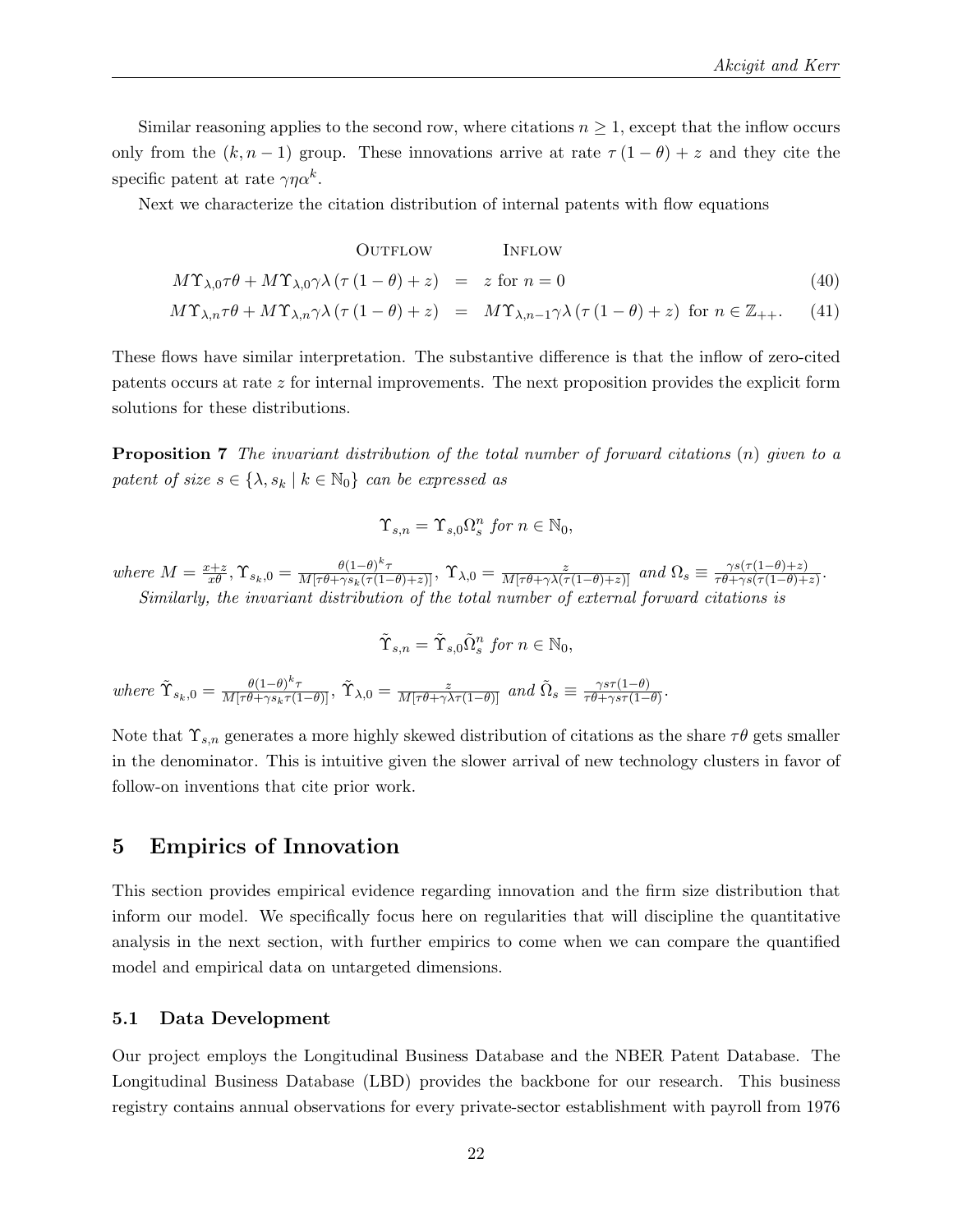onward [\(Jarmin and Miranda, 2002\)](#page-45-15). The Census Bureau data are an unparalleled laboratory for studying the firm size distribution, entry/exit rates, and life cycles of U.S. firms. Sourced from U.S. tax records and Census Bureau surveys, the micro-records document the universe of establishments and firms rather than a stratified random sample or published aggregate tabulations. As a representative year, the data include 108 million workers and 5.8 million establishments in 1997.

We match into the LBD the individual records of all patents granted by the United States Patent and Trademark Office (USPTO) from January 1975 to May 2008. Each patent record provides information about the invention and the inventors submitting the application. [Hall et al.](#page-44-9) [\(2001\)](#page-44-9) provide extensive details about these data, and [Griliches](#page-44-11) [\(1990\)](#page-44-11) surveys the use of patents as economic indicators of technology advancement. We only employ patents 1) filed by inventors living in the United States at the time of the patent application, and 2) assigned to industrial firms. In 1997, this group comprised about 77 thousand patents (40% of the total USPTO patent count in 1997, with most of the residual being patents to foreign inventors). We match these patent data to the LBD using firm name and location matching algorithms that build upon [Balasubramanian](#page-42-17) [and Sivadasan](#page-42-17)  $(2011)$  and [Kerr and Fu](#page-45-16)  $(2008).<sup>14</sup>$  $(2008).<sup>14</sup>$  $(2008).<sup>14</sup>$  $(2008).<sup>14</sup>$ 

Our final sample retains firms that are ever granted a patent by the USPTO, and we have 23,927 firms over the 1982-1997 period, using earlier periods for metrics like backwards self-citation shares and later periods for forward growth rates and similar. There are two very important features about this dataset to highlight. First, our sample only includes innovative firms, which have a different firm size distribution than the economy as a whole. In our sample, for example, 14% of firms have more than 500 employees at some point in their life span (12% for all observations of the firm), while this share is less than 1% for the whole economy. This tilt towards larger firms is not surprising, and as discussed in detail by [Hurst and Pugsley](#page-45-12) [\(2011\)](#page-45-12), the majority of small firms do not target innovation or growth. We thus exclude non-innovative firms from our sample to be in keeping with the model of innovative firms and the heterogeneity in their types of innovations, and our firm moments should be viewed in this context. Nevertheless, we are building upon the universe of patenting firms and include many small firms in the sample.<sup>[15](#page-24-1)</sup>

Second, only a few innovative firms patent in every year, and the same is true in our model with respect to realizing an innovation. These considerations lead us to use our data in two ways. In some cases (e.g., Gibrat's law estimations), we conduct an annual analysis as the necessary ingredients are continually observed in both the data and the model. In other cases (e.g., quality distributions of realized innovations), we focus on five-year periods and the firms achieving innovations as depicted

<span id="page-24-0"></span><sup>14</sup>Our NBER working paper describes this matching procedure and the data employed more extensively. The working paper also provides complementary evidence from the National Science Foundation's R&D Survey that supports the patent-based results provided here. The NSF Survey sub-samples R&D performers that conduct less than \$1 million in R&D annually, and thus our focus on patenting allows us greater confidence for capturing the complete firm size distribution for innovative firms.

<span id="page-24-1"></span><sup>&</sup>lt;sup>15</sup> Approximate 25th, 50th, and 75th percentile levels are 17, 70, and 370 employees. These are "fuzzy" averages around these points in order to satisfy Census Bureau disclosure requirements. The mean employment level is about 1805 workers.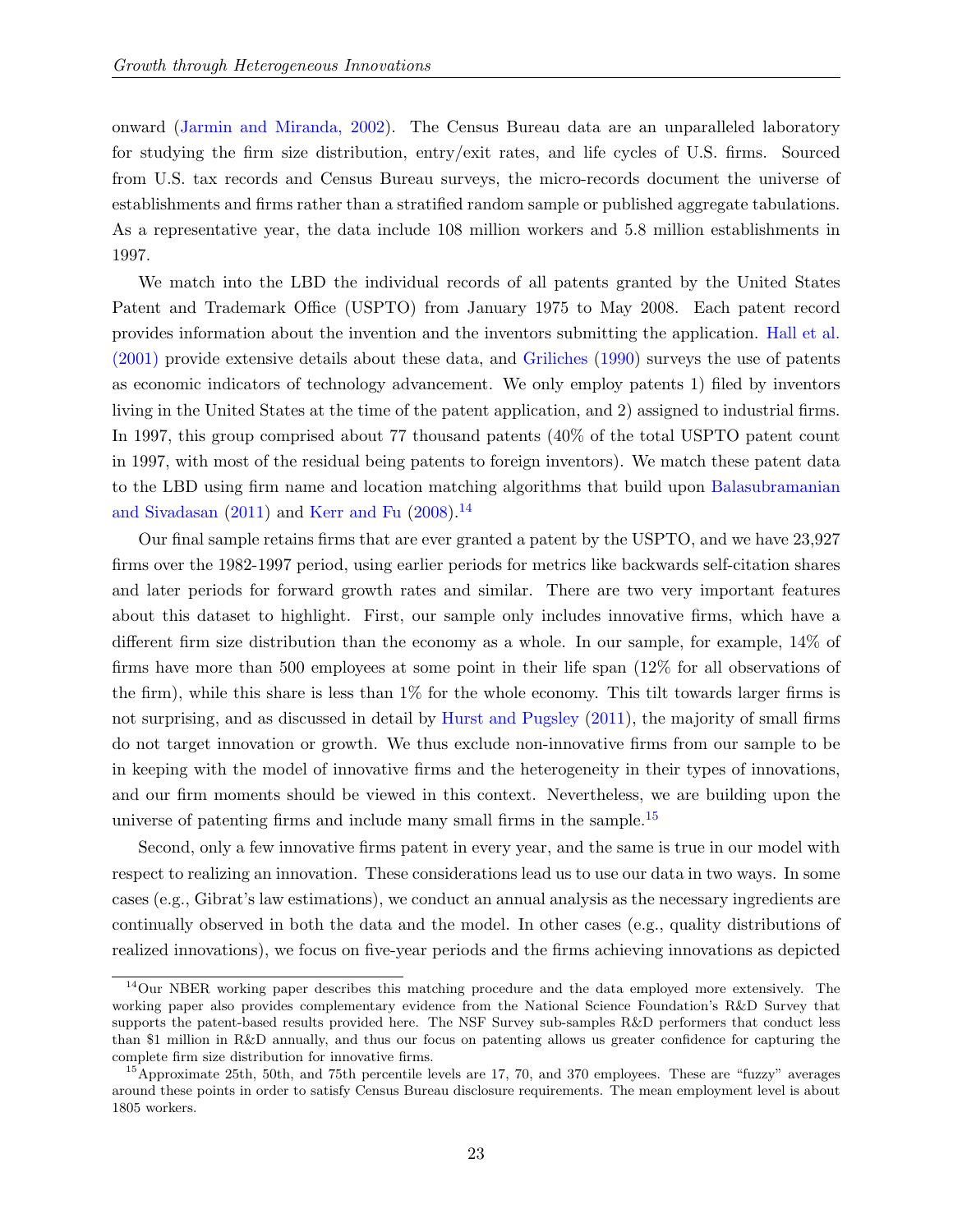below. It is important to emphasize in advance that our quantitative model exactly mirrors each data development step described below to ensure that we precisely align the model with the data. This mirroring technique has the powerful advantage of allowing us to select the approach that best suits each prediction, accounting for the nuance of the data assembled.

#### <span id="page-25-2"></span>5.2 Firm Growth by Firm Size

Our first model prediction is that small firms grow faster than large firms.<sup>[16](#page-25-0)</sup> We test this prediction using annual employment growth patterns in our sample of U.S. innovative firms. Following [Lentz](#page-46-1) [and Mortensen](#page-46-1) [\(2008\)](#page-46-1), we define for firm f the employment growth of  $EmpGr_{f,t} = [Emp_{f,t+1} Emp_{f,t}/Emp_{f,t}$ . We model employment growth without conditioning on survival and thus retain  $EmpGr_{f,t} = -1$  for businesses that close between t and  $t + 1$  (the LBD measures employment in March of each year). This metric is unbounded upwardly, and we impose a 1000% growth cap. With this winsorization, the mean of  $EmpGr_{f,t}$  is 0.0745. Controlling for industry-year fixed effects  $\eta_{i,t}$ , we estimate<sup>[17](#page-25-1)</sup>,

$$
EmpGr_{f,t} = \eta_{i,t} - 0.0351 \cdot \ln(\text{Emp}_{f,t}) + \epsilon_{f,t}.
$$

This coefficient finds a 10% increase in firm employment is associated with a 0.35% reduction in forward employment growth, or about 5% of the sample mean. The growth impact of the interquartile range of firm size (approximately 17 to 370 employees) is 10.8%, somewhat larger than the mean. This relationship is very robust to alternative measures of firm size (e.g., establishment counts, industry groups), weighting observations, or considering panel variation, reflecting the many settings where it has been observed in prior research. Conditional estimations that exclude exiting firms yield a steeper negative relationship, as does raising the maximum growth rate (discussed further below in model robustness checks). When using the [Davis et al. \(1996\)](#page-43-12) formula that compares growth to the average of the two periods, the conditional estimation yields a negative relationship, while the unconditional estimation is inconclusive across variants.

#### <span id="page-25-3"></span>5.3 Innovation Intensity by Firm Size

We next study the innovation intensity to firm size relationship. Our model expresses this relationship in two ways. It first appears in research input terms via the R&D-to-sales investments made by firms; later, the relationship is realized as differing innovation output intensities that follow-on from

<span id="page-25-0"></span><sup>&</sup>lt;sup>16</sup>The empirical deviation from Gibrat's Law of proportionate growth is extensively documented in surveys such as [Sutton](#page-47-14) [\(1997\)](#page-47-14), [Caves](#page-43-13) [\(1998\)](#page-43-13), and [Geroski](#page-44-12) [\(1998\)](#page-44-12) and is among the stylized facts in [Klette and Kortum](#page-46-0) [\(2004\)](#page-46-0). The [Klette and Kortum](#page-46-0) [\(2004\)](#page-46-0) model yields Gibrat's law. [Lentz and Mortensen](#page-46-1) [\(2008\)](#page-46-1) show that the addition of firm heterogeneity into the [Klette and Kortum](#page-46-0) [\(2004\)](#page-46-0) model is consistent with deviations from proportionate growth observed in Danish firm-level data.

<span id="page-25-1"></span> $17$ The regression sample includes  $146,678$  observations. We assign industries to firms at the two-digit level of the Standard Industrial Classification system using industries in which firms employ the most workers. Regressions are unweighted and cluster standard errors at the firm level.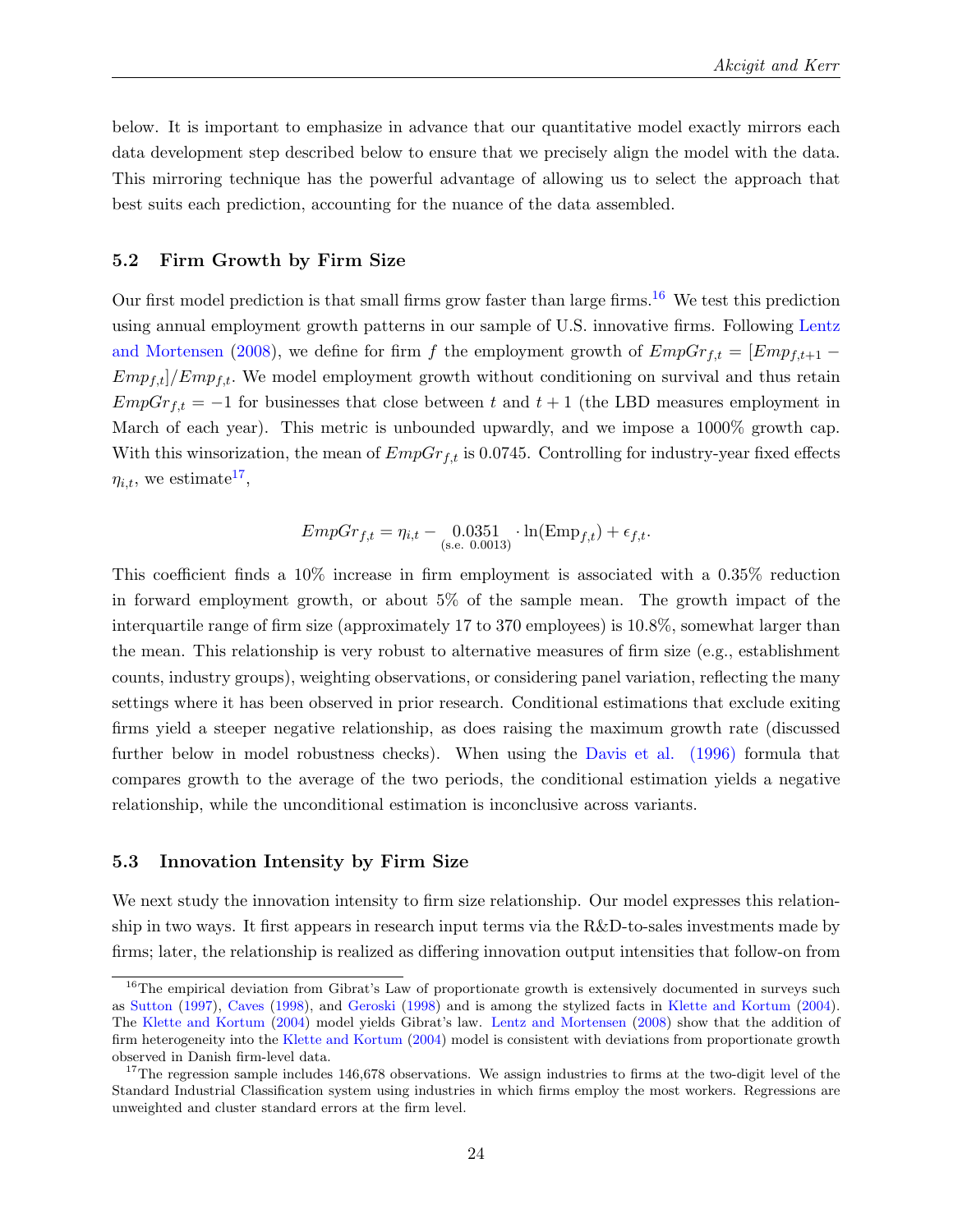these investments and firm capabilities. We can discipline the model through either relationship, and for several data quality reasons we pursue the realized rate of innovation outputs.<sup>[18](#page-26-0)</sup>

We study this prediction through patents per employment  $Patternyl_{f,t}$ , where the timing of patents is by their application year. The largest innovative firms like Microsoft or Boeing apply for many patents each year, but most innovative firms are irregular and lumpy in their patent filings. We thus analyze this prediction with five-year periods that extend 1982-1986, 1987-1992, and 1992-1996. (With some abuse of notation, we continue to use  $t$  to represent time periods.) We focus this exercise on "continually innovative firms" in the sense that included firms file at least one patent in each five-year period that they are observed to be in operation. This dataset includes 16,818 firm-period observations. The continuous sample approach keeps a consistent definition with respect to non-zeros and facilitates a sharper match with the model, where we also impose this requirement for included firms to be continually innovative over five-year periods.

To prepare for the future matching of our data moment to the model, we transform  $Pattern[Empty]$ to be of mean zero and unit standard deviation during each period. We use the transformed series because the exact level of U.S. patenting per employee does not have a direct meaning or counterpart to the model's levels. By placing both data and model outcomes into unit standard deviations, we are able to match and compare them.

Our key estimation is

$$
Patent / Empl_{f,t} = \eta_{i,t} - 0.1816 \cdot \ln(\text{Emp}_{f,t}) + \epsilon_{f,t}.
$$

This coefficient finds a 10% increase in firm employment is associated with a reduction of 0.018 standard deviations in patents per employee among innovative firms. Across the interquartile range of firm sizes, the impact is 0.561 standard deviations. If we relax the continuous innovator sample restriction, the coefficient is very similar at -0.164. We also find robust results with the many regression variants discussed above with the employment growth specifications.

#### <span id="page-26-1"></span>5.4 Fraction of Major Innovations by Firm Size

If external innovations have a higher average step size than internal innovations, then our baseline model makes a very important prediction that small innovative firms and new entrants have a comparative advantage for achieving major advances. In our framework, large incumbents spend proportionately more effort on maintaining and expanding existing products that they own. The

<span id="page-26-0"></span><sup>&</sup>lt;sup>18</sup>Our NBER working paper tabulates R&D expenditures per sales or per employee across the firm size distribution using the NSF R&D Survey. While these tabulations accord with the theory as applied to innovative firms, the R&D data are limited by their subsampling of small R&D performers. Sales information for U.S. firms is also limited to years in which the economic census is conducted. We thus provide evidence of this prediction instead through patents per employment as we observe the universe of both of these data elements, providing confidence for the comprehensive nature of our estimation. Regardless of how measured, these innovation intensity to firm size relationships depend in clear ways on our isolation of innovative firms compared to the whole economy, as we are excluding the many small businesses that are not engaged in innovative work. This is in keeping with our model of innovative firms and the evolving quality ladders of innovations.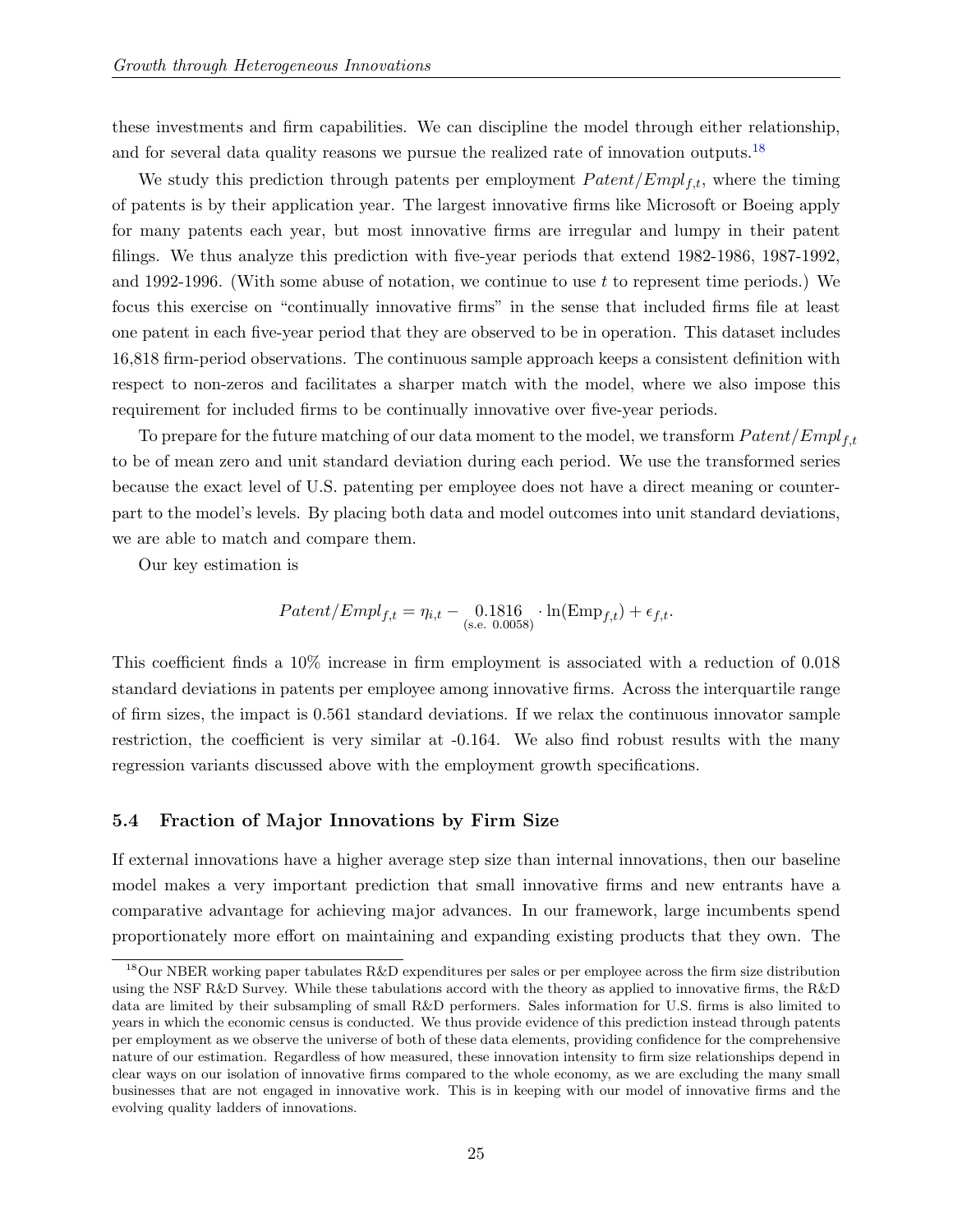model's solution does not require internal or external innovations to be larger in average step size, but this prediction emerges if the larger step size for external innovation holds.

Figure [1](#page-27-0) provides some necessary empirical evidence regarding the relative step sizes of external vs. internal work using patent citations. The sample is restricted to industrial firms that have all inventors located in the United States. We plot the distribution of external citations (i.e., excluding self citations) received for patents filed between 1975-1984. The solid line represents patents that make no backwards citations to prior work of the assignee at the time of filing, a proxy for external innovations. The dashed line represents patents whose internal backwards citations are the majority of their citations, a proxy for internal R&D. Both series display a large number of patents with no external citations and a skewed distribution, which are predictions of our framework. More important, the comparison of the external and internal distributions shows that the former exceeds the latter in a form akin to first-order stochastic dominance.[19](#page-27-1)



<span id="page-27-0"></span>FIGURE 1: CITATION DISTRIBUTION BY PATENT TYPE

With this background, we next verify that small innovative firms and new entrants have a comparative advantage for achieving major advances. We first identify the quality of each patent in terms of its external citations compared to its peers from the same technology class and application year. Constructing an indicator variable for the patent being in top decile in terms of these external citations, we calculate  $TopPatentShare_{f,t}$  as the average of these patent-level indicators across a time period for a firm. Not surprisingly, the average of this variable is about 0.10. We then estimate

<span id="page-27-1"></span><sup>&</sup>lt;sup>19</sup>The differences are statistically significant and hold in regressions that control for a variety of traits about the patents (e.g., technology-year fixed effects) or firm fixed effects. The omitted, middle group (i.e., patents where backwards self citations are present but not a majority) behaves similarly to the no self citation group and are excluded for visual clarity; later, we will group them with external patents for our model quantification.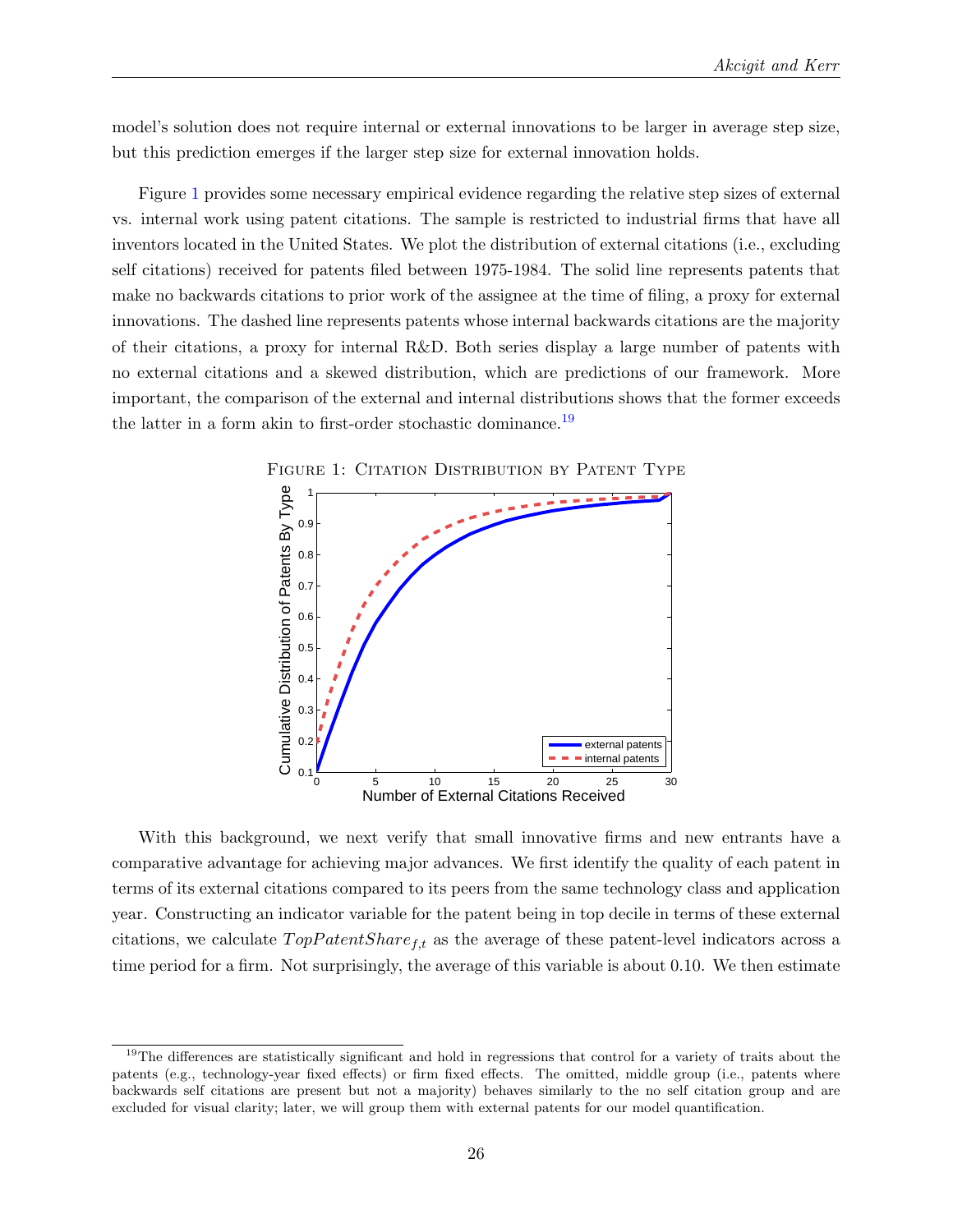this firm-level measure as a function of the size distribution as

<span id="page-28-2"></span>
$$
TopPatentshare_{f,t} = \eta_{i,t} - 0.0034 \cdot \ln(\text{Emp}_{f,t}) + \epsilon_{f,t}.
$$
\n
$$
(42)
$$

This estimation finds that a 10% increase in firm employment is associated with a reduction of 0.034% in the fraction of a firm's patents among the top decile of the patent quality distribution. Relative to the sample mean, this effect is 0.34%. Across the interquartile range of firm sizes, the impact is 0.011, or a tenth of the sample mean.

Table [1](#page-28-1) broadens the lens and repeats specification [\(42\)](#page-28-2) for each quartile of the patent quality distribution using our continuous innovation sample. The first column documents the lowest quality quartile, while the last column is the highest one; coefficients across the four specifications naturally sum to zero. Estimations again control for industry-period fixed effects. Larger firms are associated with a systematic shift in the quality of their patents out of the top quartile and into the bottom half of the distribution. Our working paper further uses this framework to confirm our hypothesis that firm size differentials weaken with more-stringent citation quality thresholds due to the increasing relative importance of the stochastic nature of realized inventions.

<span id="page-28-1"></span>

|                                                        |          |          | TABLE 1. FIRM SIZE AND PATENT QUALITY DISTRIBUTION |           |  |
|--------------------------------------------------------|----------|----------|----------------------------------------------------|-----------|--|
| Share of firm's patents in quality distribution range: |          |          |                                                    |           |  |
|                                                        | [0,25)   | [25,50)  | [50, 75)                                           | [75, 100] |  |
| Log firm employment,                                   | 0.0027   | 0.0048   | 0.0000                                             | $-0.0074$ |  |
|                                                        | (0.0009) | (0.0010) | (0.0010)                                           | (0.0012)  |  |

Table 1: Firm size and patent quality distribution

Notes: Estimates include 16,818 observations, are unweighted, and cluster standard errors by firm.

# <span id="page-28-0"></span>6 Quantitative Analysis

We estimate our model using micro data described in Section [5.1.](#page-23-0) Section [6.1](#page-28-3) outlines the computational solution of the generalized model. Section [6.2](#page-29-0) describes our identification strategy. Section [6.3](#page-33-0) provides the main estimation results, and Section [6.4](#page-39-0) provides robustness checks.

#### <span id="page-28-3"></span>6.1 Computer Algorithm

We solve the generalized model as a fixed point over the growth rate q. Our algorithm employs a computational loop with the following steps:

- <span id="page-28-5"></span><span id="page-28-4"></span>1. Guess a growth rate g.
	- (a) Guess a creative destruction rate  $\tau$ .
		- i. Solve for A in  $(34)$ , the sequence  ${B_n}$  in  $(35)$ , and  $z_j$  and  ${x_n}$  in  $(36)$ .
		- ii. Verify the free entry condition as a function of  $\tau : A[1 + \bar{s}] + B_1 = \nu$ .
		- iii. If not converged, update  $\tau$  and go to step  $1(a)i$ .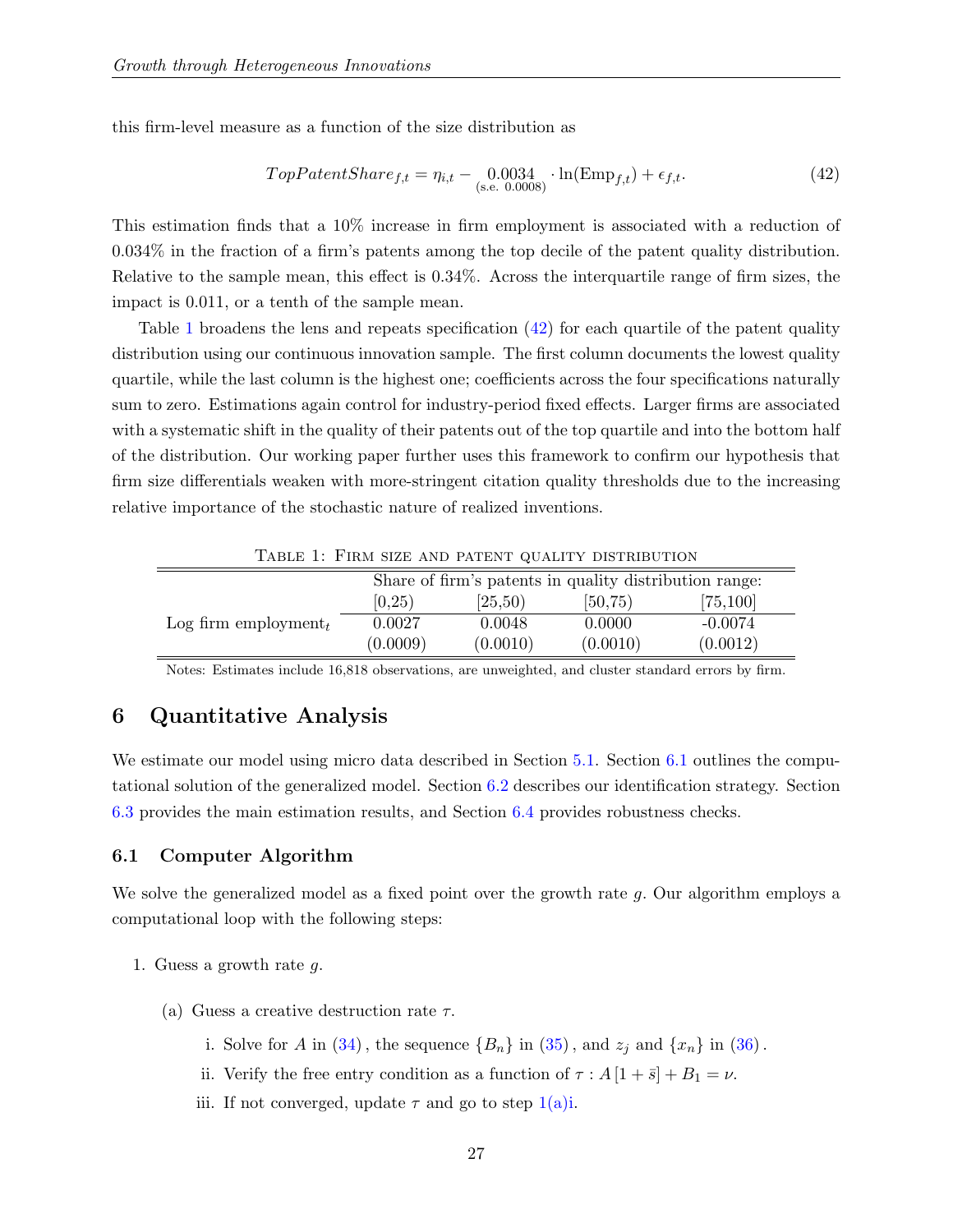- (b) Calculate the growth rate:  $g = \tau \bar{s} + z\lambda$ .
- (c) Update the growth rate. If not converged, go to step [1a.](#page-28-5)
- 2. End the equilibrium solver.
- <span id="page-29-1"></span>3. Simulate a sample of firms and compute the moments of interest.

The sequence of firm value functions in step  $1(a)$  is solved using the uniformization method (see [Acemoglu and Akcigit, 2012](#page-42-10) for details). In step [3,](#page-29-1) we simulate a sample of  $2^{14}$  firms (16,384) and iterate for 500 years until we obtain convergence. At each iteration, firms gain and lose products according to the flow probabilities specified in the model.

#### <span id="page-29-0"></span>6.2 Identification

Our model has 13 structural parameters:  $\sigma, \rho, \theta, \eta, \alpha, \lambda, \beta, \nu, \gamma, \hat{\psi}, \tilde{\psi}, \tilde{\chi}, \tilde{\chi}$ . We identify these parameters in three ways. First, we fix three parameters  $(\rho, \hat{\psi}, \tilde{\psi})$  using values developed in Section [6.2.1](#page-29-2) from the literature and R&D-based regressions. Second, we use the observed distribution of citations for patents to pin down three elements of the step size distribution  $(\theta, \alpha, \eta\gamma)$  in Section [6.2.2.](#page-30-0) Finally, for the remaining parameters and to parse  $\eta\gamma$ , we target the relevant firm moments in the data. One critical part of this third step is to identify the key decreasing returns parameter  $\sigma$  using an indirect inference approach, where we replicate the regressions of Sections [5.2-](#page-25-2)[5.3](#page-25-3) using data simulated from the model.

#### <span id="page-29-2"></span>6.2.1 Externally Calibrated Parameters

We set the discount rate equal to  $\rho = 2\%$ , which roughly corresponds to an annual discount factor of 97%.

We rely on prior literature for estimates of the curvature of the R&D cost function, which we will set equal across internal and external innovation  $\hat{\psi} = \tilde{\psi}$  (the model retains shifters in these cost functions). One line of studies quantifies the elasticity of patents to R&D expenditures (e.g., [Griliches, 1990,](#page-44-11) [Blundell et al., 2002,](#page-43-14) [Hall and Ziedonis, 2001\)](#page-44-13). This literature often concludes this elasticity is around 0.5, which implies a quadratic curvature  $\psi = 2$ . [Acemoglu et al. \(2013\)](#page-42-0) reach a similar estimate using the Census Bureau data as well when focusing on firms in the R&D Survey. The second set of papers examines the impact of R&D tax credits on the R&D expenditure of firms (e.g., [Hall, 1992,](#page-44-14) [Bloom et al., 2002,](#page-43-15) [Wilson, 2009.](#page-47-15) In a survey of this work, [Hall and](#page-44-15) [Van Reenen](#page-44-15) [\(2000\)](#page-44-15) conclude that a tax price elasticity of around unity is typically found, which again corresponds to a quadratic cost function.<sup>[20](#page-29-3)</sup> Given this common finding, we set  $\hat{\psi} = \tilde{\psi} = 2$ .

<span id="page-29-3"></span><sup>&</sup>lt;sup>20</sup>The mapping to our setting is straightforward. To simplify the notation, let us denote a single R&D spending relationship  $R = Px_n^{\psi}F_n$ , where P is the price of R&D and  $F_n$  is a multiplicative term that can potentially depend on firm size. If the return to innovation is  $\Pi$ , the generic maximization problem can be written as  $\max_{x_n} \{x_n \Pi - Px_n^{\psi} F_n\}$ . Solving for the first order condition,  $R = P^{-\frac{1}{\psi-1}} F_n^{-\frac{1}{\psi-1}} [\Pi/\psi]^{\frac{\psi}{\psi-1}}$ . Hence the price elasticity of R&D spending in our model corresponds to  $d \ln R/d \ln P = -\frac{1}{\psi - 1}$ . A unitary estimate corresponds to  $\psi = 2$ .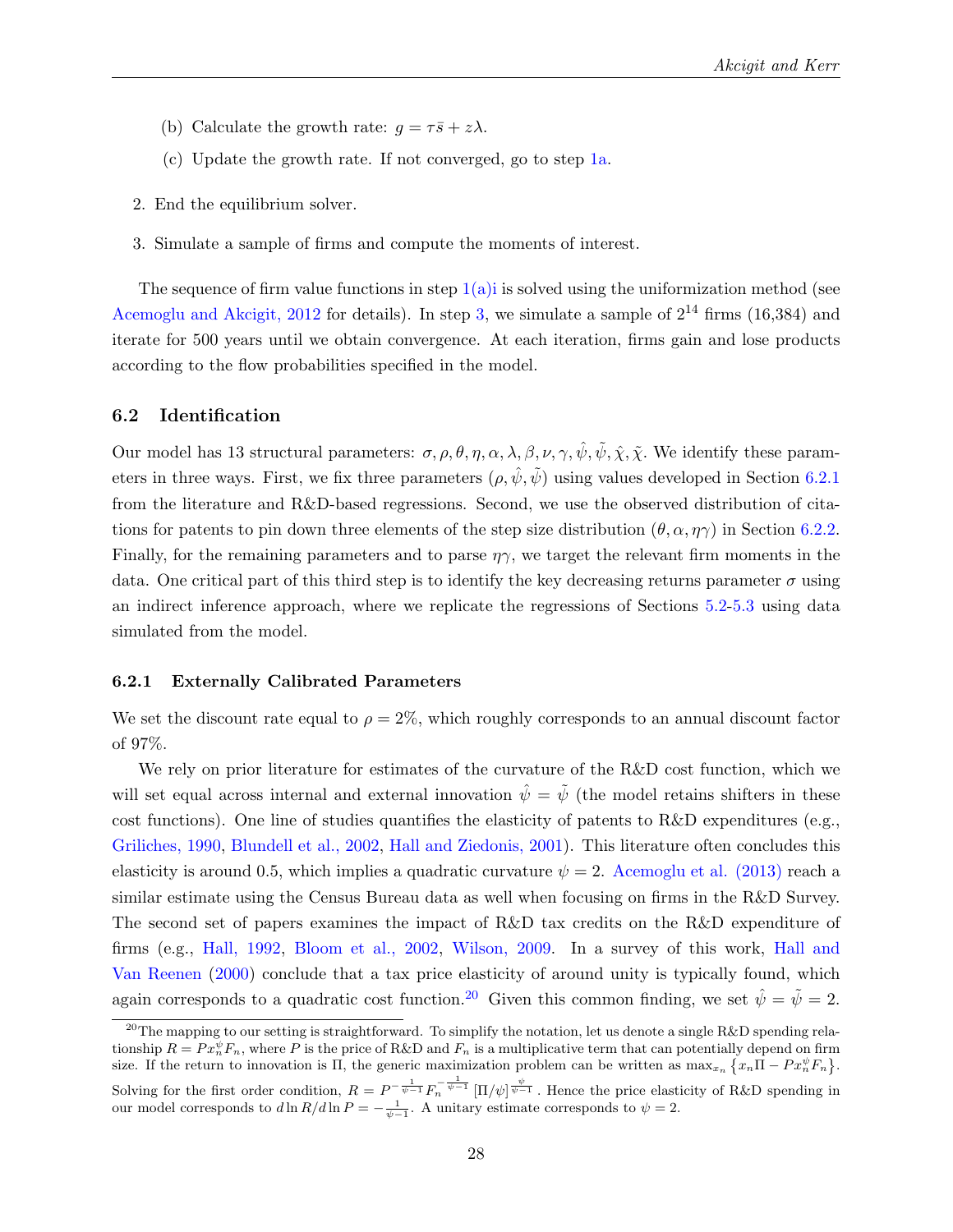Section [6.4.4](#page-40-0) will study the robustness of the results with alternative R&D elasticities of 0.4 and 0.6.

#### <span id="page-30-0"></span>6.2.2 Citation Distribution

Our model yields an analytical solution for the patent citation distribution that is dictated by the innovation step-size parameters. In particular, when we focus only on external citations ( $z_i = 0$ ), the distribution of patents that are of quality  $s_k$  and receive n citations is simply

$$
\Upsilon_{s_k,n}=\Upsilon_{s_k,0}\Omega_{s_k}^n \text{ for } n\in\mathbb{N}_0,
$$

where  $\Upsilon_{s_k,0} = \frac{\theta^2 (1-\theta)^k}{\theta + \gamma n \alpha^k (1-\theta)^k}$  $\frac{\theta^2(1-\theta)^k}{\theta+\gamma\eta\alpha^k(1-\theta)}$  and  $\Omega_{s_k} \equiv \frac{\gamma s_k(1-\theta)}{\theta+\gamma s_k(1-\theta)}$  $\frac{\gamma s_k(1-\theta)}{\theta+\gamma s_k(1-\theta)}$ .  $\Upsilon_{s_k,n}$  gives us the joint distribution of patents that are  $k$ -times incremented and have received  $n$  citations. Our model provides the analytical distribution of k-times incremented patents from [\(18\)](#page-13-2) as  $\Psi_k = \theta (1 - \theta)^k$  for  $k \geq 0$ . Hence, we can find the marginal distribution of  $n$ -times cited patents as

$$
\mathcal{F}_n(\theta, \gamma, \eta, \alpha) = \sum_{k=0}^{\infty} \Psi_k \Upsilon_{s_k, n}.
$$

<span id="page-30-1"></span>The empirical tractability comes from the fact that the distribution of n-times cited patents depends only on four structural parameters:  $\theta$ ,  $\gamma$ ,  $\eta$ ,  $\alpha$ . Citation distributions do not allow one to distinguish between the overall quality level of external inventions  $(\eta)$  and factors that govern the general tendency of patents to cite each other ( $\gamma$ ). Since  $\gamma$  and  $\eta$  always appear multiplicatively in the shape of the citation distribution, we can use these data to identify the three parameters of  $\theta$ ,  $\alpha$ , and the combination of  $\eta\gamma$ .



FIGURE 2: CITATION DISTRIBUTION

Figure [2](#page-30-1) plots the empirical distribution together with the model-generated citation distribution.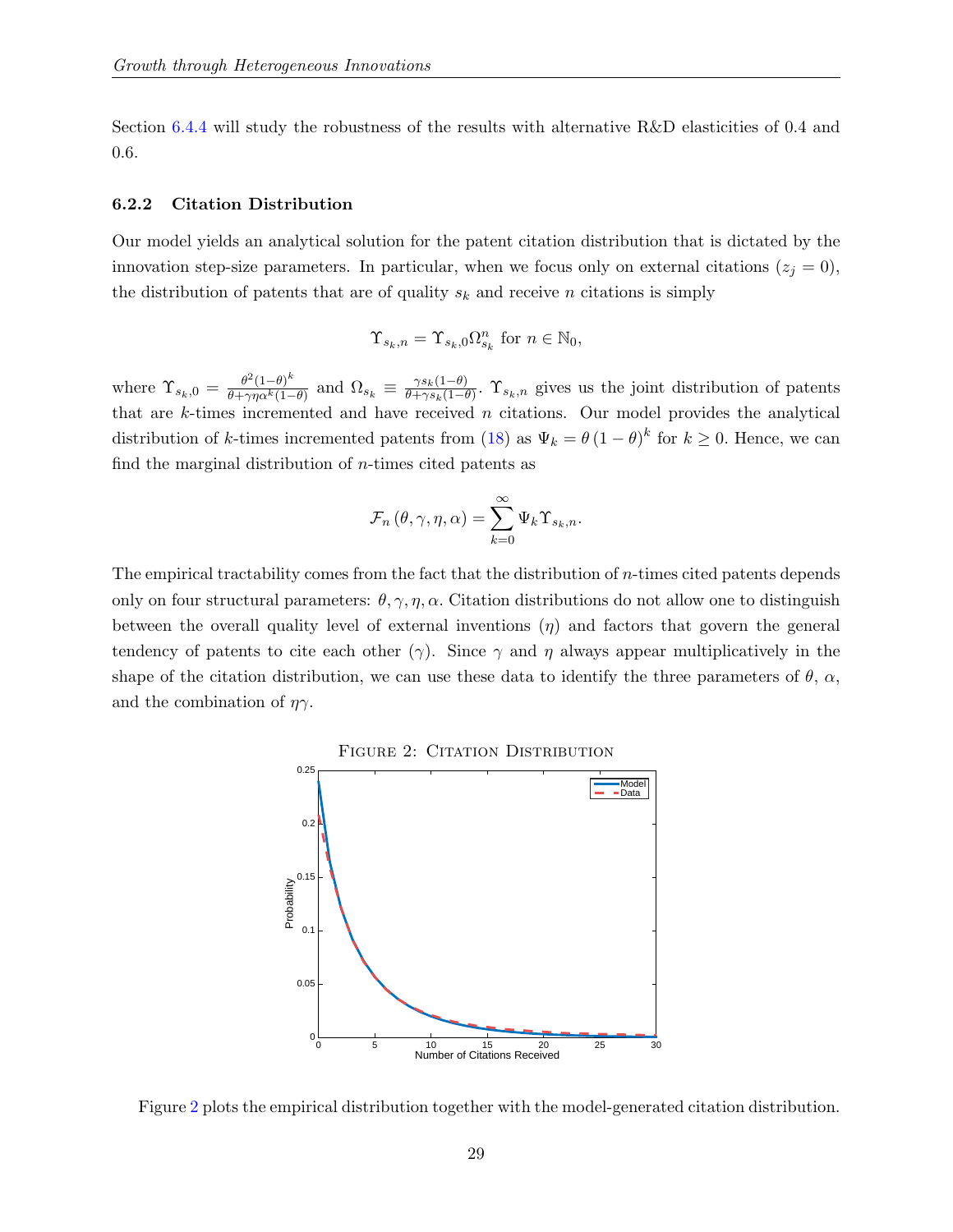The model does a very good job in replicating the data.

<span id="page-31-0"></span>Table [2](#page-31-0) lists the resulting parameter estimates. Roughly 10% of external innovations are found to be significant enough to open new technology clusters, and the decay rate  $\alpha$  for the quality of external work is fairly modest. The  $\gamma\eta$  estimate suggests that patents that open a new technology cluster have a 75% probability of being cited by later patents in the cluster.

Table 2: Citation Distribution Parameters

|       | $\sim$ n                        |       |
|-------|---------------------------------|-------|
| 0.100 | v.<br>$\cdot$ , $\circ$ $\circ$ | 1.929 |

#### 6.2.3 Indirect Inference

There are seven remaining parameters to be estimated:  $\sigma, \tilde{\chi}, \hat{\chi}, \eta, \lambda, \beta, \nu$ , which will also identify  $\gamma$ through Table [2.](#page-31-0) We identify these parameters using an indirect inference approach in the spirit of [Lentz and Mortensen](#page-46-1) [\(2008\)](#page-46-1). We compute various model-implied moments from the simulation strategy described above and compare them to the data-generated moments to minimize

$$
\min \sum_{i=1}^{7} \frac{|\text{model}(i) - \text{data}(i)|}{\frac{1}{2}|\text{model}(i)| + \frac{1}{2}|\text{data}(i)|},
$$

where we index each moment by *i*. Our indirect inference procedure targets seven moments that we describe next. The generalized model does not yield an analytical solution, and thus we cannot express the targeted moments in this form. However, we build intuition by using the analytical solutions to Section 2's benchmark model to guide us in choosing the right moments for identification. For ease of these depictions, we abstract from quality levels by setting  $q_i = 1, \forall j$ , although innovation qualities are clearly included in the simulation of the general model.

Average Profitability For both the benchmark and generalized models, the profit-to-sales ratio is equal to  $\mathbb{E} (profit_f/sales_f) = (1 - \beta)^{\frac{2\beta - 1}{\beta}} \tilde{\beta}^{\frac{1}{\beta}},$  where  $\tilde{\beta} \equiv \beta^{\beta} [1 - \beta]^{1 - 2\beta}$ . We therefore target the average profitability in the economy to help identify  $\beta$ . The profit-to-sales ratio in the model includes R&D expenditures, and thus we combine annual published BEA pre-tax profit rates with industrial R&D expenditure rates to determine an estimate of 10.9% for the 1982-1997 period.

R&D Intensity and Internal-to-External Citations Ratio We discipline the R&D scale parameters  $\hat{\chi}$  and  $\tilde{\chi}$  through measures of R&D intensity and the citation ratio of internal vs. external innovations. Aggregating across firms and using Proposition [4,](#page-18-2) the baseline model shows the economy-wide R&D-sales ratio to be a linear combination of  $\hat{\chi}$  and  $\tilde{\chi}$ . This ratio is 4.1% in our sample.<sup>[21](#page-31-1)</sup> In addition, the citation ratio of internal vs. external innovations informs the R&D scale

<span id="page-31-1"></span><sup>&</sup>lt;sup>21</sup>For this purpose, we need to make use of the R&D Survey, which samples with certainty firms that conduct more than \$1 million dollars of R&D and subsamples firms beneath this threshold. Our first step builds a sample of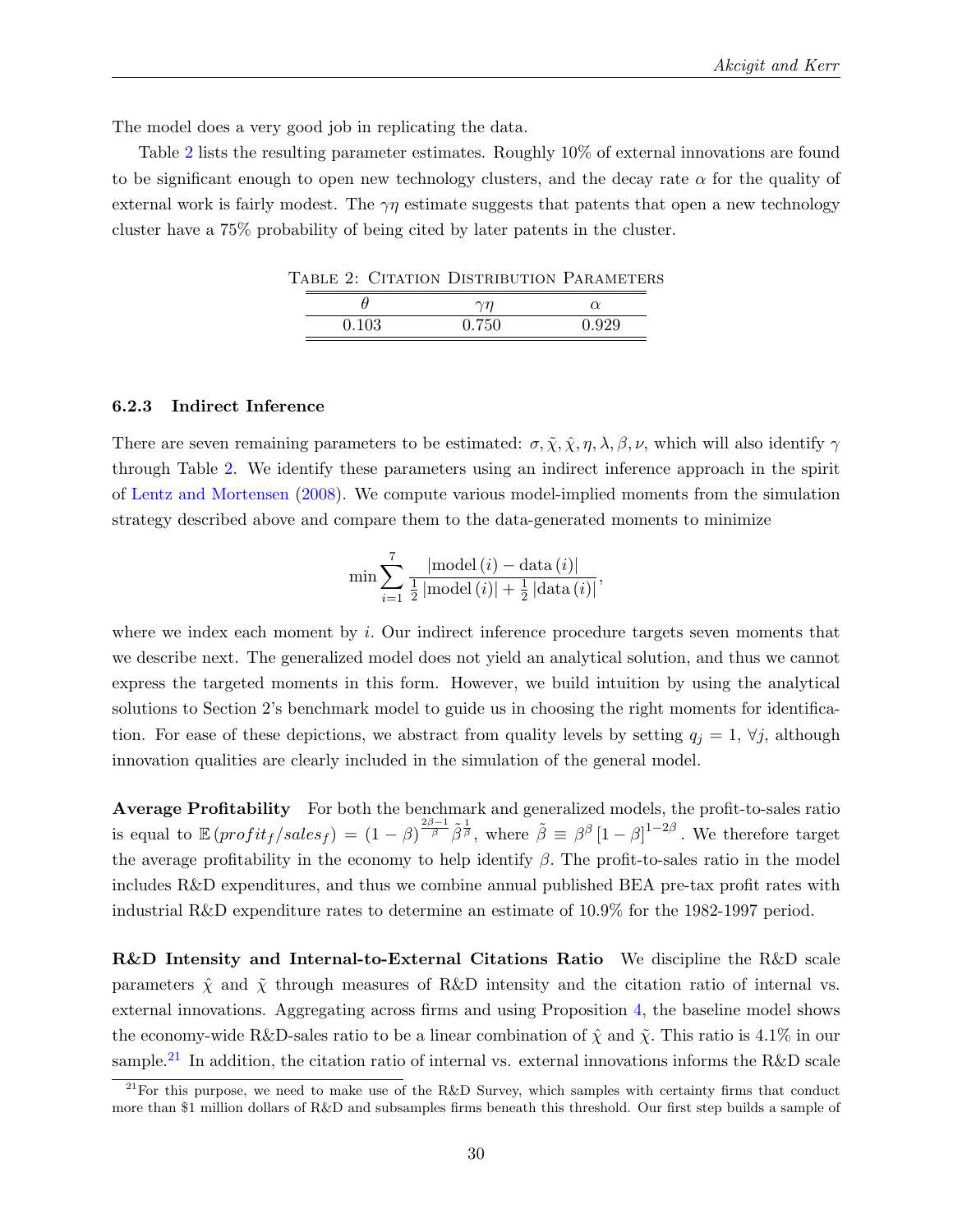parameters as

$$
\frac{\lambda \tilde{\chi}}{\left(1+\bar{s}\right)\hat{\chi}}
$$

.

We define internal patents as those with  $50\%$  or more of backwards citations being to assignees of the same firm. This approach is similar to Figure [1,](#page-27-0) with the explicit ten-year window from application date ensuring that the procedure is consistent across the sample period. We estimate this ratio using external citations to be  $0.774 (= 5.023/6.488)$ . These data inputs will inform the R&D scale parameters.

Fraction of Internal Patents and Aggregate Growth Rate Our model has four parameters that govern the step-size dynamics:  $\theta$ ,  $\alpha$ ,  $\eta$ ,  $\lambda$ . We previously identified  $\theta$  and  $\alpha$  through the citation distribution. The remaining two parameters are the step size for internal innovations  $\lambda$  and the step size of radical innovations  $\eta$ . Step sizes determine both the innovation incentives and the aggregate growth rate:

$$
z_j = \left[\frac{\lambda \nu}{(1+\bar{s})\,\hat{\psi}\hat{\chi}}\right]^{\frac{1}{\hat{\psi}-1}} \text{ and } g = \tau^* \bar{s} + z^* \lambda.
$$

We can therefore discipline  $\eta$  and  $\lambda$  by targeting the fraction of internal patents  $\left(\frac{z}{z+1}\right)$  $\frac{z}{z+\tau}$  and the growth rate. The internal patent share is 21.5%. The aggregate growth rate is calculated in deflated terms and on a per employee basis to match the model and the BEA profit estimates. This ranges from 0.91%-1.03% depending upon details of the calculation, and we assign a value of 1.0%.

**Entry Rate** The entry rate in the benchmark model is  $x_e = \tau \exp(-x/\tau)$ . Equations [\(22\)](#page-15-5) and [\(24\)](#page-15-4) show that the creative destruction rate is decreasing in the entry cost parameter  $\nu$ ,  $d\tau/d\nu < 0$ , and equation [\(23\)](#page-15-3) shows incumbent efforts are increasing in entrant costs,  $dx/d\nu > 0$ . Therefore the impact of entry cost on the flow of entry is strictly negative,  $dx_e/d\nu < 0$ , and thus targeting the entry rate can help inform the entry parameter. The entry rate in our data is 5.82%, measured over five-year intervals through employments among patenting entrants.

Firm Growth vs Firm Size Regression from Section [5.2](#page-25-2) The extended [Klette and Kortum](#page-46-0) [\(2004\)](#page-46-0) approach, where  $\sigma = 1-\psi$ , predicts that the unconditional firm growth would be independent of firm size, whereas the benchmark model with  $\sigma = 0$  goes to the other extreme and predicts that firm growth is decreasing in firm size. In order to identify the actual value of  $\sigma$ , we mirror the same

firm-period observations for which we observe reported R&D, sales, and employment. The five-year periods match those of our core sample. We then merge in patents, including zero-valued outcomes. From this, we obtain an average conversion factor for relating R&D/sales to patents/employee. The second step applies this conversion factor to our full sample, where our aggregate patent/employee statistic includes firms that did not patent. This procedure gives us an aggregated value that closely aligns with other estimates of R&D/sales ratios. What is very important to emphasize for our subsequent work is that these values are determined through aggregates over the whole sample, not firm-level imputations. As the largest companies account for the substantial majority of these variables and will be surveyed directly by the R&D Survey, the procedures used here are quite robust.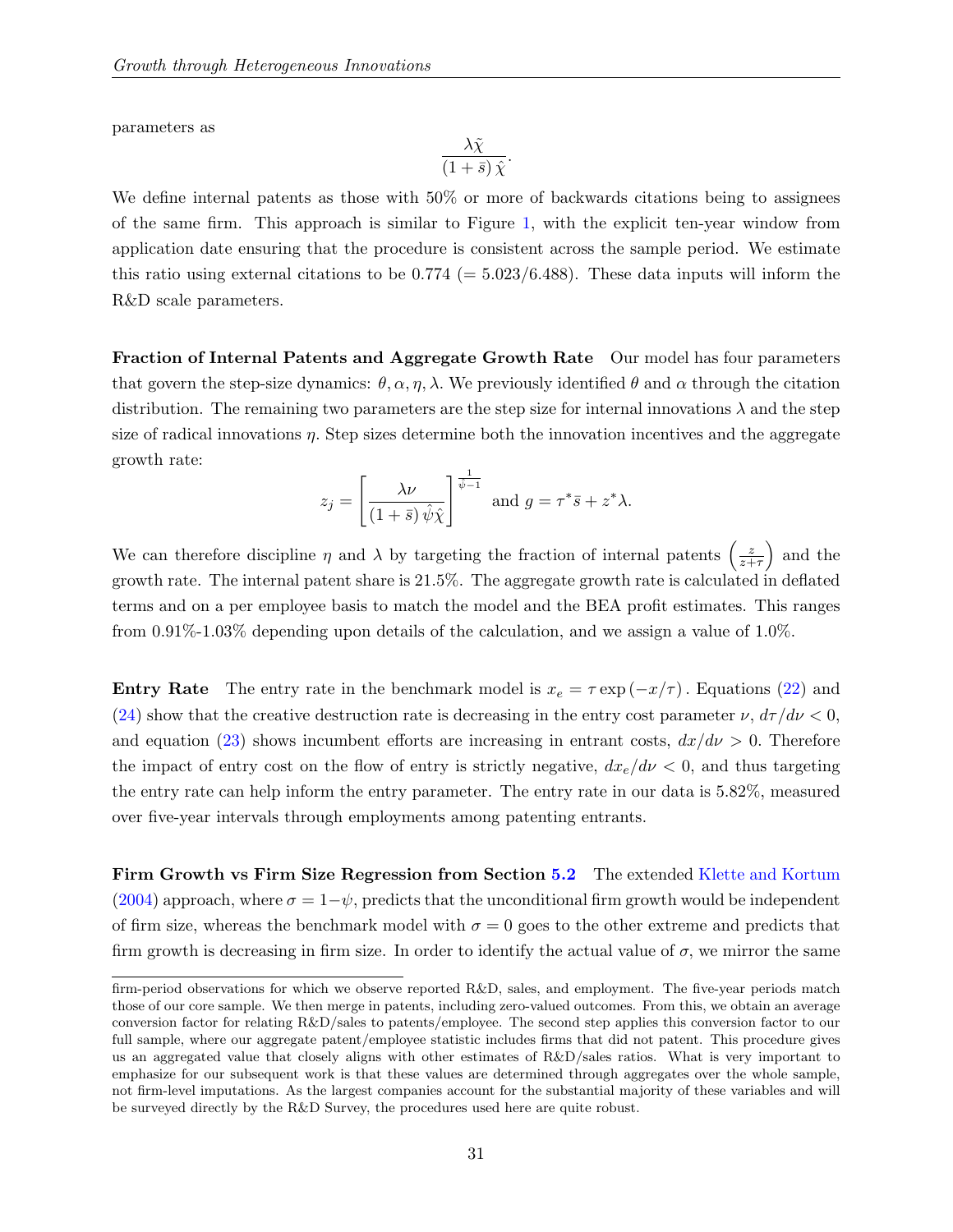growth-size regressions with data generated from the simulated model. The empirical coefficient of interest from the earlier work is -0.035.

#### <span id="page-33-0"></span>6.3 Benchmark Estimation Results

Ë

þ

<span id="page-33-1"></span>Table [3](#page-33-1) reports the empirical and simulated moments using the generalized model.

| TABLE 3: MOMENTS             |       |       |                            |          |          |  |
|------------------------------|-------|-------|----------------------------|----------|----------|--|
| Moment                       | Data  | Model | Moment                     | Data     | Model    |  |
| profitability                | 0.109 | 0.106 | entry rate                 | 0.058    | 0.066    |  |
| R&D intensity                | 0.041 | 0.042 | average growth rate        | 0.010    | 0.010    |  |
| internal/external cite       | 0.774 | 0.732 | growth vs size (fact $1$ ) | $-0.035$ | $-0.035$ |  |
| fraction of internal patents | 0.215 | 0.250 |                            |          |          |  |

<span id="page-33-2"></span>Overall, the model matches closely the targeted moments. In particular, when we replicate the same regression as in Section [5.2,](#page-25-2) we get the identical regression coefficient. The resulting parameter estimates are reported in Table [4.](#page-33-2)

Table 4: Estimated Model Parameters

| $0.395$ $4.066$ $0.346$ $0.112$ $0.051$ $0.106$ |  |  | 0.830 |
|-------------------------------------------------|--|--|-------|
| Implied $\sigma + \psi = 0.895$ .               |  |  |       |

Our estimates find that there are some decreasing returns in firm size for external innovation as captured by the value of  $\sigma \approx 0.4$ . Among the other results, the ratio of  $\tilde{\chi}$  to  $\hat{\chi}$  suggests that the R&D cost parameter for external innovations is about 12-fold larger than for internal R&D. External innovations that open up a new technology cluster are estimated to have more than twice the potency of internal work. With the decay rate of  $\alpha = 0.929$ , roughly ten follow-on external innovations occur before this work is less valuable than internal innovations.

#### 6.3.1 Characterization of the Economy

To provide further intuition on how  $\sigma$  plays a role in generating size-dependent firm moments, Figure [3](#page-34-0) plots the franchise value function of a firm  $B_n$  as a function of the number of product lines n when  $\sigma \in \{0, 0.2, 0.4, 0.5\}$  $\sigma \in \{0, 0.2, 0.4, 0.5\}$  $\sigma \in \{0, 0.2, 0.4, 0.5\}$ . Figure 4 similarly plots the resulting external innovation intensity  $X_n$ . The franchise value function  $B_n$  for the baseline model in Figure [3](#page-34-0) is flat because external innovation does not scale, while it grows linearly in the [Klette and Kortum](#page-46-0) [\(2004\)](#page-46-0) scenario. The small dashed line shows that the franchise value with  $\sigma = 0.4$  grows similarly to the [Klette and](#page-46-0) [Kortum](#page-46-0) [\(2004\)](#page-46-0) framework among smaller firms, with more modest departures after that. Figure [4](#page-34-0) likewise illustrates that external innovation intensity declines with firm size but stabilizes in a way that limits the full dilution in the baseline model.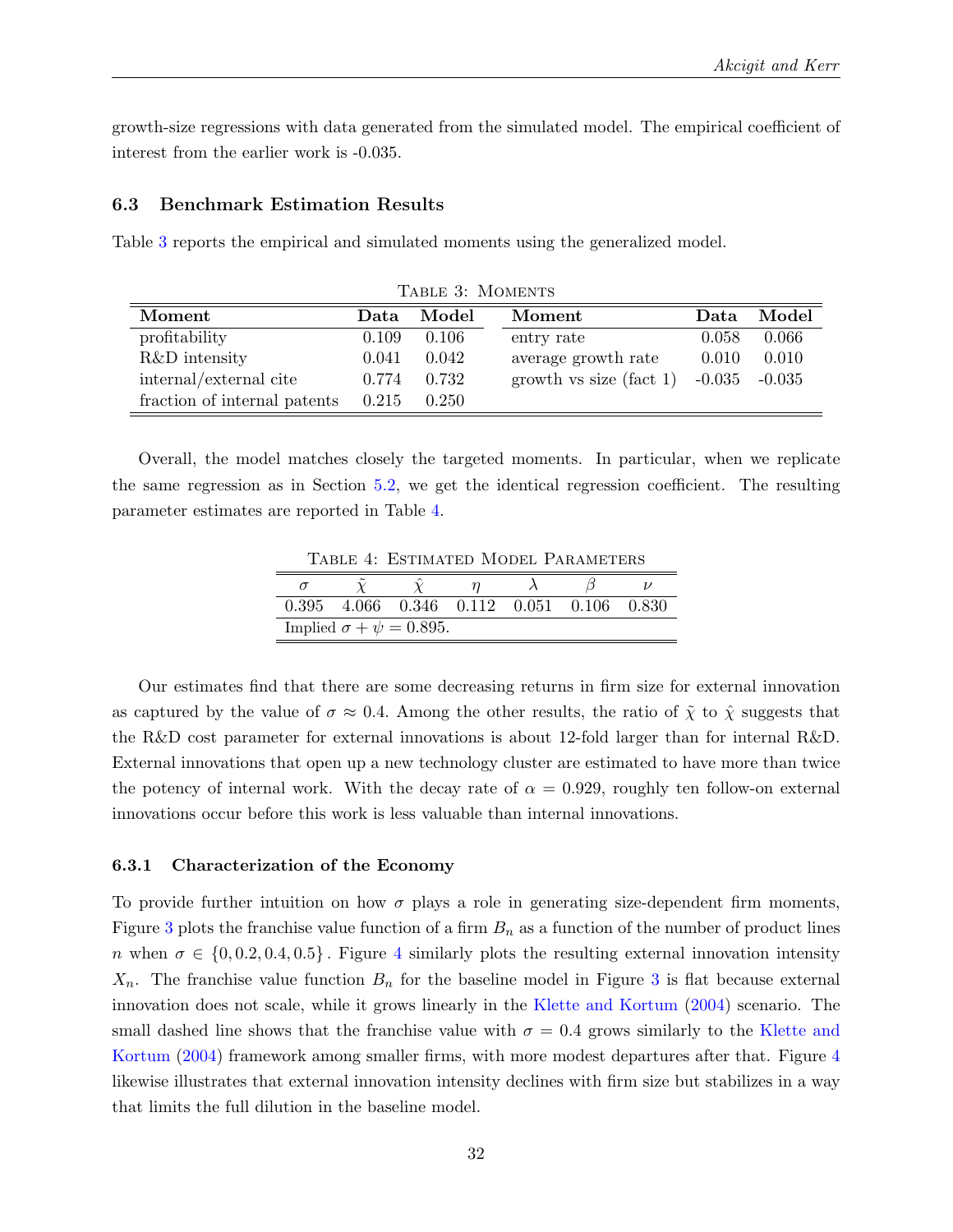<span id="page-34-0"></span>

<span id="page-34-1"></span>In our model, firm size is determined by the combination of the number of product lines and their quality distributions. Figure [5](#page-34-1) illustrates the very tight correspondence of product lines to firm size in our model, with the latter normalized to average quality level in the economy, which builds additional connections and intuitions to the frameworks of [Klette and Kortum](#page-46-0) [\(2004\)](#page-46-0) and [Lentz and Mortensen](#page-46-1) [\(2008\)](#page-46-1).



Figure [6](#page-35-0) demonstrates that our framework generates an invariant product-line distribution at the firm level that resembles an exponential distribution. Combined with the quality margin, the invariant firm size distribution is illustrated in Figure [7.](#page-35-0)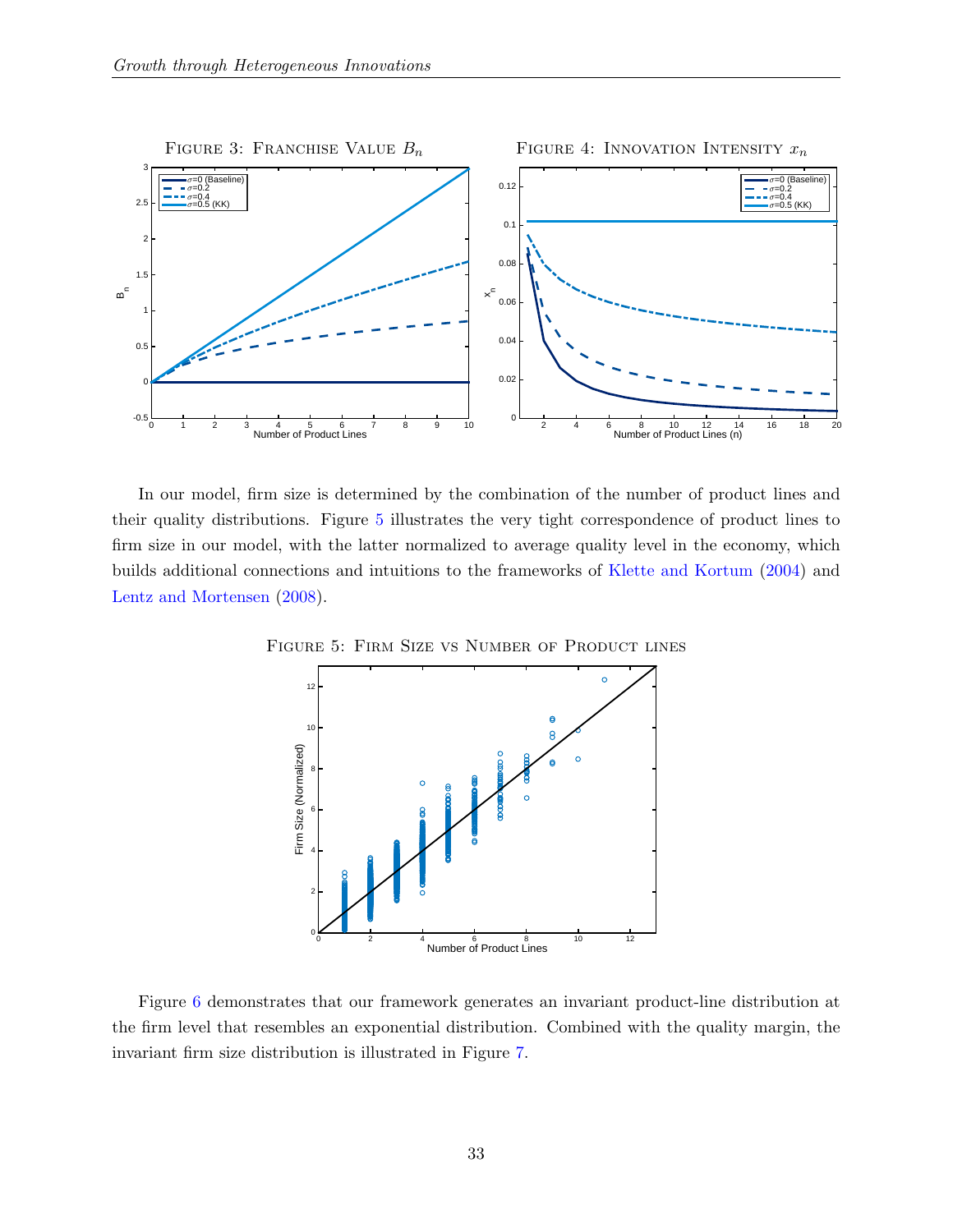<span id="page-35-0"></span>

We now use the structure of our model to document the sources of growth. In our model, growth is driven by  $(i)$  new entrants,  $(ii)$  incumbents doing internal innovations on their existing lines, and (*iii*) incumbents expanding into other lines through external innovations:

$$
g = x_e \overline{s} + \underbrace{\sum_{n=0}^{\infty} F \mu_n X_n \overline{s}}_{\text{incumbent external}} + \underbrace{z \lambda}_{\text{incumbent internal}}.
$$

<span id="page-35-1"></span>Table [5](#page-35-1) reports the magnitudes of each of these components in our model.

| TABLE 5: GROWTH DECOMPOSITION |                      |                             |       |                     |                             |
|-------------------------------|----------------------|-----------------------------|-------|---------------------|-----------------------------|
|                               | <i>Actual Values</i> |                             |       | In Percentage Terms |                             |
|                               |                      | Internal External New Entry |       |                     | Internal External New Entry |
| 0.0020                        | 0.0055               | 0.0026                      | 19.8% | $54.5\%$            | 25.7%                       |

Our model estimates that 26% of aggregate productivity growth is driven by new entry. Of the three-quarters of productivity growth that comes from the action of incumbent firms, the majority of it depends upon external innovation efforts of firms. These figures are consistent with the empirical work that is surveyed by [Foster et al. \(2000\),](#page-44-16) recognizing that some of our external innovation effect would be viewed as entry/exit in prior empirical calculations.

Another important distinction between external innovation and internal innovation is the differential impacts on qualities. The average step size associated with external innovations is  $\bar{s} = 0.069$ , whereas the step size of internal innovation is  $\lambda = 0.051$ , which implies that an average external innovation has  $35\% (= 0.069/0.051 - 1)$  higher impact than internal innovation.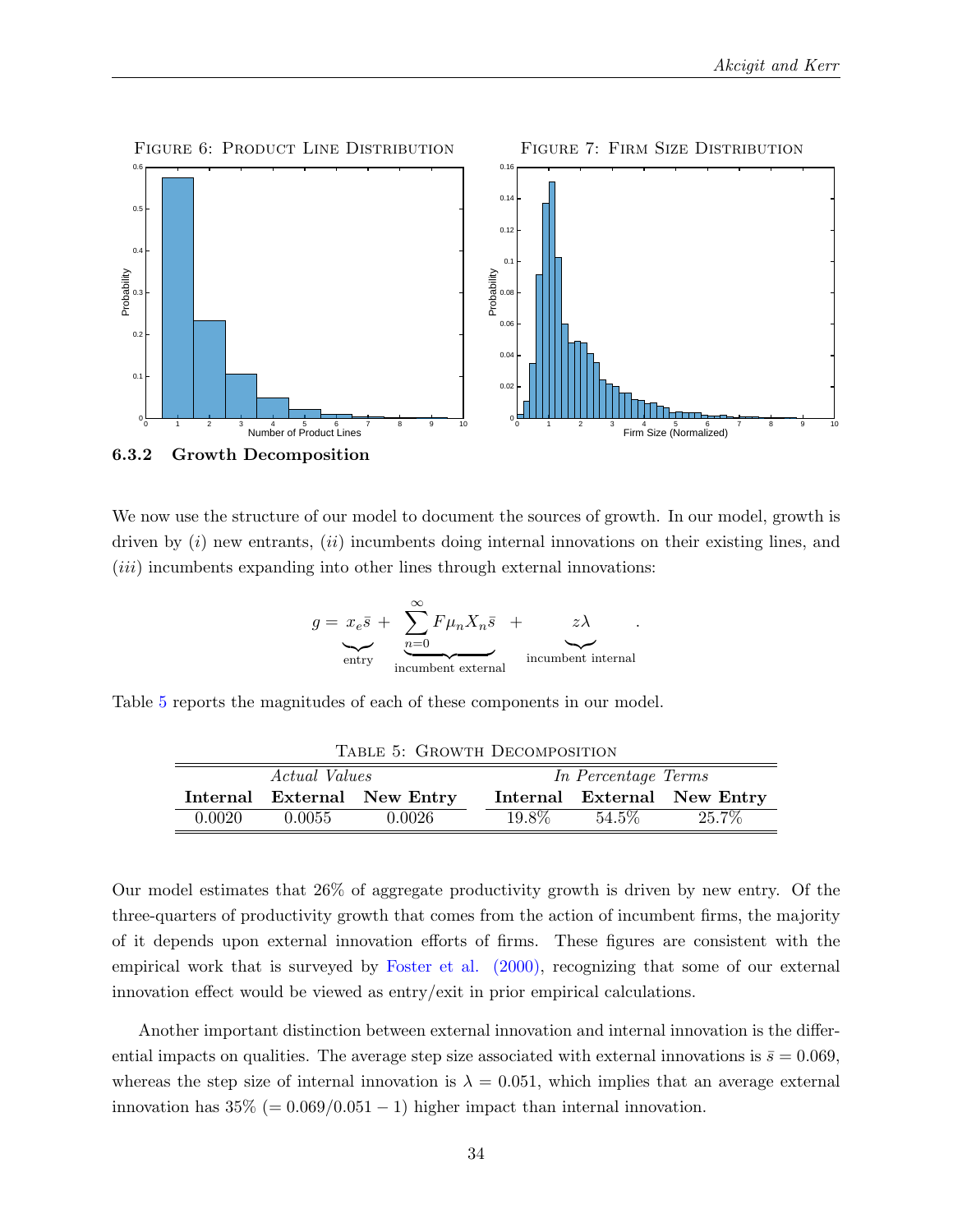#### 6.3.3 Comparison of Untargeted Moments

We next compare our quantified model against untargeted features of the data. We do this through nonparametric regressions that compare variables across the firm size distribution. We include indicator variables by firm size quintile, with the smallest firm size category serving as the reference group. Our model estimation only targets the annual linear relationship for firm size and growth, and so the degree to which we observe comparable patterns for other variables across the firm size distribution provides confidence in the model's performance. For the exercises, we use the continuous innovation sample in both datasets so that all variables are defined and the samples remain consistent over tests. We structure our model simulation such that the model-developed data ( $n = 16, 371$ ) has comparable statistical properties to our Census Bureau data ( $n = 16, 818$ ).<sup>[22](#page-36-0)</sup>

<span id="page-36-1"></span>Table [6](#page-36-1) considers four main variables for which we have provided initial empirical evidence thus far.

|                  | Growth rate       | Normalized patent                                          | Internal patent   | Top $10\%$ patent |
|------------------|-------------------|------------------------------------------------------------|-------------------|-------------------|
|                  | to next period    | per employee                                               | share             | share             |
|                  |                   | Panel A. Model, effects relative to smallest size quintile |                   |                   |
| 2nd quintile     | $-0.1284(0.0210)$ | $-0.8194(0.0392)$                                          | $-0.0134(0.0114)$ | $-0.0032(0.0063)$ |
| 3rd quintile     | $-0.2159(0.0199)$ | $-1.1065(0.0379)$                                          | $-0.0116(0.0111)$ | $-0.0055(0.0060)$ |
| 4th quintile     | $-0.3202(0.0191)$ | $-1.3404(0.0372)$                                          | 0.0256(0.0105)    | $-0.0059(0.0056)$ |
| Largest quintile | $-0.3866(0.0188)$ | $-1.5507(0.0368)$                                          | 0.0538(0.0099)    | $-0.0065(0.0053)$ |
|                  |                   | Panel B. Data, effects relative to smallest size quintile  |                   |                   |
| 2nd quintile     | $-0.0133(0.0502)$ | $-0.9067(0.0336)$                                          | 0.0190(0.0044)    | $-0.0030(0.0078)$ |
| 3rd quintile     | $-0.2790(0.0464)$ | $-1.0780(0.0320)$                                          | 0.0356(0.0048)    | $-0.0211(0.0076)$ |
| 4th quintile     | $-0.2865(0.0462)$ | $-1.1166(0.0322)$                                          | 0.0413(0.0047)    | $-0.0296(0.0072)$ |
| Largest quintile | $-0.4052(0.0448)$ | $-1.1351(0.0323)$                                          | 0.0471(0.0045)    | $-0.0211(0.0072)$ |

Table 6: Firm size distribution and data-model comparison

Notes: Estimates are unweighted and cluster standard errors by firm.

On all four dimensions, the model closely matches the data in terms of the direction of differences across the firm size distribution: slower growth, lower patents per employee, higher share of patents being internal, and a lower share of patents being in the top 10% in terms of external impact. The model predicts a larger five-year growth differential between the smallest quintile and the second quintile than present in the data, but the differences for larger quintiles are quite similar. Patents per employee are very similar in levels and direction. The model under-predicts the initial rise in internal patent shares present in the data, but the effects for the largest quintiles are very close. Finally, the model under predicts the steepness of the decline in top/radical patents, but otherwise

<span id="page-36-0"></span> $22$ We continue to organize our sample around five-year blocks. The three periods included in the regressions are 1978-1982, 1983-1987, and 1988-1992, and we use earlier and later data to calculate variables as required. In estimations with Census Bureau data, we include  $\eta_{i,t}$  fixed effects for the industry i and year t of the firm. Industries are assigned to firms at the two-digit level of the Standard Industrial Classification system using industries in which firms employ the most workers. All estimations cluster standard errors at the firm level and are unweighted.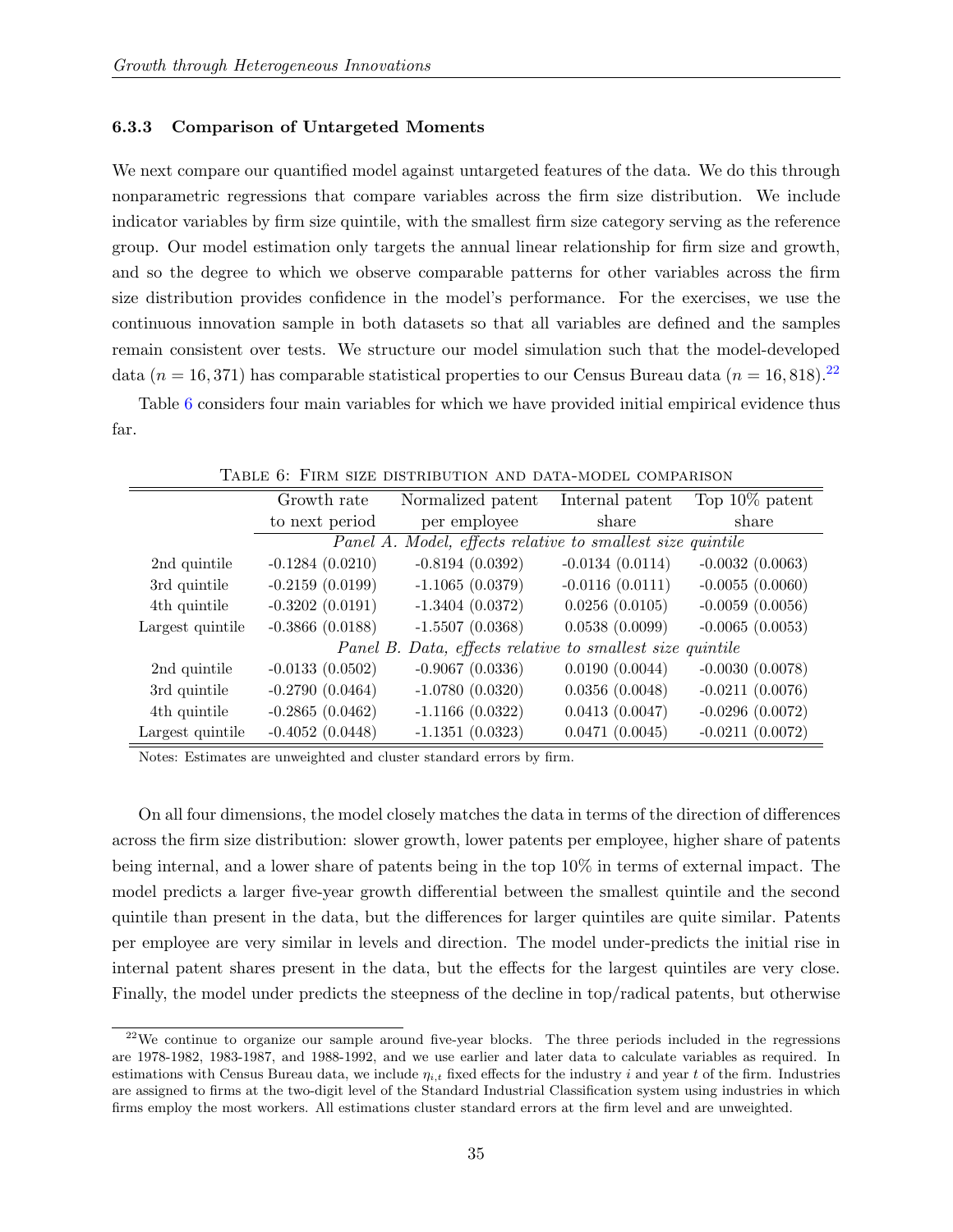shows a very similar coefficient pattern.<sup>[23](#page-37-0)</sup> Overall, these results are very encouraging given that the model has not been targeting these firm size distribution components or time dimension.

Table [7](#page-37-1) continues with this approach and considers the patent quality distribution more broadly. We calculate the share of patents for each firm-period that fall within the indicated quartile of the quality distribution. In the data, these quality distributions are measured through external citations relative to the application year and technology of the patent. The model again performs quite well in this untargeted test. Perhaps most striking, the model correctly predicts the disproportionate mass of patents for the largest firms falling within the second quality quartile, and it gets the relative size of this effect very close to the data. This part of the distribution is where internal patents sit and is a very distinctive piece of the framework developed in this paper. The model also correctly predicts that most of this extra mass is being shifted from the top quartile of external impact.[24](#page-37-2)

|                  | Share of firm patents in quality distribution range: |                     |                                                            |                   |  |
|------------------|------------------------------------------------------|---------------------|------------------------------------------------------------|-------------------|--|
|                  | [0,25)                                               | [50, 75)<br>(25,50) |                                                            | [75, 100]         |  |
|                  |                                                      |                     | Panel A. Model, effects relative to smallest size quintile |                   |  |
| 2nd quintile     | 0.0039(0.0091)                                       | $-0.0081(0.0122)$   | $-0.0133(0.0094)$                                          | $-0.0091(0.0097)$ |  |
| 3rd quintile     | 0.0111(0.0090)                                       | $-0.0055(0.0119)$   | $-0.0051(0.0090)$                                          | $-0.0107(0.0094)$ |  |
| 4th quintile     | 0.0012(0.0082)                                       | 0.0153(0.0112)      | $-0.0028(0.0083)$                                          | $-0.0137(0.0088)$ |  |
| Largest quintile | $-0.0108(0.0077)$                                    | 0.0386(0.0104)      | $-0.0045(0.0078)$                                          | $-0.0232(0.0082)$ |  |
|                  |                                                      |                     | Panel B. Data, effects relative to smallest size quintile  |                   |  |
| 2nd quintile     | $-0.0079(0.0079)$                                    | 0.0054(0.0090)      | 0.0074(0.0095)                                             | $-0.0049(0.0106)$ |  |
| 3rd quintile     | 0.0039(0.0081)                                       | 0.0317(0.0093)      | $-0.0008(0.0094)$                                          | $-0.0349(0.0105)$ |  |
| 4th quintile     | 0.0122(0.0078)                                       | 0.0405(0.0090)      | 0.0025(0.0092)                                             | $-0.0552(0.0102)$ |  |
| Largest quintile | 0.0140(0.0074)                                       | 0.0327(0.0080)      | 0.0037(0.0086)                                             | $-0.0503(0.0099)$ |  |

<span id="page-37-1"></span>Table 7: Firm size distribution and patent quality distribution comparison

Notes: See Table [6.](#page-36-1)

Table [8](#page-38-0) finally compares firm-level growth regressions in the model and data. These tests evaluate whether the micro-dynamics of firms behave similarly as we consider all elements together. We use the continuous innovator samples and five-year periods. The central regressors to explain employment growth to the next period are the firm's current employment, the firm's total patenting in the period, the quality distribution of the firm's own patents in this period (Patent Quality Share<sub>f,q</sub>), and the share of a firm's patents that are internal in nature (Internal Share<sub>f,q</sub>).

<span id="page-37-0"></span><sup>&</sup>lt;sup>23</sup>The model coefficients are not statistically different from zero for the last column. In unreported estimations, we develop a larger model sample of 152,089 data points, where we find a largest quintile impact of -0.0071 (0.0017). Thus, our attention focuses mainly on the coefficient magnitudes between the model and data, versus statistical precision. The complete results for Tables [6-](#page-36-1)[8](#page-38-0) with the larger sample are available upon request and are very similar to those reported.

<span id="page-37-2"></span><sup>&</sup>lt;sup>24</sup>The largest firms in Panel B also show some modest mass at the lowest quartile. In the model, the constant internal step size  $\lambda$  concentrates the internal effect into a single quartile. The fact that we overall match the quality distribution so well indicates that this simplifying structure is a reasonable approximation.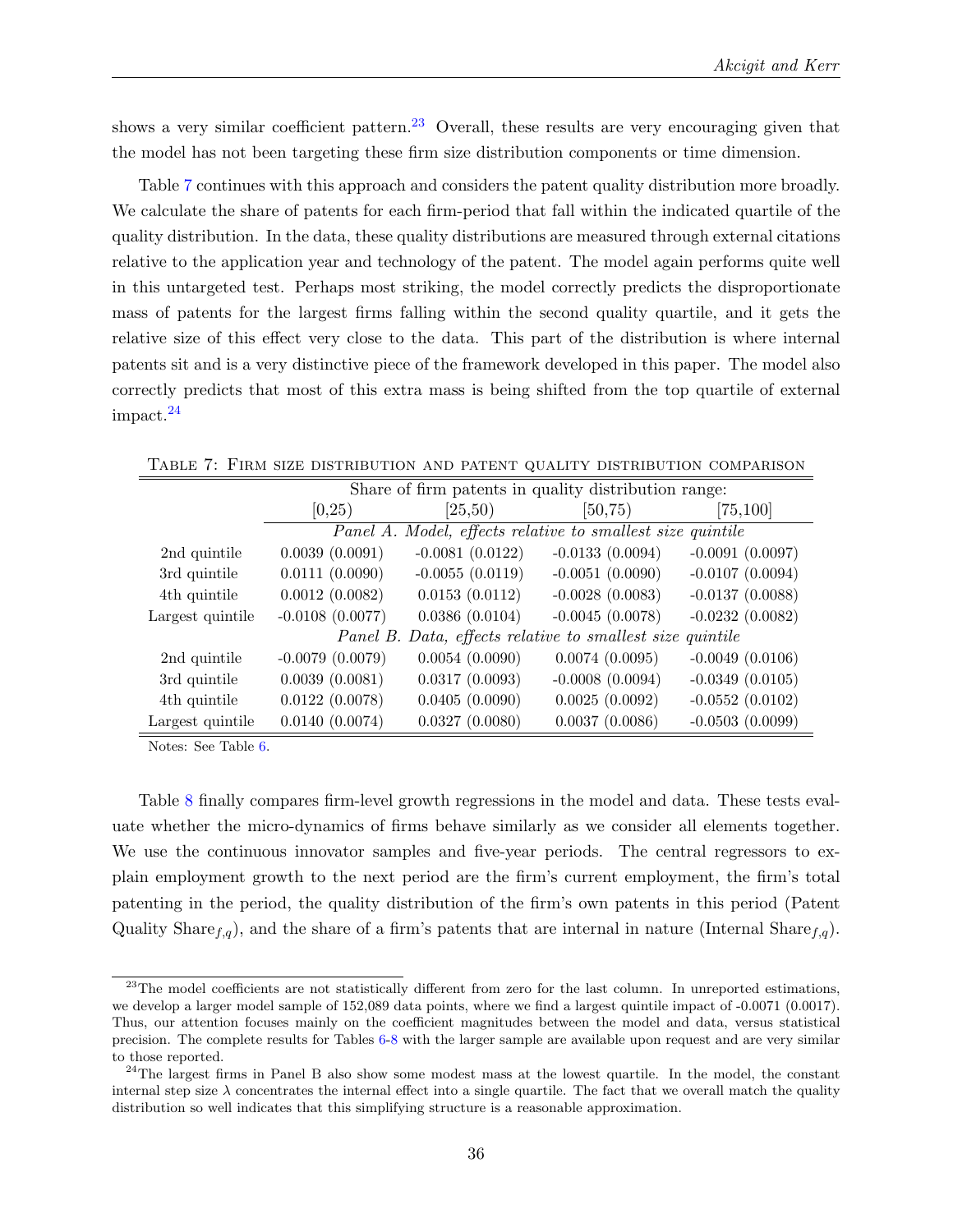Specifications take the form

$$
EmpGr_{f,t} = \eta_{i,t} + \gamma_E \ln(\text{Emp}_{f,t}) + \gamma_P \ln(\text{Patents}_{f,t}) + \sum_{q \in Q_P} (\beta_q \cdot \text{Patent Quality Shar}_{f,q}) + \sum_{q \in Q_I} (\theta_q \cdot \text{Internal Shar}_{f,q}) + \epsilon_{f,t},
$$

where f and t index firms and five-year periods. The set of patent quality quartiles  $Q_P$  are indexed by q and we measure effects relative to the lowest two quality quartiles. For internal patents, we define indicator variables for internal patents being a (0, 20%] share of the firm's total innovation during the period or greater than 20%.

<span id="page-38-0"></span>

|                                              |                   | Dependent variable is growth to next period |                    |
|----------------------------------------------|-------------------|---------------------------------------------|--------------------|
|                                              |                   | Data using                                  | Data using         |
|                                              | Model             | citations for quality                       | claims for quality |
| Log employment $_t$                          | $-0.0980(0.0032)$ | $-0.0983(0.0075)$                           | $-0.1012(0.0076)$  |
| Log patents $_t$                             | 0.1091(0.0048)    | 0.1310(0.0125)                              | 0.1330(0.0125)     |
| Share patents [50, 75) $_t$                  | 0.0894(0.0150)    | 0.1004(0.0379)                              | $-0.0015(0.0397)$  |
| Share patents $[75,100]_t$                   | 0.0734(0.0135)    | 0.3659(0.0399)                              | 0.1274(0.0382)     |
| $(0,1)$ Medium internal patents <sub>t</sub> | $-0.0579(0.1105)$ | $-0.0473(0.0329)$                           | $-0.0431(0.0323)$  |
| $(0,1)$ High internal patents <sub>t</sub>   | $-0.1056(0.0085)$ | $-0.1870(0.0321)$                           | $-0.2036(0.0323)$  |

Notes: See Table [6.](#page-36-1)

On the whole, the model and data display very similar properties at the micro-level. Firm growth is increasing in total patents, increasing in the share of these patents falling in the upper half of the distribution, and decreasing in the share of the patents that are internal in nature. The data tends to show greater growth effects with patent quality than the model for the very top quartile, but most of the coefficient magnitudes are quite comparable. In the last column, we use patent claims to measure quality and find comparable results.[25](#page-38-1)

Appendices C2 and C3 report additional data analyses that confirm features present in the model. C2 shows that the patents that firms develop in their first two years of existence have higher external impact than those subsequently developed by the same firm. C3 shows that the external work that builds on a particular invention tends to have greater forward impact than the internal work that also builds on the same invention. These two features are distinctive elements of our model structure that are important to confirm in the data. Our NBER working paper also provides additional empirical elements that support the model's features. We show, for example, that the external citation distributions that exist for an external patent do not depend upon the size of the firm making the patent. This invariance provides support for our model's structure that

<span id="page-38-1"></span><sup>&</sup>lt;sup>25</sup>While citations are the more commonly used measure, there is some concern that firm growth or survival could influence future external citations (e.g., out of fear of litigation). We thank a referee for pointing out this feature, which is not directly testable as quality would be observationally similar. Claims provides a check against this concern.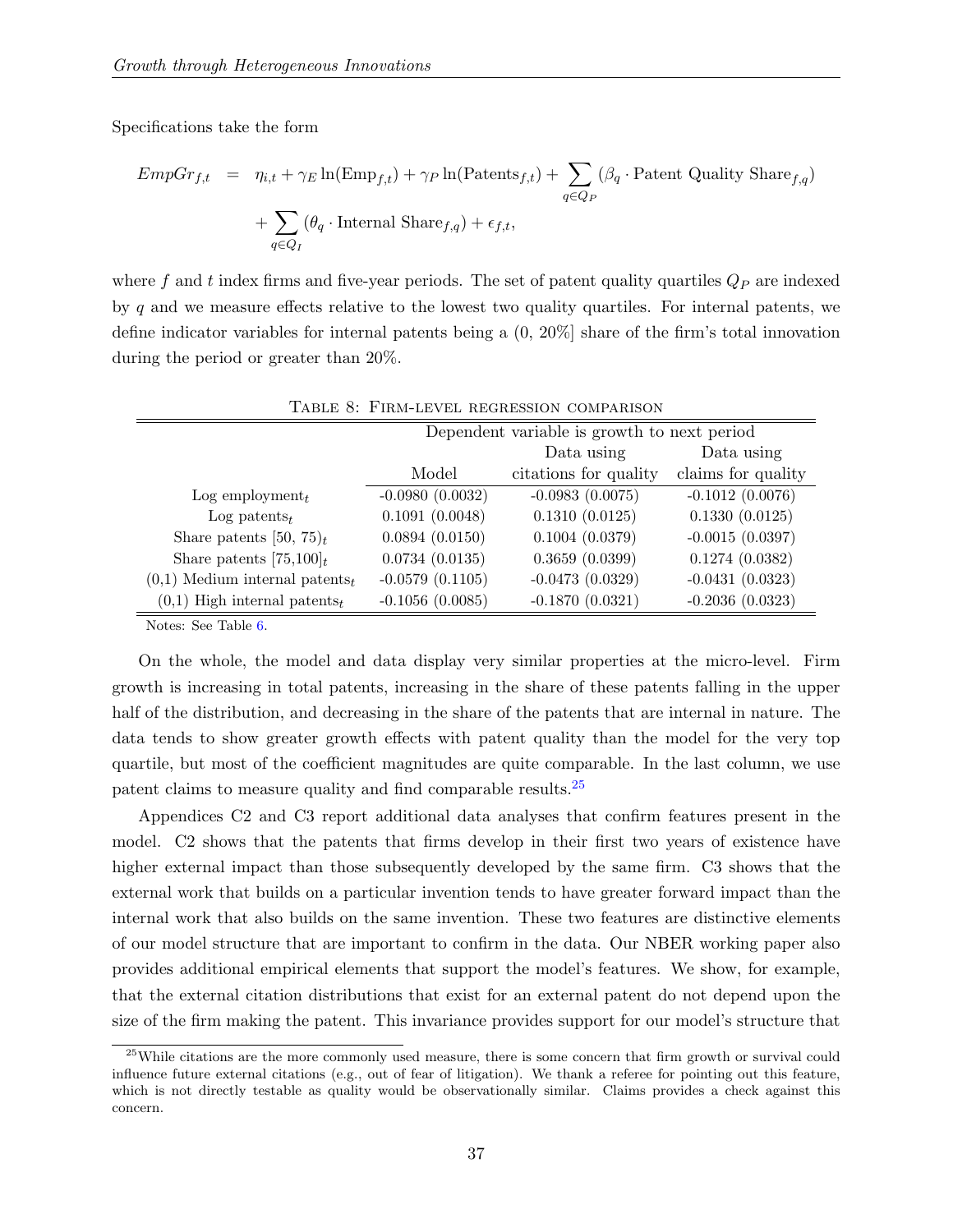relates firm size to choices over types of innovations, rather than firms of different sizes having inherently different capacities for producing high-quality innovations.

#### <span id="page-39-0"></span>6.4 Extensions

This section considers extensions and robustness checks. We continue to conclude that  $\sigma + \psi = 0.9$ is a good estimate for the level of decreasing returns to external innovation in firm size.

#### 6.4.1 Adding Fraction of Top Innovations as a Target

Our model predicts that the fraction of major innovations in a firm's portfolio tends to be decreasing in firm size if external work does not scale one-for-one. This theoretical prediction was empirically verified in Section [5.4,](#page-26-1) and we used this as an untargeted moment to assess the model. As an alternative exercise, we introduce this empirical moment as an additional target. Table [9](#page-39-1) reports the new moments and the new estimate of  $\sigma$ . To save space, the rest of the parameter estimates are not reported.

<span id="page-39-1"></span>

| TABLE 9. INJBUSTNESS WITH TAUTS I AND $\Delta$                |       |       |                               |           |           |
|---------------------------------------------------------------|-------|-------|-------------------------------|-----------|-----------|
| Moment                                                        | Data  | Model | Moment                        | Data      | Model     |
| profitability                                                 | 0.109 | 0.106 | entry rate                    | 0.058     | 0.066     |
| R&D intensity                                                 | 0.041 | 0.041 | average growth rate           | 0.010     | 0.010     |
| internal/external cite                                        | 0.774 | 0.767 | growth vs size (fact $1$ )    | $-0.035$  | $-0.038$  |
| fraction of internal patents $0.215$                          |       | 0.250 | top innov. $vs$ size (fact 2) | $-0.0034$ | $-0.0034$ |
| Estimated $\sigma$ : 0.395, Implied $\sigma + \psi = 0.895$ . |       |       |                               |           |           |

Table 0: Robustness with Facts 1 and 2

The model replicates both facts very closely, while also preserving the goodness of fit with the rest of the moments. The resulting estimated  $\sigma$  value is very similar at 0.395.

#### 6.4.2 Adding Patent per Employment as a Target

<span id="page-39-2"></span>Table [10](#page-39-2) further incorporates the normalized patents per employment regression coefficient as an additional target.

| Moment                                                        | Data  | Model | Moment                          | Data      | Model     |
|---------------------------------------------------------------|-------|-------|---------------------------------|-----------|-----------|
| profitability                                                 | 0.109 | 0.113 | average growth rate             | 0.010     | 0.009     |
| R&D intensity                                                 | 0.041 | 0.049 | growth vs size (fact $1$ )      | $-0.035$  | $-0.057$  |
| internal/external cite                                        | 0.774 | 0.806 | top innov. vs size (fact 2)     | $-0.0034$ | $-0.0061$ |
| fraction of internal patents                                  | 0.215 | 0.272 | patent per emp vs size (fact 3) | $-0.182$  | $-0.081$  |
| entry rate                                                    | 0.058 | 0.059 |                                 |           |           |
| Estimated $\sigma$ : 0.407, Implied $\sigma + \psi = 0.907$ . |       |       |                                 |           |           |

TABLE 10: ROBUSTNESS WITH FACTS 1, 2, AND 3

While the fit of the first two facts declines with this augmented model, all three relationships are still captured. Most important, the scaling estimate  $\sigma = 0.407$  remains robustly identified.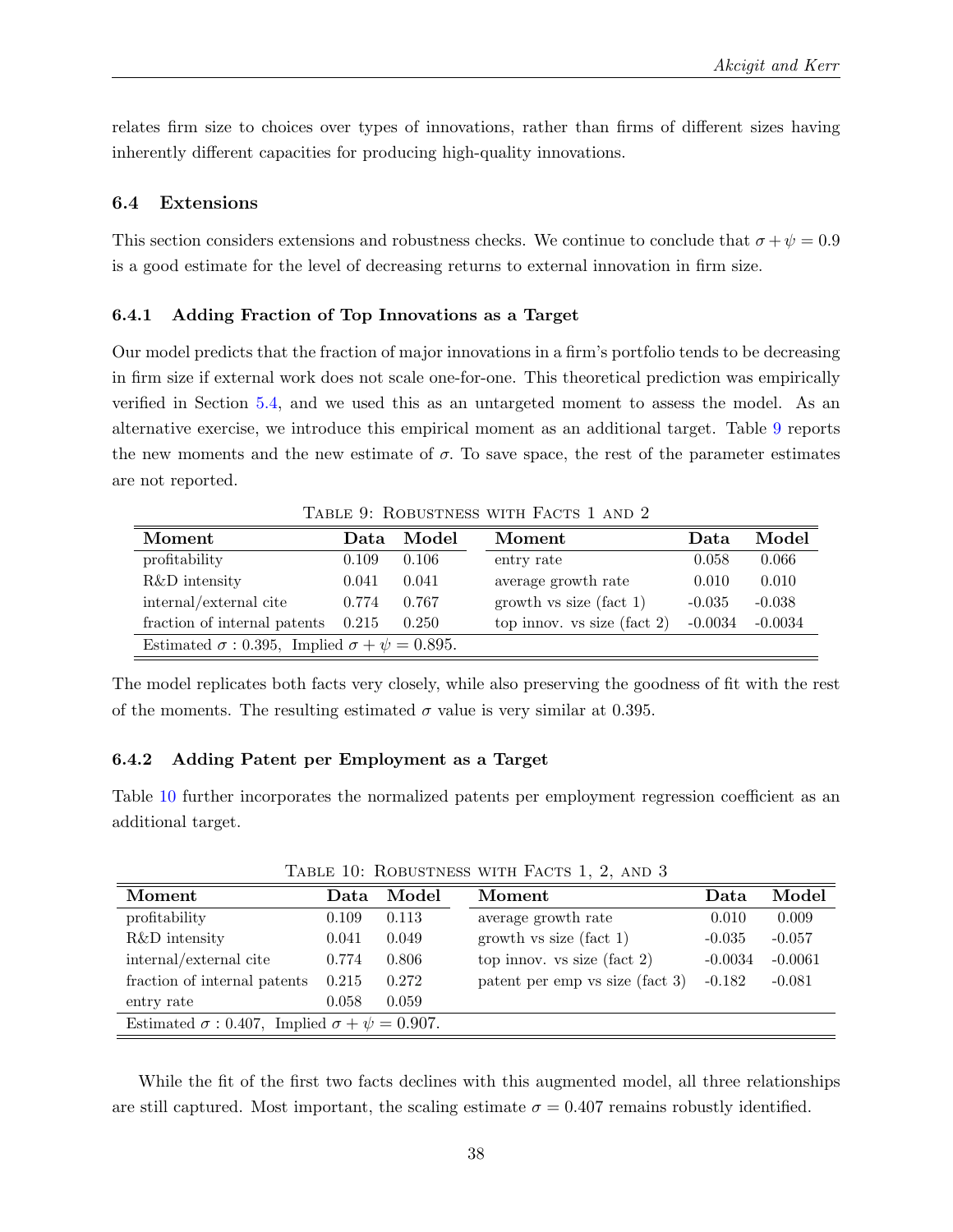#### 6.4.3 Alternative Growth Cap

The major moment influencing  $\sigma$  in the benchmark estimation in Table [3](#page-33-1) is the empirical relationship between firm size and growth. To confirm these results are not sensitive to the winsorization imposed, in Table [11](#page-40-1) we keep all parameters at their baseline levels and re-estimate  $\sigma$  with the maximum growth rate of 3000%, versus 1000% in our baseline.

<span id="page-40-1"></span>

| Moment                                                        | Data  | Model | Moment                    | Data     | Model    |  |
|---------------------------------------------------------------|-------|-------|---------------------------|----------|----------|--|
| profitability                                                 | 0.109 | 0.106 | entry rate                | 0.058    | 0.066    |  |
| R&D intensity                                                 | 0.041 | 0.041 | average growth rate       | 0.010    | 0.010    |  |
| internal/external cite                                        | 0.774 | 0.732 | growth vs size $(fact 1)$ | $-0.048$ | $-0.046$ |  |
| fraction of internal patents                                  | 0.215 | 0.252 |                           |          |          |  |
| Estimated $\sigma$ : 0.384, Implied $\sigma + \psi = 0.884$ . |       |       |                           |          |          |  |

TABLE 11: ROBUSTNESS WITH GROWTH RATE MAXIMUM

This adjustment lowers  $\sigma$  to 0.384, which is intuitive given that the weaker winsorization allows us to pick up even more abnormal growth for smaller firms, but the influence on our results is overall quite modest.

#### <span id="page-40-0"></span>6.4.4 Alternative R&D Elasticities

Table [12](#page-40-2) studies the robustness of our results to alternative estimates of the R&D elasticity, centered on the  $\psi = 0.5$  elasticity from the micro studies (see the discussion in Section [6.2.1\)](#page-29-2). Panel A considers a lower value of  $\psi = 0.4$ , whereas Panel B considers a larger value  $\psi = 0.6$ .

<span id="page-40-2"></span>

| Panel A. $\psi = 0.4$                                         |       |       |                            |          |          |  |  |
|---------------------------------------------------------------|-------|-------|----------------------------|----------|----------|--|--|
| Moment                                                        | Data  | Model | Moment                     | Data     | Model    |  |  |
| profitability                                                 | 0.109 | 0.097 | entry rate                 | 0.058    | 0.067    |  |  |
| R&D intensity                                                 | 0.041 | 0.041 | average growth rate        | 0.010    | 0.009    |  |  |
| internal/external cite                                        | 0.774 | 0.773 | growth vs size $(fact 1)$  | $-0.035$ | $-0.036$ |  |  |
| fraction of internal patents                                  | 0.215 | 0.252 |                            |          |          |  |  |
| Estimated $\sigma$ : 0.497, Implied $\sigma + \psi = 0.897$ . |       |       |                            |          |          |  |  |
| Panel B. $\psi = 0.6$                                         |       |       |                            |          |          |  |  |
| profitability                                                 | 0.109 | 0.094 | entry rate                 | 0.058    | 0.068    |  |  |
| R&D intensity                                                 | 0.041 | 0.039 | average growth rate        | 0.010    | 0.010    |  |  |
| internal/external cite                                        | 0.774 | 0.798 | growth vs size (fact $1$ ) | $-0.035$ | $-0.036$ |  |  |
| fraction of internal patents                                  | 0.215 | 0.228 |                            |          |          |  |  |
| Estimated $\sigma$ : 0.283, Implied $\sigma + \psi = 0.883$ . |       |       |                            |          |          |  |  |

Table 12: Robustness with Different R&D Elasticities

The model continues to replicate the targeted moments well. The remarkable result is the robustness of the sum of the elasticity parameters  $\sigma + \psi \approx 0.9$ , which conforms to benchmark estimates.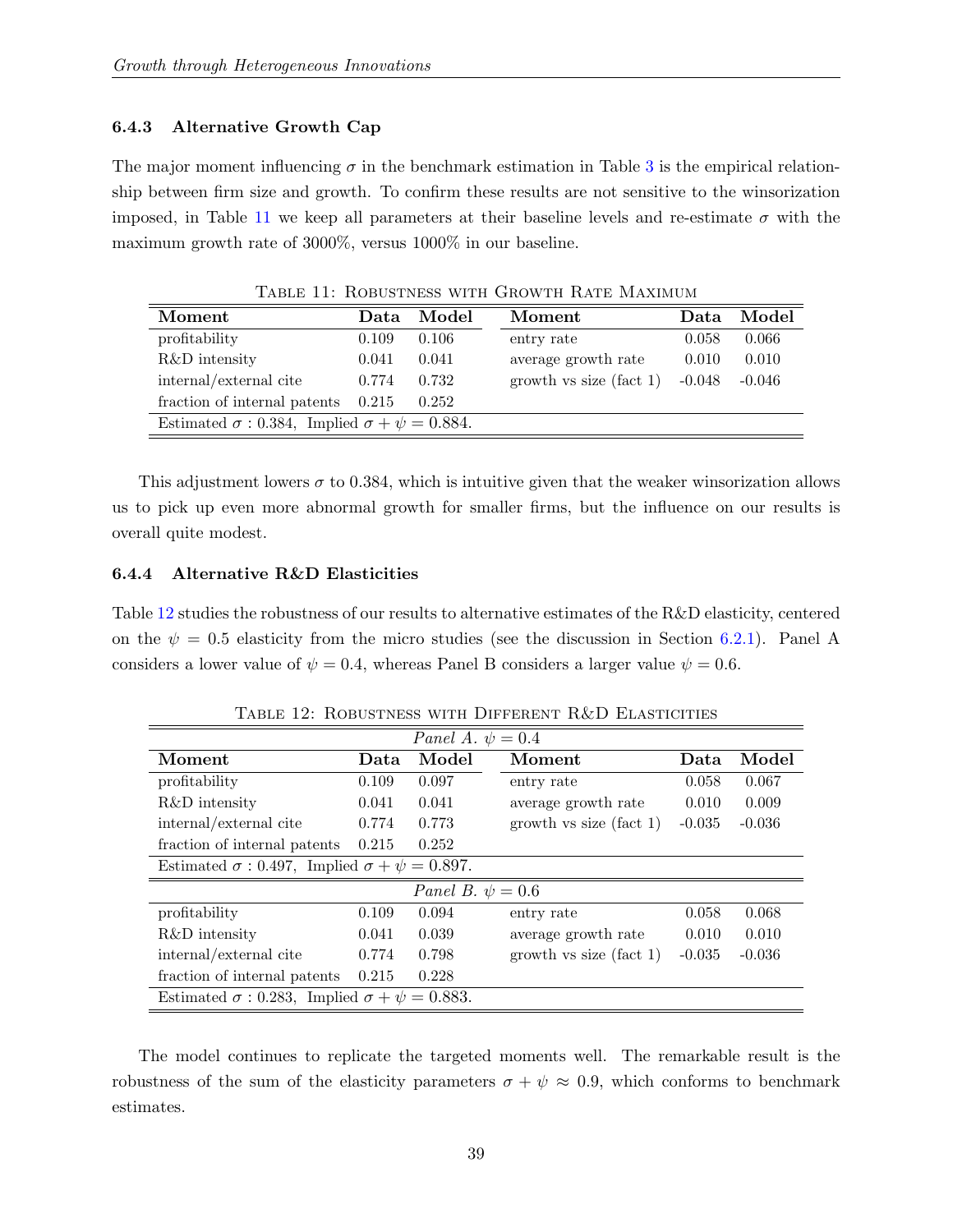# 7 Conclusion

Firms come in many shapes and sizes, as do their innovations. An important step for research on the origins of innovation and endogenous growth is to build an apparatus that can handle more of this firm-level heterogeneity; it is equally important to discern when this apparatus adds value commensurate with its extra complexity. This paper has sought to take a step forward on both of these dimensions. First, we have built a model that allows for internal and external innovation by firms, intuitively links firm-level innovation investments to their sizes using observations from the economics and management literature, and traces out many of the consequences that these differences can yield in terms of firm-level dynamics and aggregate growth rates. The model remains surprisingly tractable with these added ingredients, laying bare some economic factors that can lie behind empirical regularities like deviations from Gibrat's Law or the disproportionate representation of small firms and start-ups among the producers of major innovations.

We also quantified a generalized form of our model using U.S. data from the Census Bureau for 1982-1997. We particularly wanted to assess how significant the elements present in our baseline model constituted a departure from the [Klette and Kortum](#page-46-0) [\(2004\)](#page-46-0) framework that matches many micro-level facts about firms, without firms making different investment choices. In general, we found the decreasing returns to external innovation in larger firms to be an important but modest departure. For many applications, researchers may want to use the [Klette and Kortum](#page-46-0) [\(2004\)](#page-46-0) framework directly if their focus is on factors beyond innovation heterogeneity. We have done so in our own work elsewhere, and the results of this paper suggest that these departures can be innocent for many applications. Other researchers may want to build models that directly include R&D scaling differences, and our quantitative estimates can be useful for these efforts. Yet, these differences are meaningful enough that researchers focused on heterogeneous innovation types may want to incorporate elements of our baseline model into their work.

Amongst these contributions, our paper is also quite novel in how it layers on patents and citations across patents to inform the model behavior. Indeed, estimations of our model and the scaling parameters would not have been possible otherwise. This work also allows us to conclude that growth impacts of external innovation have exceeded internal work for the recent U.S. economy, which in turn helps identify some of the special role that small, innovative firms and new entrants can play in economic growth. There is great potential for further developing this link of patents and patent citations and the information they contain into growth models. Our framework is a natural launching point for estimating the role of intellectual property protections for the incentives to innovate and the subsequent trade-offs that come with monopoly rights. As second example, one could follow inventors out of large incumbent firms and into the formation of new companies to study the role of firm spawning in economic growth and the implications of regulations like noncompete clauses. The general take-away from this work is that growth models can garner greater insights and realism by layering information similar to patents and citations that can be studied in both the model and data.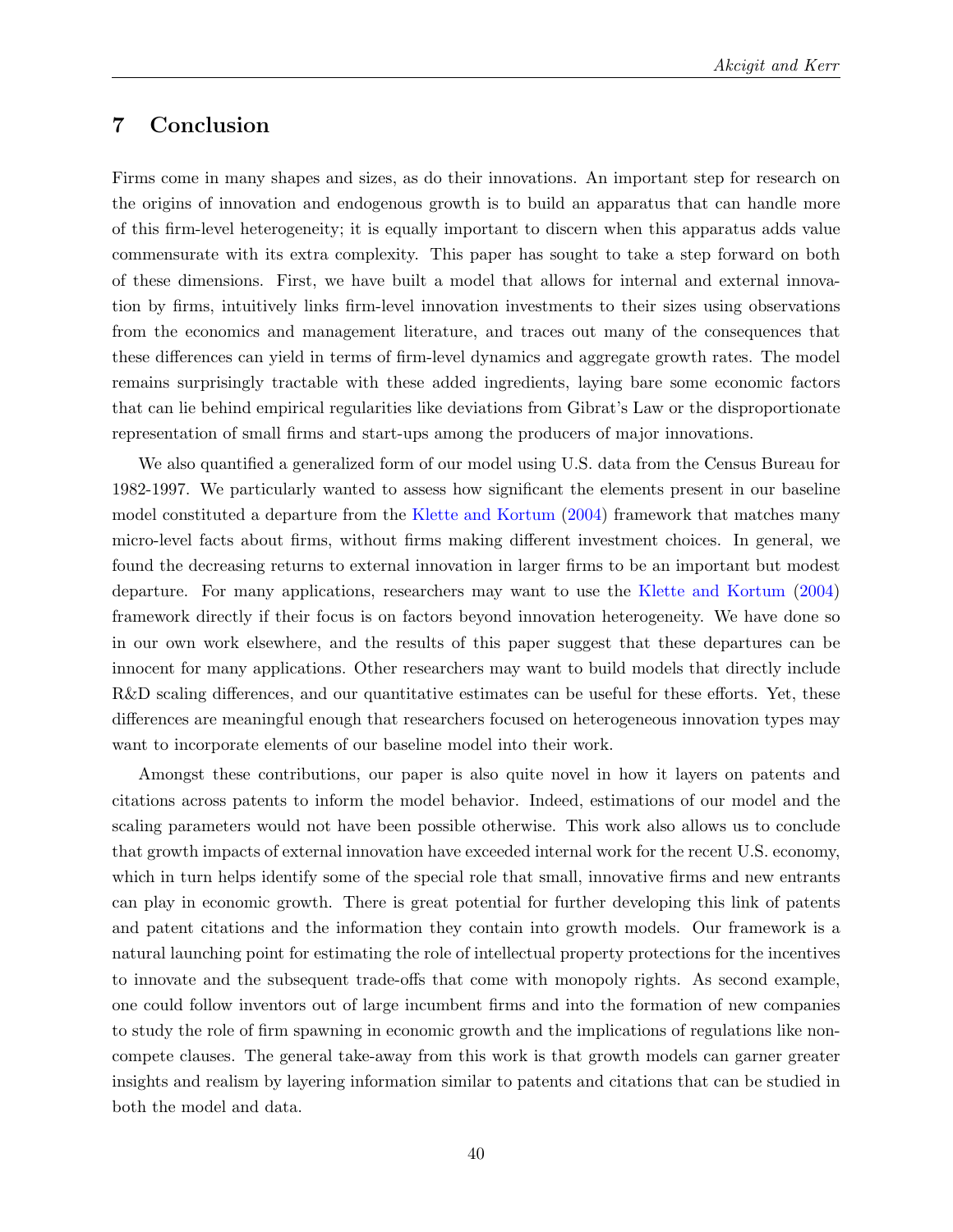# References

<span id="page-42-8"></span>ACEMOGLU, D. (2008): *Introduction to Modern Economic Growth*. Princeton University Press.

- <span id="page-42-10"></span>Acemoglu, D., and U. Akcigit (2012): "Intellectual Property Rights Policy, Competition and Innovation," Journal of the European Economic Association, 10(1), 1–42.
- <span id="page-42-0"></span>Acemoglu, D., U. Akcigit, N. Bloom, and W. Kerr (2013): "Innovation, Reallocation, and Growth," NBER Working Paper # 18993.
- <span id="page-42-1"></span>ACEMOGLU, D., U. AKCIGIT, D. HANLEY, AND W. KERR (2015): "Transition to Clean Technology," Journal of Political Economy, forthcoming.
- <span id="page-42-9"></span>ACEMOGLU, D., AND D. CAO (2015): "Innovation by Entrants and Incumbents," Journal of Economic Theory, 157, 255–294.
- <span id="page-42-12"></span>Acs, Z. J., AND D. B. AUDRETSCH (1987): "Innovation, Market Structure, and Firm Size," Review of Economics and Statistics, 69(4), 567–574.
- <span id="page-42-13"></span>(1988): "Innovation in Large and Small Firms: An Empirical Analysis," American Economic Review, 78(4), 678–690.

 $-$  (1991): "Innovation and Size at the Firm Level," Southern Economic Journal, 57(3).

- <span id="page-42-14"></span><span id="page-42-6"></span>AGHION, P., C. HARRIS, P. HOWITT, AND J. VICKERS (2001): "Competition, Imitation and Growth with Step-by-Step Innovation," Review of Economic Studies, 68(3), 467–492.
- <span id="page-42-4"></span>AGHION, P., AND P. HOWITT (1992): "A Model of Growth through Creative Destruction," *Econo*metrica, 60(2), 323–351.
- <span id="page-42-5"></span>Aghion, P., P. Howitt, and J. Vickers (1997): "Competition and Growth with Step-by-Step Innovation: An Example," European Economic Review, 41(3), 771–782.
- <span id="page-42-16"></span>Agrawal, A., I. Cockburn, and C. Rosell (2010): "Not Invented Here? Innovation in Company Towns," Journal of Urban Economics, 67(1), 78–89.
- <span id="page-42-3"></span>AKCIGIT, U. (2010): "Firm Size, Innovation Dynamics and Growth," University of Pennsylvania Working Paper.
- <span id="page-42-15"></span>AKCIGIT, U., H. ALP, AND M. PETERS (2015): "Lack of Selection and Limits to Delegation: Firm Dynamics in Developing Countries," University of Pennsylvania Working Paper.
- <span id="page-42-2"></span>AKCIGIT, U., AND W. R. KERR (2010): "Growth through Heterogeneous Innovations," NBER Working Paper  $# 16443$ .
- <span id="page-42-11"></span>Arkolakis, C. (2011): "A Unified Theory of Firm Selection and Growth," NBER Working Paper  $# 17553.$
- <span id="page-42-17"></span>Balasubramanian, N., and J. Sivadasan (2011): "What Happens When Firms Patent? New Evidence from US Economic Census Data," Review of Economics and Statistics, 93(1), 126–146.
- <span id="page-42-7"></span>Barro, R., and X. Sala-i Martin (1995): Economic Growth. New York, NY: McGraw&Hill.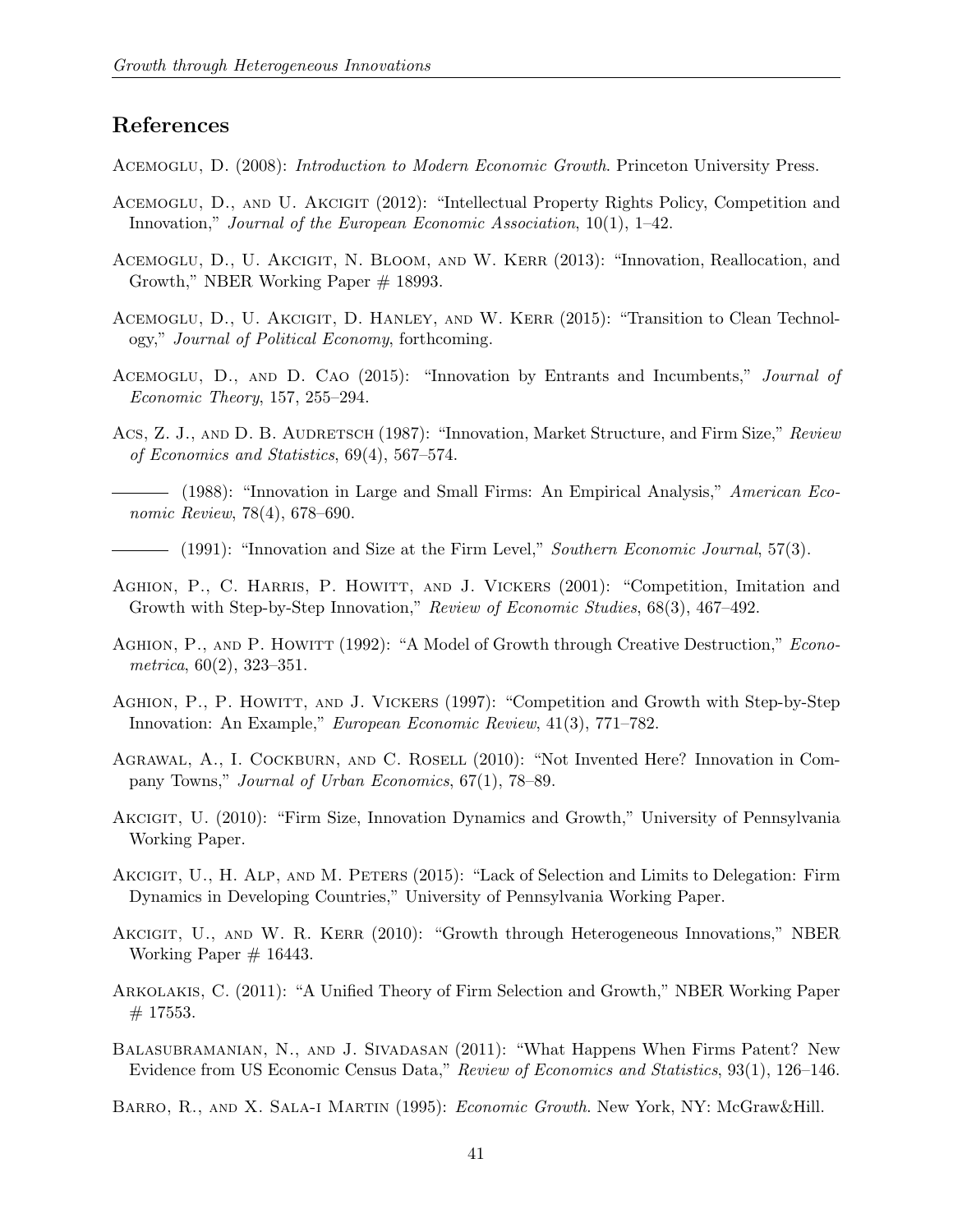- <span id="page-43-8"></span>Baumol, W. J. (2002): "Entrepreneurship, Innovation and Growth: The David-Goliath Symbiosis," Journal of Entrepreneurial Finance,  $7(2)$ , 1–10.
- <span id="page-43-11"></span>BERNSTEIN, S. (2015): "Does Going Public Affect Innovation?," Journal of Finance, forthcoming.
- <span id="page-43-15"></span>Bloom, N., R. Griffith, and J. Van Reenen (2002): "Do R&D Tax Credits Work? Evidence from a Panel of Countries 1979–1997," Journal of Public Economics, 85(1), 1–31.
- <span id="page-43-2"></span>Bloom, N., M. Schankerman, and J. Van Reenen (2013): "Identifying Technology Spillovers and Product Market Rivalry," Econometrica, 81(4), 1347–1393.
- <span id="page-43-14"></span>Blundell, R., R. Griffith, and F. Windmeijer (2002): "Individual Effects and Dynamics in Count Data Models," Journal of Econometrics, 108(1), 113–131.
- <span id="page-43-0"></span>Caballero, R. J., and A. B. Jaffe (1993): "How High Are the Giants' Shoulders: An Empirical Assessment of Knowledge Spillovers and Creative Destruction in a Model of Economic Growth," in NBER Macroeconomics Annual 1993, Volume 8, pp. 15–86. MIT press.
- <span id="page-43-3"></span>Cabral, L., and J. Mata (2003): "On the Evolution of the Firm Size Distribution: Facts and Theory," American Economic Review, 93(4), 1075–1090.
- <span id="page-43-4"></span>Cai, A. J. (2010): "Knowledge Spillovers and Firm Size Heterogeneity," University of New South Wales Working Paper.
- <span id="page-43-13"></span>Caves, R. E. (1998): "Industrial Organization and New Findings on the Turnover and Mobility of Firms," Journal of Economic Literature, 36(4), 1947–1982.
- <span id="page-43-10"></span>Christensen, C. (1997): The Innovator's Dilemma: When New Technologies Cause Great Firms to Fail. Boston, MA: Harvard Business School Press.
- <span id="page-43-5"></span>Cohen, W. (1995): "Empirical Studies of Innovative Activity," in Handbook of the Economics of Innovations and Technological Change, ed. by P. Stoneman. Oxford, UK: Blackwell.
- <span id="page-43-9"></span>Cohen, W. M., and S. Klepper (1996): "Firm Size and the Nature of Innovation within Industries: The Case of Process and Product R&D," Review of Economics and Statistics, 78(2), 232–243.
- <span id="page-43-12"></span>DAVIS, S., J. HALTIWANGER, AND S. SCHUH (1996): *Job Creation and Destruction*. Cambridge, MA: MIT Press.
- <span id="page-43-6"></span>DUNNE, T., M. J. ROBERTS, AND L. SAMUELSON (1988): "Patterns of Firm Entry and Exit in US Manufacturing Industries," RAND Journal of Economics, 19(4), 495–515.
- <span id="page-43-7"></span>Duranton, G. (2007): "Urban Evolutions: The Fast, the Slow, and the Still," American Economic  $Review, 97(1), 197-221.$
- <span id="page-43-16"></span>DURANTON, G., AND H. G. OVERMAN (2005): "Testing for Localization Using Micro-geographic Data," Review of Economic Studies, 72(4), 1077–1106.
- <span id="page-43-1"></span>EECKHOUT, J., AND B. JOVANOVIC (2002): "Knowledge Spillovers and Inequality," American Economic Review, 92(5), 1290–1307.
- <span id="page-43-17"></span>Ellison, G., E. L. Glaeser, and W. R. Kerr (2010): "What Causes Industry Agglomeration? Evidence from Coagglomeration Patterns," American Economic Review, 100(3), 1195–1213.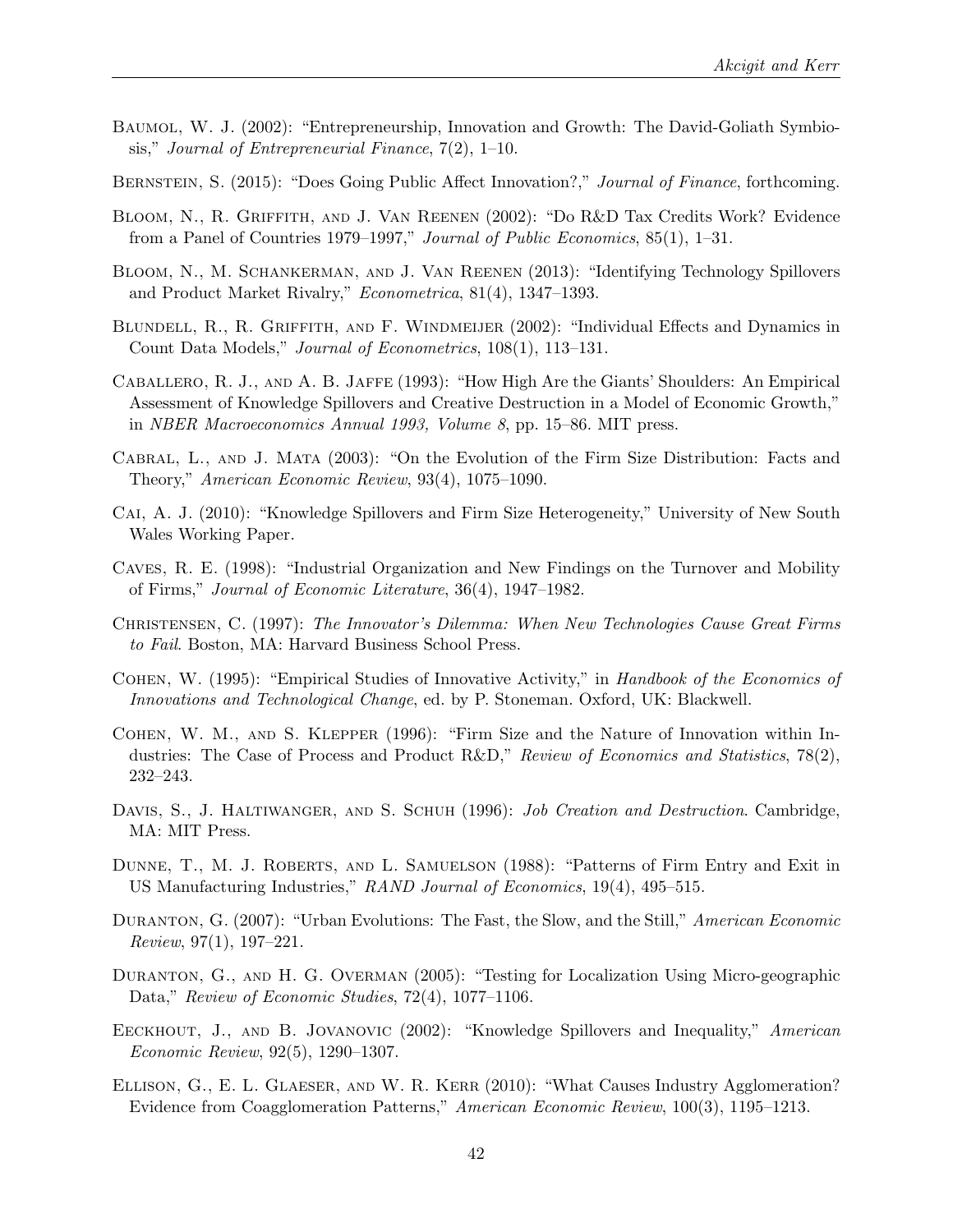- <span id="page-44-16"></span>Foster, L., J. Haltiwanger, and C. J. Krizan (2000): "Aggregate Productivity Growth: Lessons from Microeconomic Evidence," in New Developments in Productivity Analysis. Chicago, IL: University of Chicago Press.
- <span id="page-44-8"></span>GALASSO, A., AND T. S. SIMCOE (2011): "CEO Overconfidence and Innovation," Management Science, 57(8), 1469–1484.
- <span id="page-44-3"></span>GANS, J. S., D. H. HSU, AND S. STERN (2002): "When Does Start-up Innovation Spur the Gale of Creative Destruction?," RAND Journal of Economics, 33(4), 571–586.
- <span id="page-44-0"></span>Garcia-Macia, D., C.-T. Hsieh, and P. Klenow (2014): "How Destructive is Innovation," Stanford University Working Paper.
- <span id="page-44-12"></span>Geroski, P. A. (1998): "An Applied Econometrician's View of Large Company Performance," Review of Industrial Organization, 13(3), 271–294.
- <span id="page-44-4"></span>GILBERT, R. J., AND D. M. G. NEWBERY (1982): "Preemptive Patenting and the Persistence of Monopoly," American Economic Review, 72(3), 514–526.
- <span id="page-44-11"></span>GRILICHES, Z. (1990): "Patent Statistics as Economic Indicators: A Survey," Journal of Economic Literature, 28, 1661–1707.
- <span id="page-44-1"></span>(1992): "The Search for R&D Spillovers," Scandinavian Journal of Economics, 94, S29– S47.
- <span id="page-44-7"></span>Gromb, D., and D. S. Scharfstein (2002): "Entrepreneurship in Equilibrium," NBER Working Paper  $# 9001$ .
- <span id="page-44-2"></span>GROSSMAN, G. M., AND E. HELPMAN (1991): "Quality Ladders in the Theory of Growth," Review of Economic Studies, 58(1), 43–61.
- <span id="page-44-15"></span>HALL, B., AND J. VAN REENEN (2000): "How Effective Are Fiscal Incentives for R&D? A Review of the Evidence," Research Policy, 29(4), 449–469.
- <span id="page-44-14"></span>HALL, B. H. (1992): "R&D Tax Policy During the 1980s: Success or Failure?," Tax Policy and the Economy,  $7, 1-36$ .
- <span id="page-44-10"></span>HALL, B. H., A. JAFFE, AND M. TRAJTENBERG (2005): "Market Value and Patent Citations," RAND Journal of Economics, 36(1), 16–38.
- <span id="page-44-9"></span>Hall, B. H., A. B. Jaffe, and M. Trajtenberg (2001): "The NBER Patent Citation Data File: Lessons, Insights and Methodological Tools," NBER Working Paper # 8498.
- <span id="page-44-13"></span>HALL, B. H., AND R. H. ZIEDONIS (2001): "The Patent Paradox Revisited: An Empirical Study of Patenting in the US Semiconductor Industry, 1979–1995," RAND Journal of Economics, 32(1), 101–128.
- <span id="page-44-5"></span>Hausman, J., B. H. Hall, and Z. Griliches (1984): "Econometric Models for Count Data with an Application to the Patents-R&D Relationship," *Econometrica*,  $52(4)$ ,  $909-38$ .
- <span id="page-44-6"></span>HELLMANN, T., AND E. PEROTTI (2011): "The Circulation of Ideas in Firms and Markets," Management Science, 57(10), 1813–1826.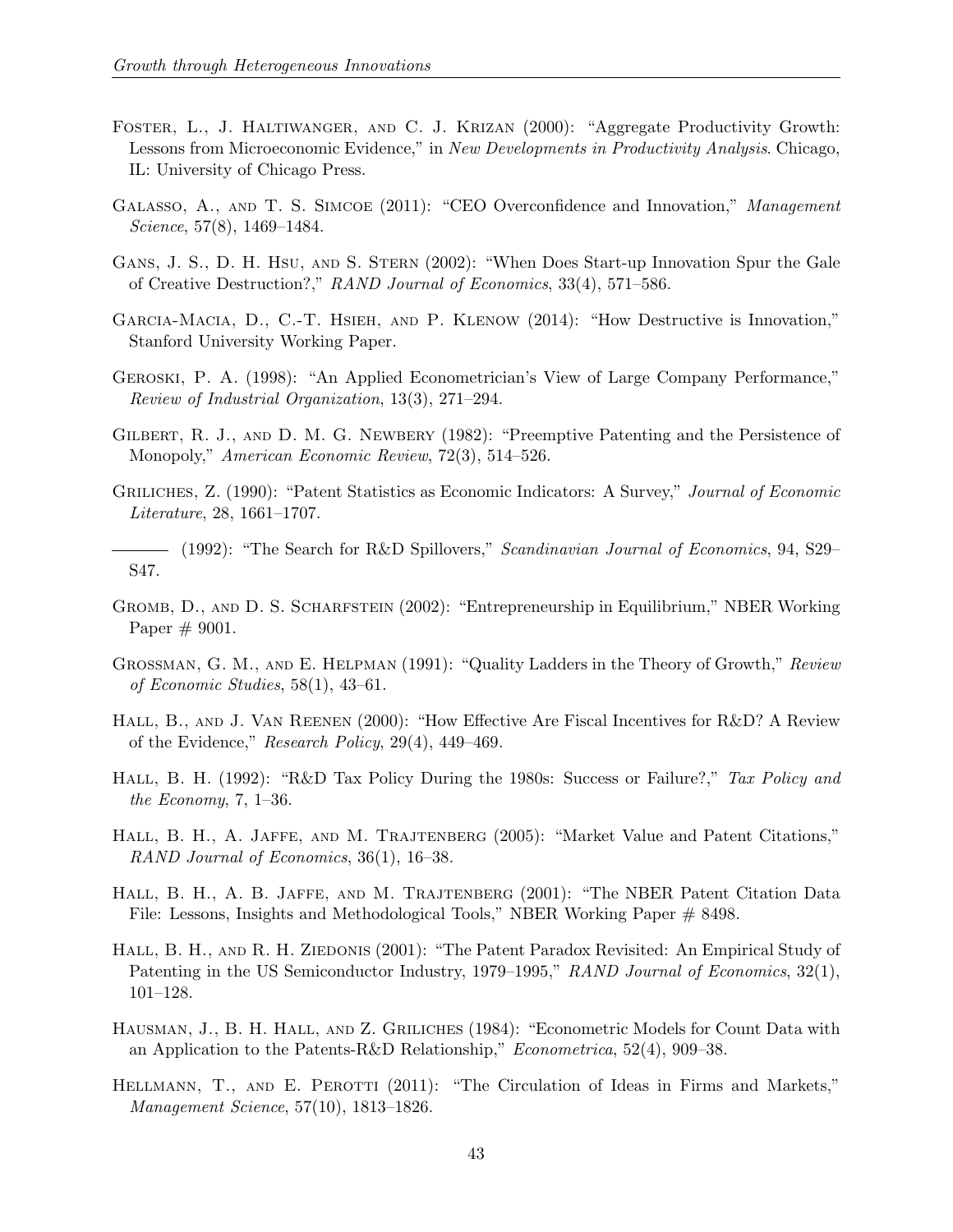- <span id="page-45-10"></span>HENDERSON, R. M. (1993): "Underinvestment and Incompetence as Responses to Radical Innovation: Evidence from the Photolithographic Alignment Equipment Industry," RAND Journal of Economics, 24(2), 248–270.
- <span id="page-45-11"></span>Henderson, R. M., and K. B. Clark (1990): "Architectural Innovation: The Reconfiguration of Existing Product Technologies and the Failure of Established Firms," Administrative Science Quarterly, 35(1), 9–30.
- <span id="page-45-3"></span>HOPENHAYN, H., G. LLOBET, AND M. MITCHELL (2006): "Rewarding Sequential Innovators: Prizes, Patents, and Buyouts," Journal of Political Economy, 114(6), 1041–1068.
- <span id="page-45-2"></span>Hopenhayn, H. A. (1992): "Entry, Exit, and Firm Dynamics in Long Run Equilibrium," Econo $metrica, 60(5), 1127-1150.$
- <span id="page-45-0"></span>HOWITT, P. (1999): "Steady Endogenous Growth with Population and R&D Inputs Growing," Journal of Political Economy, 107(4), 715–730.
- <span id="page-45-9"></span>HSIEH, C.-T., AND P. KLENOW (2014): "The Life-Cycle of Manufacturing Plants in India and Mexico," Quarterly Journal of Economics, 129(3), 1035–1084.
- <span id="page-45-12"></span>HURST, E., AND B. W. PUGSLEY (2011): "What do Small Businesses Do?," Brookings Papers on Economic Activity,  $43(2 \text{ (Fall)}), 73-142.$
- <span id="page-45-13"></span>JAFFE, A. B., M. TRAJTENBERG, AND M. S. FOGARTY (2000): "Knowledge Spillovers and Patent Citations: Evidence from a Survey of Inventors," American Economic Review Papers and Proceedings, 90(2), 215–218.
- <span id="page-45-14"></span>JAFFE, A. B., M. TRAJTENBERG, AND R. HENDERSON (1993): "Geographic Localization of Knowledge Spillovers as Evidenced by Patent Citations," Quarterly Journal of Economics, 108(3), 577–598.
- <span id="page-45-15"></span>JARMIN, R. S., AND J. MIRANDA (2002): "The Longitudinal Business Database," Center for Economic Studies Working Paper.
- <span id="page-45-1"></span>JONES, C. I. (1995): "R&D-based Models of Economic Growth," Journal of Political Economy, 103(4), 759–784.
- <span id="page-45-4"></span>JOVANOVIC, B. (1982): "Selection and the Evolution of Industry," *Econometrica*, 50(3), 649–70.
- <span id="page-45-5"></span>JOVANOVIC, B., AND G. M. MACDONALD (1994): "The Life Cycle of a Competitive Industry," Journal of Political Economy, 102(2), 322–347.
- <span id="page-45-7"></span>KERR, W., R. NANDA, AND M. RHODES-KROPF (2014): "Entrepreneurship as Experimentation," Journal of Economic Perspectives, 28(3), 25–48.
- <span id="page-45-6"></span>KERR, W. R. (2010): "Breakthrough Inventions and Migrating Clusters of Innovation," Journal of Urban Economics, 67(1), 46–60.
- <span id="page-45-16"></span>KERR, W. R., AND S. FU (2008): "The Survey of Industrial R&DPatent Database Link Project," Journal of Technology Transfer, 33(2), 173–186.
- <span id="page-45-8"></span>Klepper, S. (1996): "Entry, Exit, Growth, and Innovation over the Product Life Cycle," American Economic Review, 86(3), 562–583.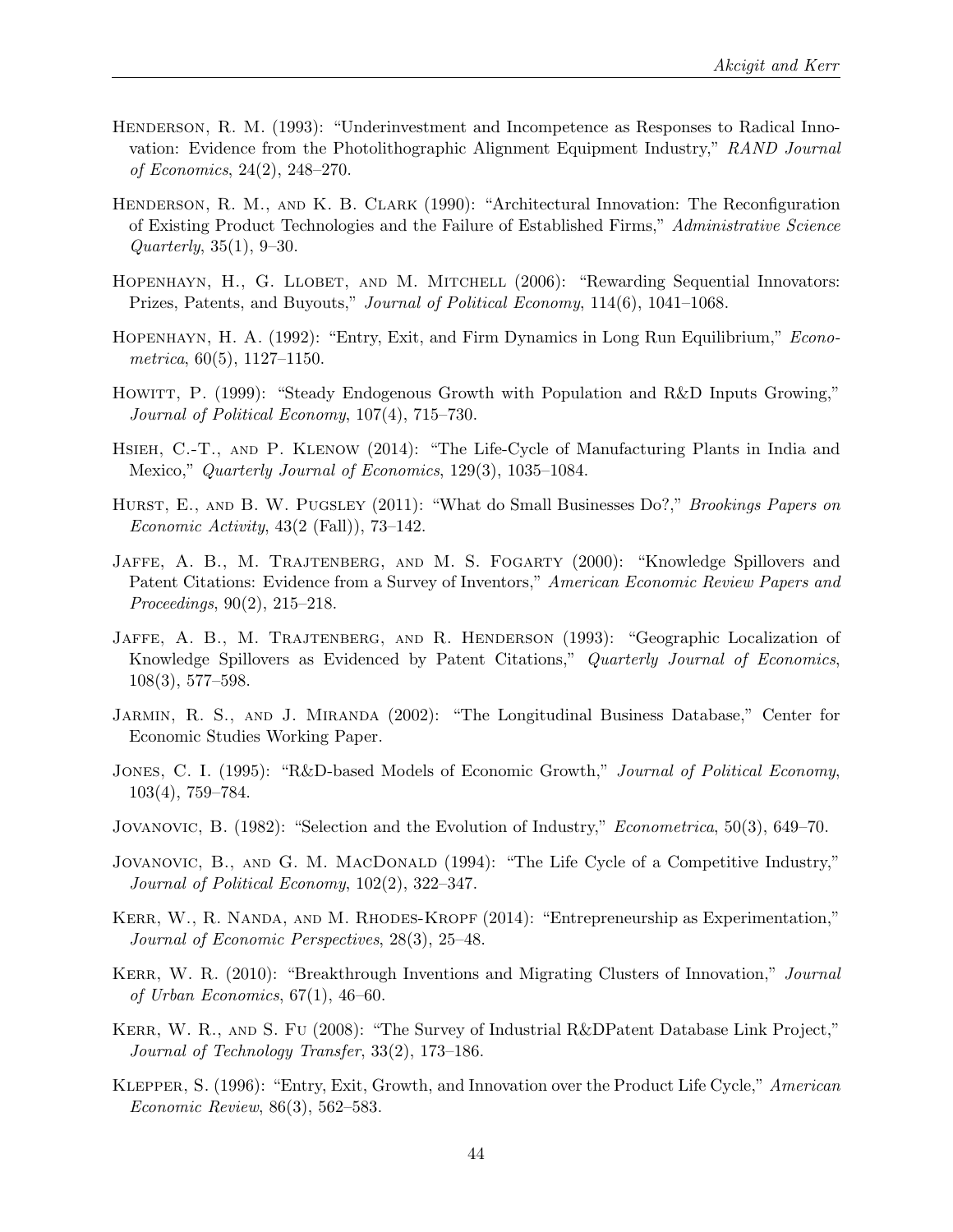- <span id="page-46-5"></span>Klepper, S., and E. Graddy (1990): "The Evolution of New Industries and the Determinants of Market Structure," RAND Journal of Economics, 21(1), 27–44.
- <span id="page-46-0"></span>KLETTE, T. J., AND S. KORTUM (2004): "Innovating Firms and Aggregate Innovation," Journal of Political Economy, 112(5), 986–1018.
- <span id="page-46-4"></span>KORTUM, S. (1997): "Research, Patenting, and Technological Change," *Econometrica*, 65(6), 1389– 1420.
- <span id="page-46-10"></span>Kortum, S., and J. Lerner (2000): "Assessing the Contribution of Venture Capital to Innovation," RAND Journal of Economics, 31(4), 674–692.
- <span id="page-46-9"></span>Kueng, L., M.-J. Yang, and B. Hong (2014): "Sources of Firm Life-Cycle Dynamics: Differentiating Size vs. Age Effects," NBER Working Paper # 20261.
- <span id="page-46-2"></span>LAMOREAUX, N. R., K. L. SOKOLOFF, AND D. SUTTHIPHISAL (2011): "The Reorganization of Inventive Activity in the United States in the Early Twentieth Century," in Understanding Long-Run Economic Growth: Geography, Institutions, and the Knowledge Economy, ed. by N. R. Lamoreaux, and D. Costa, pp. 235–274. University of Chicago Press.
- <span id="page-46-1"></span>LENTZ, R., AND D. MORTENSEN (2008): "An Empirical Model of Growth through Product Innovation," Econometrica, 76(6), 1317–1373.
- <span id="page-46-3"></span>(2014): "Optimal Growth Through Product Innovation," University of Wisconsin Working Paper.
- <span id="page-46-15"></span>LERNER, J. (1994): "The Importance of Patent Scope: An Empirical Analysis," RAND Journal of Economics, 25(2), 319–333.
- <span id="page-46-6"></span>(1997): "An Empirical Exploration of a Technology Race," RAND Journal of Economics, 28(2), 228–247.
- <span id="page-46-13"></span> $-$  (2012): The Architecture of Innovation: The Economics of Creative Organizations. Boston, MA: Harvard Business School Press.
- <span id="page-46-14"></span>LERNER, J., M. SORENSEN, AND P. STRÖMBERG (2011): "Private Equity and Long-run Investment: The Case of Innovation," Journal of Finance, 66(2), 445–477.
- <span id="page-46-11"></span>Lucas, R. E. (1978): "On the Size Distribution of Business Firms," Bell Journal of Economics, 9(2), 508–523.
- <span id="page-46-7"></span>LUTTMER, E. G. (2007): "Selection, Growth, and the Size Distribution of Firms," Quarterly Journal of Economics, 122(3), 1103–1144.
- <span id="page-46-8"></span> $-$  (2011): "On the Mechanics of Firm Growth," Review of Economic Studies, 78(3), 1042– 1068.
- <span id="page-46-12"></span>MARCH, J. G. (1991): "Exploration and Exploitation in Organizational Learning," *Organization* science, 2(1), 71–87.
- <span id="page-46-16"></span>Mehta, A., M. Rysman, and T. Simcoe (2010): "Identifying the Age Profile of Patent Citations: New Estimates of Knowledge Diffusion," Journal of Applied Econometrics, 25(7), 1179–1204.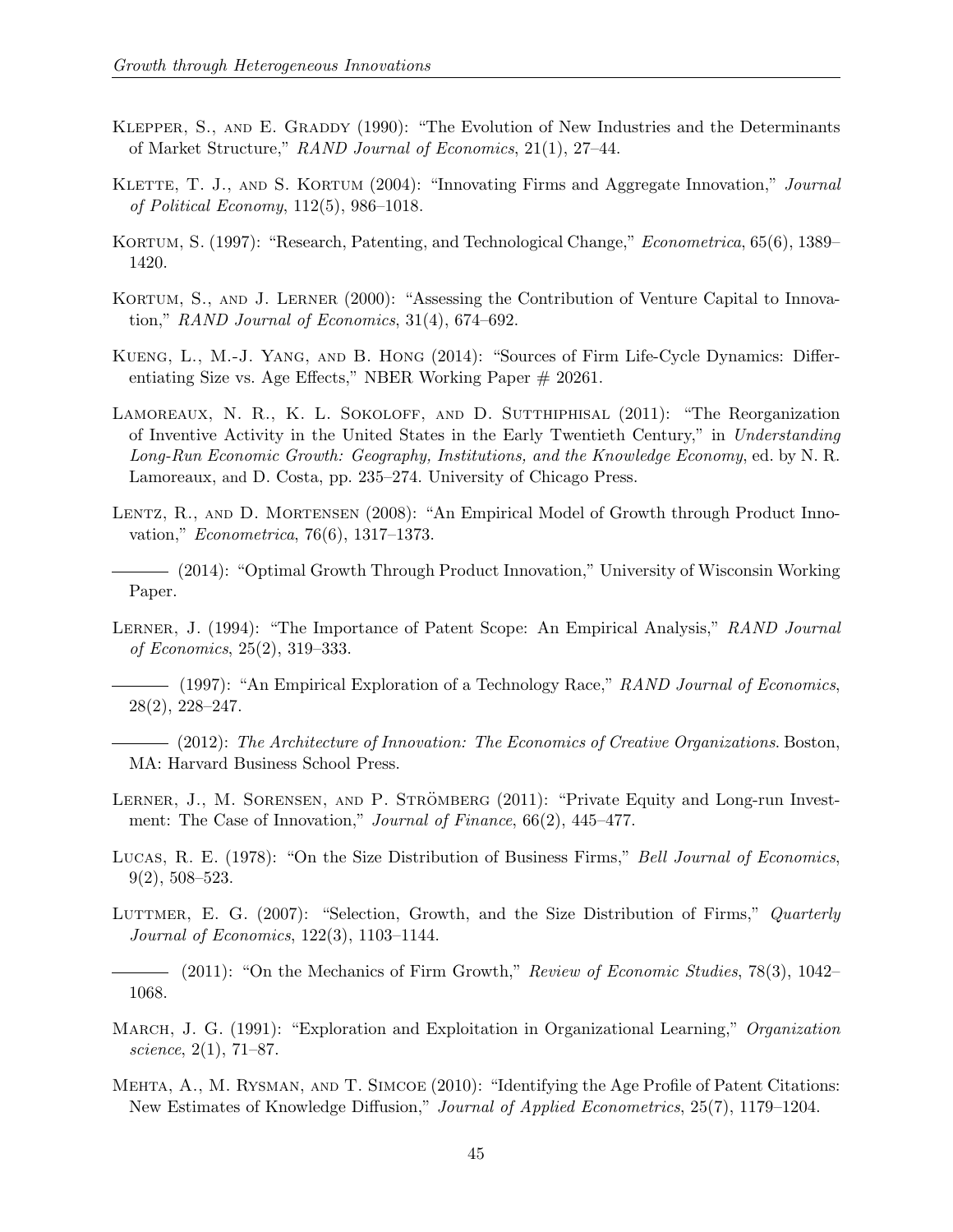- <span id="page-47-6"></span>NELSON, R., AND S. WINTER (1982): An Evolutionary Theory of Economic Change. Cambridge, MA: Harvard University Press.
- <span id="page-47-0"></span>Nicholas, T. (2014): "Scale and Innovation During Two U.S. Breakthrough Eras," Harvard Business School Working Paper.
- <span id="page-47-7"></span>PERETTO, P. F. (1998): "Technological Change, Market Rivalry, and the Evolution of the Capitalist Engine of Growth," Journal of Economic Growth, 3(1), 53–80.
- <span id="page-47-8"></span>Rausch, L. (2010): "Indicators of U.S. Small Business's Role in R&D," National Science Foundation Info Brief 10-304.
- <span id="page-47-4"></span>Reinganum, J. F. (1983): "Uncertain Innovation and the Persistence of Monopoly," American Economic Review, 73(4), 741–748.
- <span id="page-47-2"></span>ROMER, P. M. (1986): "Increasing Returns and Long-run Growth," Journal of Political Economy, 94(5), 1002–1037.
- <span id="page-47-3"></span>ROMER, P. M. (1990): "Endogenous Technological Change," Journal of Political Economy, 98(5), S71–102.
- <span id="page-47-5"></span>Rosen, R. J. (1991): "Research and Development with Asymmetric Firm Sizes," RAND Journal of Economics, 22(3), 411–429.
- <span id="page-47-9"></span>Samila, S., and O. Sorenson (2011): "Venture Capital, Entrepreneurship and Economic Growth," Review of Economics and Statistics, 93(1), 338–349.
- <span id="page-47-1"></span>Spence, M. (1984): "Cost Reduction, Competition, and Industry Performance," Econometrica, 52(1), 101–121.
- <span id="page-47-14"></span>SUTTON, J. (1997): "Gibrat's Legacy," Journal of Economic Literature, 35(1), 40–59.
- <span id="page-47-10"></span>Thomke, S. (2003): Experimentation Matters: Unlocking the Potential of New Technologies for Innovation. Boston, MA: Harvard Business School Press.
- <span id="page-47-13"></span>Thompson, P., and M. Fox-Kean (2005): "Patent Citations and the Geography of Knowledge Spillovers: A Reassessment," American Economic Review, 95(1), 450–460.
- <span id="page-47-12"></span>TRAJTENBERG, M. (1990): "A Penny for Your Quotes: Patent Citations and the Value of Innovations," RAND Journal of Economics, 21(1), 172–187.
- <span id="page-47-15"></span>Wilson, D. J. (2009): "Beggar Thy Neighbor? The In-state, Out-of-state, and Aggregate Effects of R&D Tax Credits," Review of Economics and Statistics, 91(2), 431–436.
- <span id="page-47-11"></span>Zucker, L., M. Darby, and M. Brewer (1998): "Intellectual Human Capital and the Birth of U.S. Biotechnology Enterprises," American Economic Review, 88, 290–306.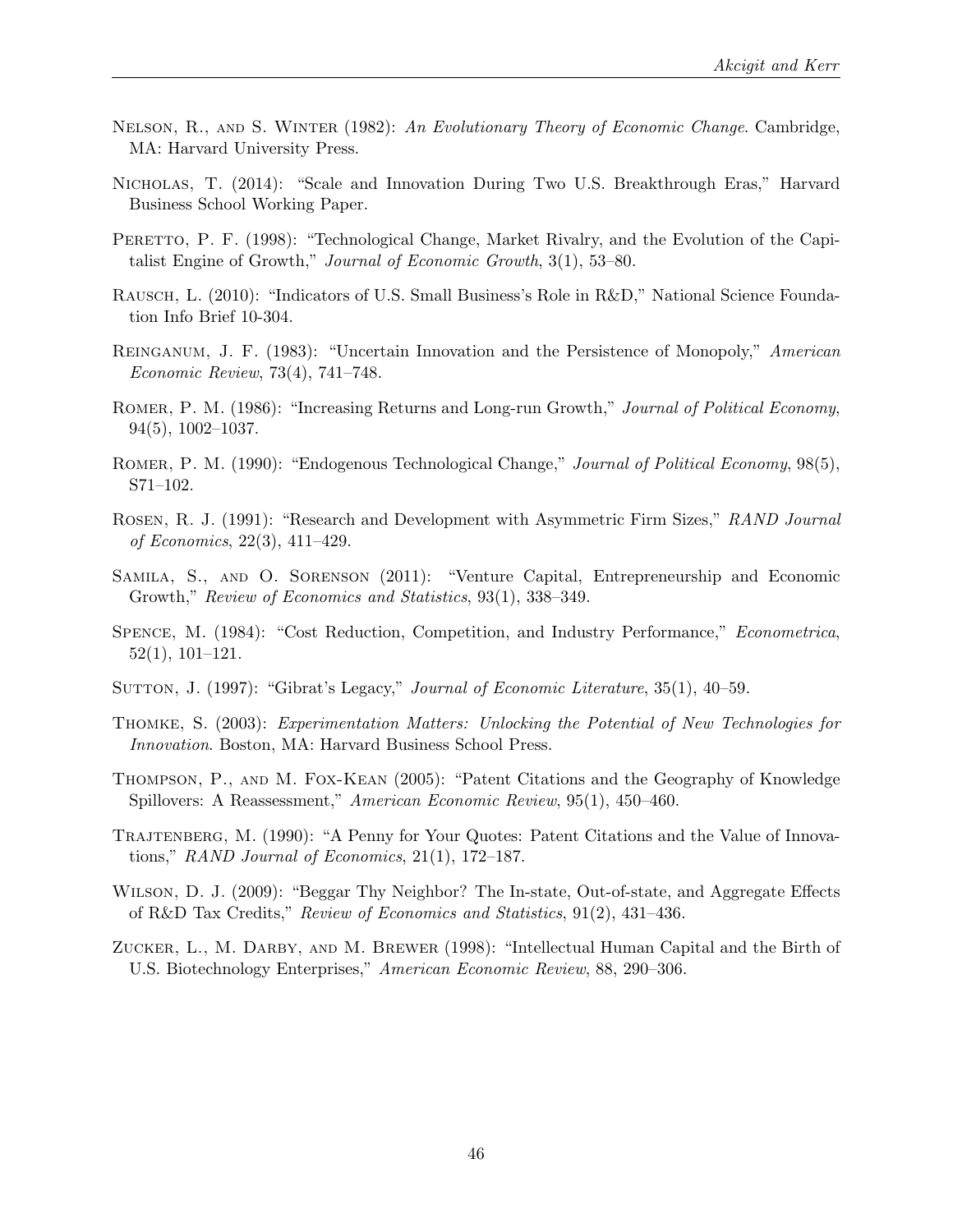# Appendix

# A Proofs of Propositions

**Proof of Lemma [1.](#page-14-3)** Note that  $Y^* = (1 - \beta)^{\frac{1-2\beta}{\beta}} \tilde{\beta}^{\frac{\beta-1}{\beta}} L^* \bar{q}$ . Therefore the growth rate of aggregate output is equivalent to the growth rate of the average quality of product lines. We can express the level of  $\bar{q}(t)$  after an instant  $\Delta t$  as

$$
\bar{q}(t+\Delta t) = \begin{cases} \bar{q}(t) \left[ \tau^* \Delta t (1+\bar{s}) + z^* \Delta t (1+\lambda) \right] \\ + \bar{q}(t) \left[ 1 - \tau^* \Delta t - z^* \Delta t \right] \end{cases}.
$$

Now subtract  $\bar{q}(t)$  from both sides and divide by  $\Delta t$  and take the limit as  $\Delta t \rightarrow 0$ 

$$
g = \frac{\overline{\dot{q}}(t)}{\overline{\dot{q}}(t)} = \lim_{\Delta t \to 0} \frac{\overline{q}(t + \Delta t) - \overline{q}(t)}{\Delta t} \frac{1}{\overline{q}(t)} = \tau^* \overline{s} + z^* \lambda.
$$

Proof of Proposition [1.](#page-15-0) Conjecture that

$$
V(\mathbf{q}) = A \sum_{q_j \in \mathbf{q}} q_j. \tag{43}
$$

<span id="page-48-1"></span><span id="page-48-0"></span>.

Substituting this expression into the original value function,

$$
r^* A \sum_{q_j \in \mathbf{q}} q_j = \max_{x, [z_j]_{j \in \mathcal{J}_f}} \left\{ \begin{array}{l} \sum_{q_j \in \mathbf{q}} \pi^* q_j - \sum_{q_j \in \mathbf{q}} \hat{\chi} z_j^{\hat{\psi}} q_j - \Phi \bar{q} \\ -\tilde{\chi} x^{\tilde{\psi}} \bar{q} + xA \bar{q} (1 + \bar{s}) \\ + \sum_{q_j \in \mathbf{q}} z_j A q_j \lambda - \sum_{q_j \in \mathbf{q}} \tau^* A q_j \end{array} \right\}
$$

This expression holds if and only if

$$
r^*A = \max_z \left\{ \pi^* - \hat{\chi} z^{\hat{\psi}} + zA\lambda - \tau^*A \right\}, \text{ and}
$$
 (44)

$$
\max_{x} \left\{ xA\left(1+\bar{s}\right) - \tilde{\chi}x^{\tilde{\psi}} \right\} - \Phi = 0. \tag{45}
$$

Assume for now that there is positive entry (we will verify this later in the proof). Then from the free-entry condition  $(8)$  we have

<span id="page-48-2"></span>
$$
A = \frac{\nu}{1 + \bar{s}}.\tag{46}
$$

The maximization in [\(44\)](#page-48-0) implies  $z = \left[\frac{A\lambda}{\hat{\psi}\hat{\chi}}\right]$  $\int \frac{1}{\hat{\psi}-1}$  or

$$
z_j = \left[\frac{\lambda \nu}{(1+\bar{s})\,\hat{\psi}\hat{\chi}}\right]^{\frac{1}{\hat{\psi}-1}}
$$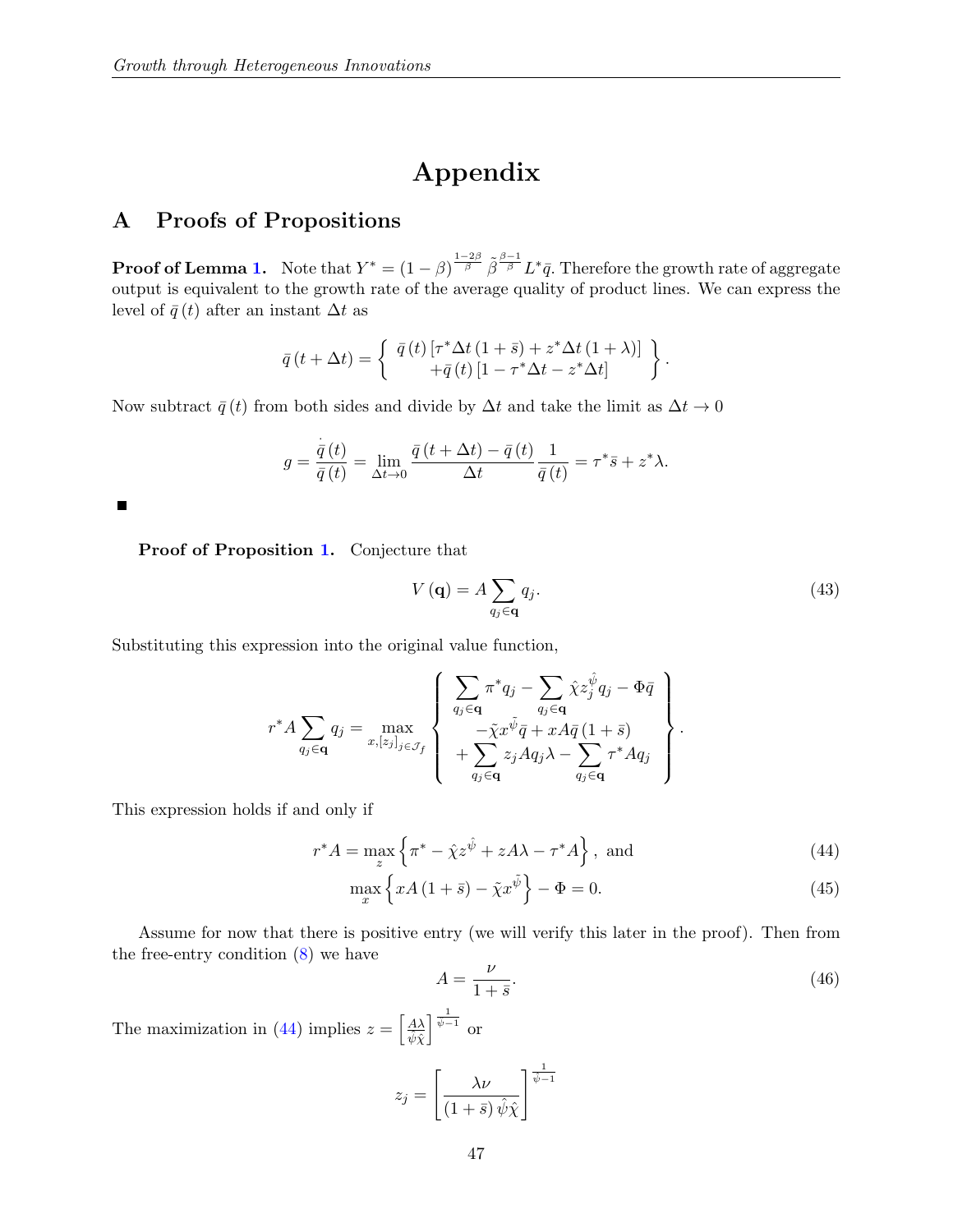and

$$
\tau = \frac{\pi}{A} + \hat{\chi} \left[ \frac{\lambda}{\hat{\psi}\hat{\chi}} \right]^{\frac{\hat{\psi}}{\hat{\psi}-1}} A^{\frac{1}{\hat{\psi}-1}} \left( \hat{\psi} - 1 \right) - g - \rho
$$

where the last line used the fact that  $r = g + \rho$ . Since the growth rate is  $g = \tau \bar{s} + z\lambda$ , the above expression can be further refined as

$$
\tau = \frac{1}{(1+\bar{s})} \left[ \frac{\pi}{A} - \left[ \frac{\lambda}{\hat{\psi}\hat{\chi}} \right]^{\frac{\hat{\psi}}{\hat{\psi}-1}} A^{\frac{1}{\hat{\psi}-1}} \hat{\chi} - \rho \right].
$$

Now we turn to the maximization problem in [\(45\)](#page-48-1) which delivers the optimal innovation effort (together with  $(46)$ ) as

$$
x = \left[\frac{\nu}{\tilde{\psi}\tilde{\chi}}\right]^{\frac{1}{\tilde{\psi}-1}}.
$$

Hence the condition in  $(45)$  is

$$
\max_{x} \left\{ xA\left(1+\bar{s}\right)-\tilde{\chi}x^{\tilde{\psi}} \right\} = \left[ \frac{v}{\tilde{\psi}\tilde{\chi}} \right]^{\frac{\tilde{\psi}}{\tilde{\psi}-1}} \tilde{\chi}\left(\tilde{\psi}-1\right).
$$

Hence assumption [2](#page-15-2) guarantees [\(45\)](#page-48-1).  $\blacksquare$ 

**Proof of Proposition [2.](#page-16-3)** Conjecture the form  $\mu_n^* = \tilde{A}\tilde{B}^n \frac{1}{n!}$ . Then the flow equations in [\(26\)](#page-16-4) imply

$$
F\tilde{A}\tilde{B}^2\tau + x_e = F\tilde{A}\tilde{B}\left(x + \tau\right)
$$

and

$$
\tilde{B}^2 \tau = \tilde{B} \left( x^* + n\tau^* \right) - nx
$$

Combining these two equations implies

$$
F\tilde{A}\tilde{B}n\tau^* - F\tilde{A}nx + x_e = F\tilde{A}\tilde{B}\tau
$$

This equation can hold for all  $n \geq 2$  if and only if  $\tilde{B} = x/\tau$  and  $\tilde{A} = \frac{x_e}{Fx}$ .

Proof of Proposition [6.](#page-20-0) Note that the new value function in general form is

$$
rV(\mathbf{q}) - \dot{V}(\mathbf{q}) = \max_{\substack{x_n \in [0,\bar{x}],\\z_j \in [0,\bar{z}] \}_{\mathcal{J}_f}} \left\{ \begin{array}{c} \left\{ \begin{array}{c} \sum_{q_j \in \mathbf{q}} \left[ \pi^* q_j - \hat{\chi} z_j^{\hat{\psi}} q_j \right] - \bar{q} \tilde{\chi} n^{\tilde{\sigma}} x_n^{\tilde{\psi}} \right. \\ \left. + nx_n \left[ \mathbb{E}_j V \left( \mathbf{q} \cup_+ \{ q_j + \bar{q} s_j \} \right) - V \left( \mathbf{q} \right) \right. \\ \left. + \sum_{q_j \in \mathbf{q}} z_j \left[ V \left( \mathbf{q} \setminus \{ q_j \} \cup_+ \{ q_j \left( 1 + \lambda \right) \} \right) - V \left( \mathbf{q} \right) \right] \\ \left. + \sum_{q_j \in \mathbf{q}} \tau \left[ V \left( \mathbf{q} \setminus \{ q_j \} \right) - V \left( \mathbf{q} \right) \right] \end{array} \right\} \end{array} \right\}
$$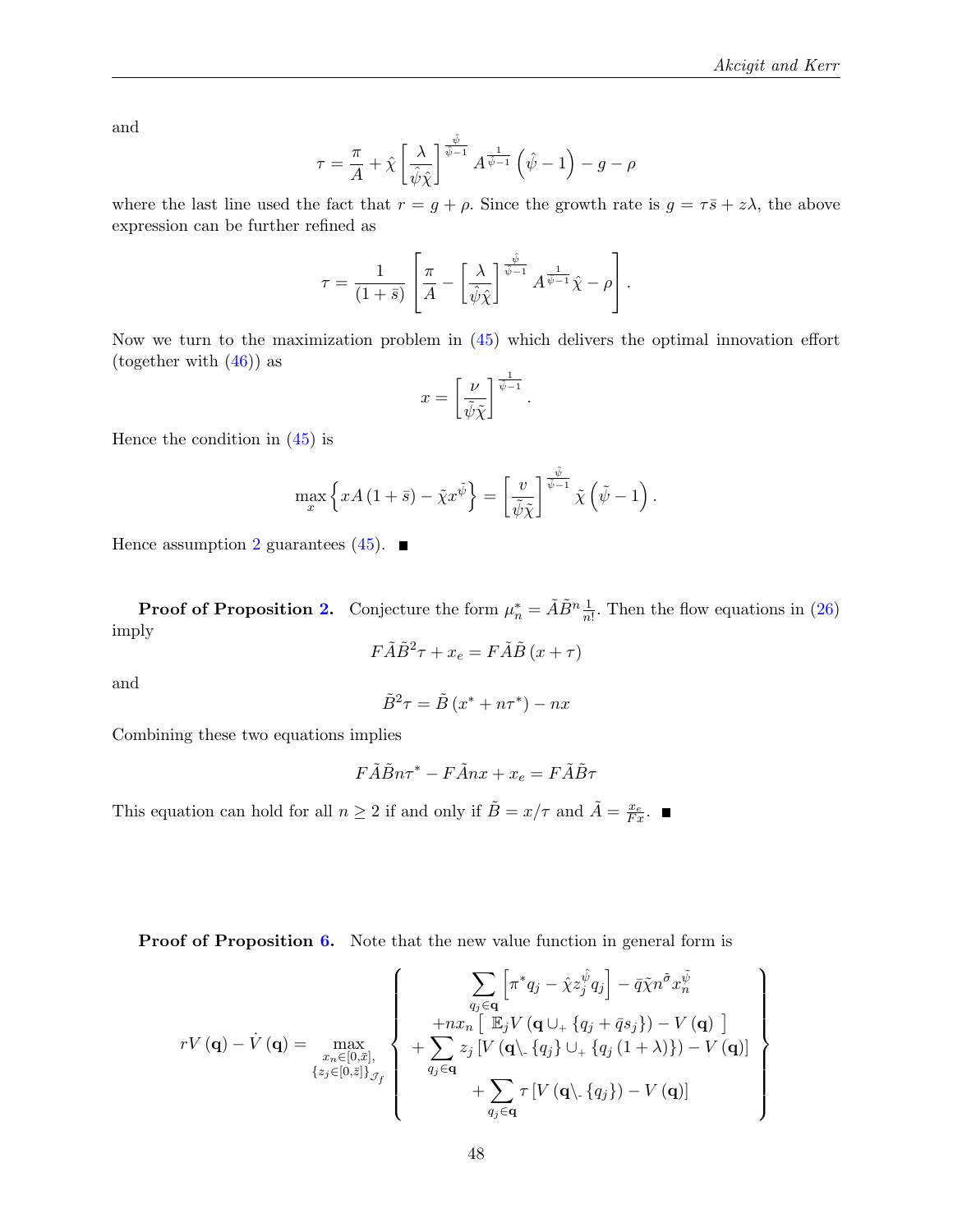Substituting the conjecture  $V(\mathbf{q}, \bar{q}) = A \sum$ qj∈q  $q_j + B_n \bar{q}$  into the above value function we get

$$
r\sum_{q_j\in\mathbf{q}}Aq_j + rB_n\bar{q} - B_n\bar{q}g = \max_{\substack{x_n\in[0,\bar{x}],\\{z_j\in[0,\bar{z}]}\}_{\mathcal{I}_f}}\left\{\begin{array}{l} \sum_{q_j\in\mathbf{q}}\left[\pi^*q_j - \hat{\chi}z_j^{\hat{\psi}}q_j\right] - \bar{q}\tilde{\chi}n^{\tilde{\sigma}}x_n^{\tilde{\psi}} \\ + nx_n\left[\begin{array}{c} A\bar{q}\left[1 + \mathbb{E}_js_j\right] \\ + B_{n+1}\bar{q} - B_n\bar{q} \end{array}\right] \\ + \sum_{q_j\in\mathbf{q}}z_jAq_j\lambda \\ + \sum_{q_j\in\mathbf{q}}\tau\left[-Aq_j + B_{n-1}\bar{q} - B_n\bar{q}\right] \end{array}\right\}
$$

Now equating the terms with  $q_j$  and  $\bar{q}$  we get

$$
rA = \max_{z_j} \left\{ \pi^* - \hat{\chi} z_j^{\hat{\psi}} + z_j A \lambda - \tau A \right\}
$$

and

$$
rB_n - B_n g = \max_{x_n} \left\{ \begin{array}{c} -n^{\tilde{\sigma}} \tilde{\chi} x_n^{\tilde{\psi}} \\ + nx_n \left[ A \left[ 1 + \mathbb{E}_j s_j \right] + B_{n+1} - B_n \right] \\ + n\tau \left[ B_{n-1} - B_n \right] \end{array} \right\}.
$$

Note that from log utility we have  $\rho = r - g$ . Hence the two value functions become

$$
rA = \pi - \tau A + \max_{z_j} \left\{ z_j A \lambda - \hat{\chi} z_j^{\hat{\psi}} \right\}
$$
  
\n
$$
\rho B_n = \max_{x_n} \left\{ \begin{array}{c} -n^{\tilde{\sigma}} \tilde{\chi} x_n^{\tilde{\psi}} \\ + n x_n \left[ A \left[ 1 + \bar{s} \right] + B_{n+1} - B_n \right] \\ + n \tau \left[ B_{n-1} - B_n \right]. \end{array} \right\}
$$

Now we can take the first order conditions

$$
z_j = \left[\frac{A\lambda}{\hat{\psi}\hat{\chi}}\right]^{\frac{1}{\hat{\psi}-1}} \text{ and } x_n = \left[\frac{A\left[1+\bar{s}\right]+B_{n+1}-B_n}{\tilde{\psi}n^{\tilde{\sigma}-1}\tilde{\chi}}\right]^{\frac{1}{\tilde{\psi}-1}}.
$$

Hence  $A$  is defined by the following equation

$$
(r+\tau) A = \pi + A^{\frac{\hat{\psi}}{\hat{\psi}-1}} \left[\frac{\lambda}{\hat{\psi}}\right]^{\frac{\hat{\psi}}{\hat{\psi}-1}} \left(\hat{\psi}-1\right) \hat{\chi}^{\frac{1}{1-\hat{\psi}}}
$$

and  $B_n$ :

$$
B_{n+1} = \left[ \frac{(\rho + n\tau) B_n - n\tau B_{n-1}}{\tilde{\psi} - 1} \right]^{\frac{\tilde{\psi} - 1}{\tilde{\psi}}} \tilde{\psi} \tilde{\chi}^{\frac{1}{\tilde{\psi}}} n^{\frac{\tilde{\sigma} - \tilde{\psi}}{\tilde{\psi}}} + B_n - A \left[ 1 + \bar{s} \right]
$$

г

Proof of Proposition [7.](#page-23-1) First we compute the number of citable patents M. The measure of citable patents after  $\Delta t$  is simply

$$
M(t + \Delta t) = [M(t) + 1] (x \Delta t (1 - \theta) + z \Delta t) + 1 \times x \Delta t \theta + (1 - x \Delta t - z \Delta t) M(t).
$$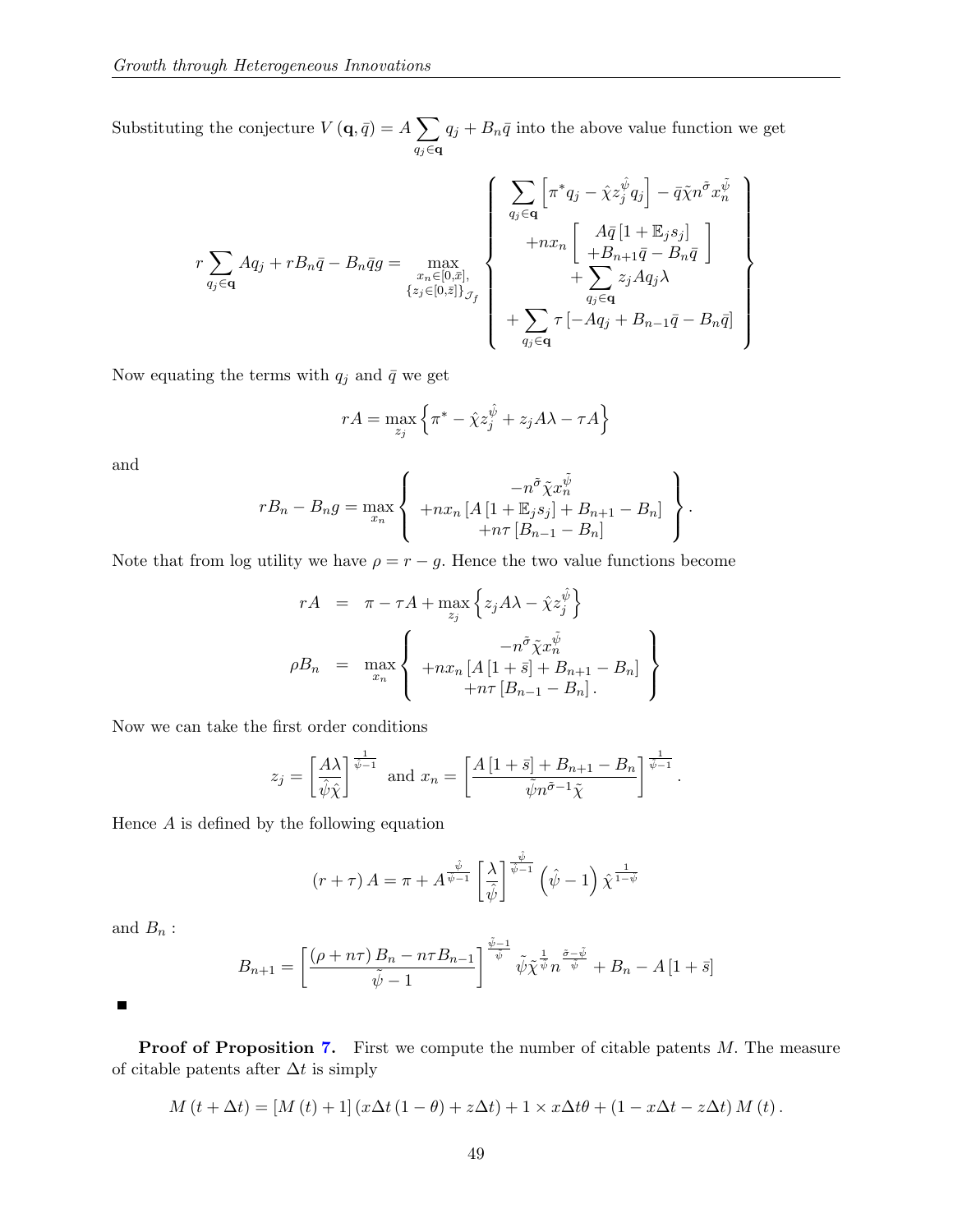Imposing the steady state condition  $M(t + \Delta t) = M(t)$  we find  $M = \frac{1}{\theta} + \frac{z}{x\theta}$ . Recall the flow equations [\(38\)](#page-22-0) and [\(39\)](#page-22-0). Equation (38) and [\(18\)](#page-13-2) imply  $\Upsilon_{s_k,0} = \frac{\tau(1-\theta)^k \theta}{M[\tau \theta + \gamma s_k(\tau(1-\theta)+z)]}$ . Then we can rewrite [\(39\)](#page-22-0) in a recursive form as  $\Upsilon_{s_k,n} = \Upsilon_{s_k,n-1} \frac{\gamma s_k(\tau(1-\theta)+z)}{[\tau\theta+\gamma s_k(\tau(1-\theta)+z)]}$  which implies  $\Upsilon_{s_k,n} =$  $\Upsilon_{s_k,0} \left[ \frac{\gamma s_k(\tau(1-\theta)+z)}{\tau \theta + \gamma s_k(\tau(1-\theta)+z)} \right]$  $\overline{\tau \theta + \gamma s_k(\tau(1-\theta)+z)}$ <sup>n</sup>. Similar reasoning applies to  $\Upsilon_{\lambda,n}$  and to the flow equations [\(40\)](#page-23-2) and  $(41)$ .

For the second part of the theorem, we just rewrite the same flow equations without the internal citations z. Then the expressions follow.  $\blacksquare$ 

# B Full Predictions of Baseline Model

This appendix outlines the full set of predictions for the baseline theoretical model without scaling. Most predictions are general and do not depend upon whether internal or external R&D has a larger average step size. Predictions C3, D5, and D6 are specific to the case of external R&D having the larger step size, which we find empirically to be true. Our NBER working paper provides the proofs of these predictions.

#### A: Firm Size Distribution and Firm Growth Rates

- A1 The size distribution of firms is highly skewed.
- A2 The probability of a firm's survival is negatively related to its size.
- A3 Small firms that survive tend to grow faster than larger firms. Among larger firms, this negative relationship weakens.
- A4 The variance of growth rates is higher for smaller firms.
- A5 Younger firms have a higher probability of exiting, but those that survive tend to grow faster than older firms.

#### B: Firm Size Distribution and Innovation Intensity

- B1 R&D expenditures increase with firm size among innovative firms, but the intensity of R&D decreases with firm size.
- B2 Similarly, patent counts increase with firm size among innovative firms, but the intensity of patenting decreases with firm size.
- B3 Younger firms are more R&D and patent intensive than older firms.

#### C: Patent Citation Behavior and Innovation Spillover Size

- C1 A large fraction of patents receive zero external citations.
- C2 The distribution of citations is highly skewed.
- C3 An average external patent receives more external citations than an internal patent.
- C4 The distribution of patent citation life is highly skewed.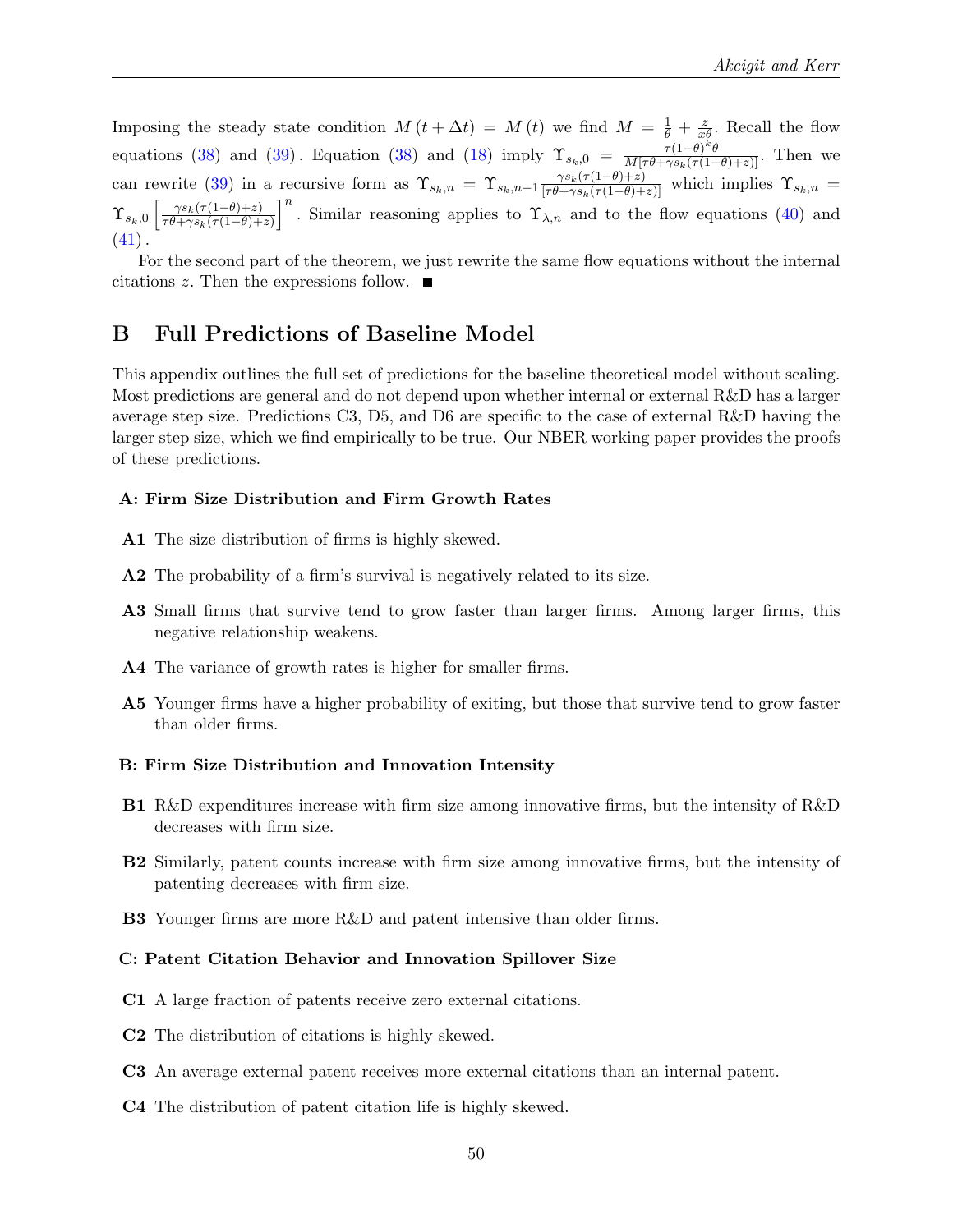#### D: Innovation Type and Firm Size Distribution

- D1 The proportion of a firm's patents that receives zero future external citations rises with firm size.
- D2 The proportion of a firm's backwards citations that are self citations rises with contemporaneous firm size.
- D3 Average future external citations per patent is decreasing in firm size.
- D4 The relative rate of major innovations (highly cited patents) is higher for small firms. This higher relative rate weakens with more stringent citation quality thresholds.
- D5 The average citations (received) of patents by entrants is higher than the average citations of patents by incumbents. Similarly, the average citations of patents by young firms is higher than the average citations of patents by older firms.
- D6 The patents made by firms at their entry on average receive more external citations than later patents of the same firm.

#### E: Innovation Type and Firm Growth Rates

- E1 More cited patents lead to higher growth for a firm. This effect is larger for small firms.
- E2 An external patent leads to higher growth than an internal patent on average.
- E3 More R&D and patent intensive firms grow faster.
- E4 Everything else equal, firms that obtain more external patents are more likely to survive. Firms that receive more external citations are more likely to exit the economy.

## C Additional Empirical Results

We include here some selected empirical results that provide special details relevant to our model. Our working paper contains a more extensive set of work that we do not repeat here.

#### C.1 Monte Carlo Simulations of Internal Patent Citations

Table A1 considers in greater detail the observation made in the Introduction that self-citation behavior rises with firm size. We study this issue using patent data and assignees, which allows us to undertake the simulations outside of the Census Bureau. We consider patterns for patents filed in 1995 and their citations over the previous five years. This short period lowers the computation demands of the simulations, and this snap shot is very representative of the general behavior across the full sample. In 1995, the self citation share grows from 9% for firms filing just one patent to 17% for firms filing 2-5 patents. The share further increases to 31% for firms filing over 100 patents.

The last three columns of Table A1 evaluate these observed self citation shares against counterfactuals. Large patenting firms are more likely to cite themselves due to the greater likelihood that they draw upon their past work. This is true even if citations are random. If IBM and a small firm in 1995 draw a random citation for the computer industry from 1990-1995, the likelihood that IBM draws itself is much greater. The likelihood of self citing for a new entrant is naturally zero. This bias to firm size is particularly true where large firms dominate narrow technology fields.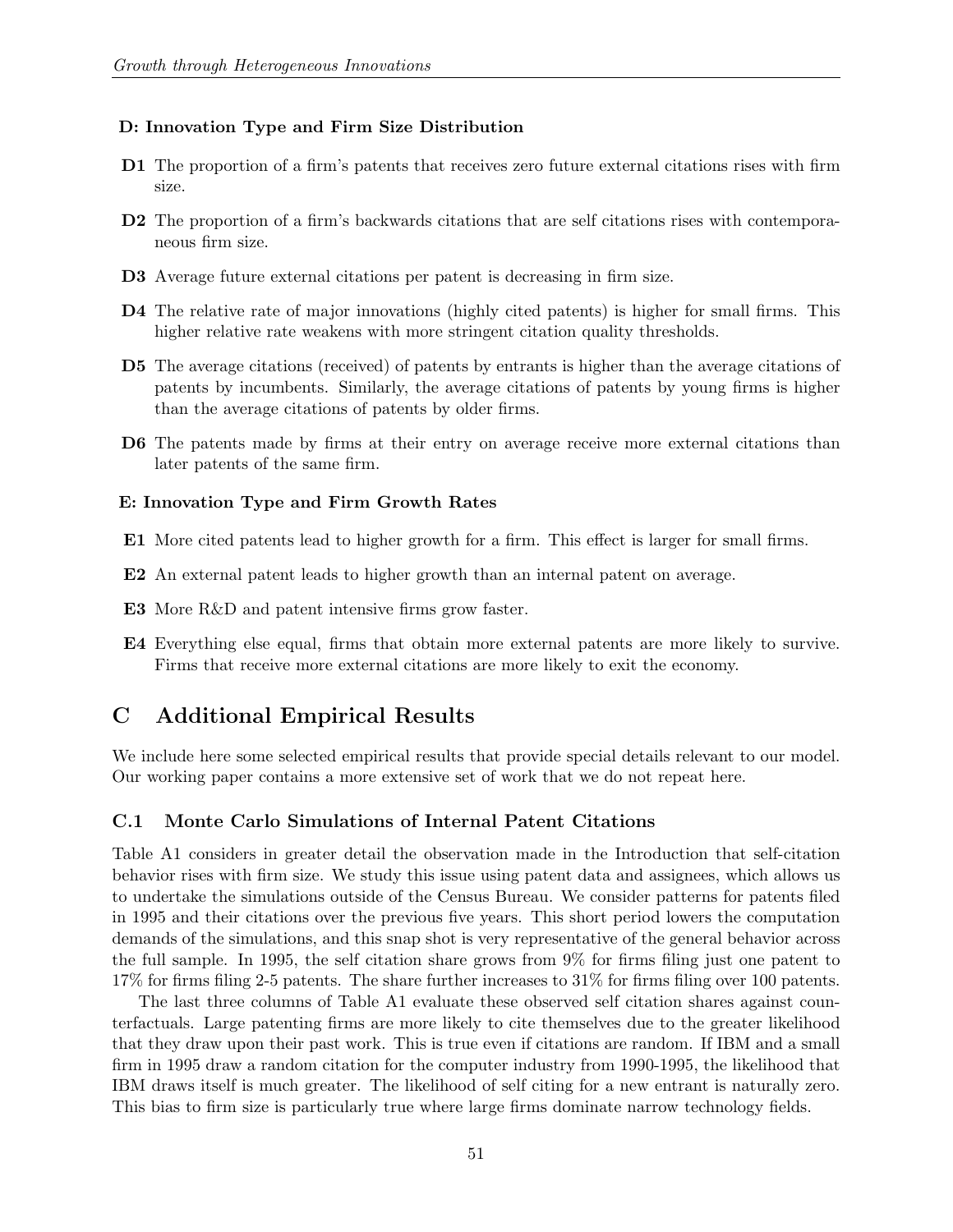|                  | Count of assignees<br>by number of 1995                            | Mean observed<br>self citation share  | Comparison of observed self citation behavior against 1000 Monte<br>Carlo simulations replicating technologies and citation years |                                                                                |                                                                                                       |  |  |
|------------------|--------------------------------------------------------------------|---------------------------------------|-----------------------------------------------------------------------------------------------------------------------------------|--------------------------------------------------------------------------------|-------------------------------------------------------------------------------------------------------|--|--|
|                  | patents with<br>citations for<br>patents over the<br>prior 5 years | for patents over<br>the prior 5 years | Mean test<br>statistic for 95\%<br>confidence level<br>by size category                                                           | Share of firms<br>deviating at 95%<br>confidence level from<br>random behavior | Mean deviations of<br>observed citation shares<br>$\left(\text{col. } 2 \text{ minus col. } 3\right)$ |  |  |
|                  |                                                                    | (2)                                   | $\left( 3\right)$                                                                                                                 | $_{(4)}$                                                                       | (5)                                                                                                   |  |  |
| 1 patent         | 8044                                                               | $9\%$                                 | $1\%$                                                                                                                             | 13%                                                                            | 8%                                                                                                    |  |  |
| $2-5$ patents    | 3382                                                               | 17%                                   | $3\%$                                                                                                                             | $35\%$                                                                         | 14%                                                                                                   |  |  |
| $6-10$ patents   | 595                                                                | $22\%$                                | $4\%$                                                                                                                             | 64%                                                                            | 18%                                                                                                   |  |  |
| $11-20$ patents  | 307                                                                | 23\%                                  | $4\%$                                                                                                                             | 73%                                                                            | 19%                                                                                                   |  |  |
| $21-100$ patents | 288                                                                | $27\%$                                | $4\%$                                                                                                                             | 89%                                                                            | 23%                                                                                                   |  |  |
| $100+$ patents   | 65                                                                 | $31\%$                                | $6\%$                                                                                                                             | 97%                                                                            | 25%                                                                                                   |  |  |

Table A1. Cross-sectional relationship of assignee size and self citation behavior

Notes: Table reports the results of Monte Carlo simulations of self citation behavior by firm size. The sample is restricted to US-based, industrial patents in 1995 and their citations to other US-based, industrial patents over the prior Öve years. Rows group assignees by their patent counts in 1995. The second column indicates the share of observed citations that are self citations. For the Monte Carlo simulations, we draw counterfactuals that match the technologies and application years of cited patents. We include the original citation among the possible pool of patents, and we draw with replacement. We measure from the simulation a counterfactual self citation share to assignee size relationship. We repeat the simulations 1000 times to generate 95% confidence bands for the self citation ratio of each assignee. These confidence bands are specific to assignees based upon their size and underlying technologies. The third column provides the mean test statistic by Örm size. This statistic rises with Örm size because Örms with larger patent portfolios are more likely to cite themselves even if citations are random. The fourth column indicates the share of assignees by size category that exhibit self citation behavior that exceeds a random pattern at a 95% confidence level. These deviations are strongly increasing in firm size. The last column presents the mean deviation of observed self citation behavior from the simulation baselines. These deviations are also increasing in firm size.

To confirm that this mechanical effect is not driving the observed relationship in Column 2, we undertake Monte Carlo simulations where we replace observed patents with random counterfactuals. For each observed citation, we draw a counterfactual that matches the technology and application year of the cited patent. We include the original citation among the possible pool of patents, and we draw with replacement. We measure from the simulation a counterfactual self citation share to assignee size relationship. As this relationship depends upon the randomness of the simulation draws, we repeat the procedure 1000 times.

We use these 1000 simulations to generate 95% confidence bands for the self citation ratio of each assignee. These confidence bands are specific to assignees based upon their size and underlying technologies. These confidence bands more rigorously test whether the observed self citation relationships are a systematic departure from the null hypothesis of being randomly determined. As anticipated, Column 3 shows that the mean value of the test statistic is rising in firm size.

Columns 4 and 5 confirm that the observed self citation behavior is a significant departure among large assignees. Column 4 examines the prevalence of departures. For assignees with one patent during 1995, only 13% display self citation behavior that we can reject as being random at a 95% confidence level. This non-random share grows to 97% for assignees with more than 100 patents in 1995. Column 5 also shows that average deviation of self citation shares from the random baseline is growing in firm size. These departures indicate that our results are due to firm behavior rather than the mechanics of firm size. These self citation findings hold in within-firm panel analyses, too.[26](#page-53-0)

#### C.2 Panel Relationship Between Entry and Patent Quality

Table A2 presents some simple panel evidence on patent quality within firms over time. We restrict the sample to new entrants during 1977-1994. We regress traits of patents on an indicator variable

<span id="page-53-0"></span><sup>&</sup>lt;sup>26</sup>This analysis closely relates to the patent localization work of [Jaffe et al. \(1993\)](#page-45-14) and [Thompson and Fox-Kean](#page-47-13) [\(2005\)](#page-47-13). Similar procedures are used in agglomeration calculations like [Duranton and Overman](#page-43-16) [\(2005\)](#page-43-16) and [Ellison et](#page-43-17) [al. \(2010\).](#page-43-17) [Agrawal et al. \(2010\)](#page-42-16) discuss related issues with respect to large patenting firms in "company towns" and their self citation behavior (e.g., Eastman Kodak in Rochester, NY).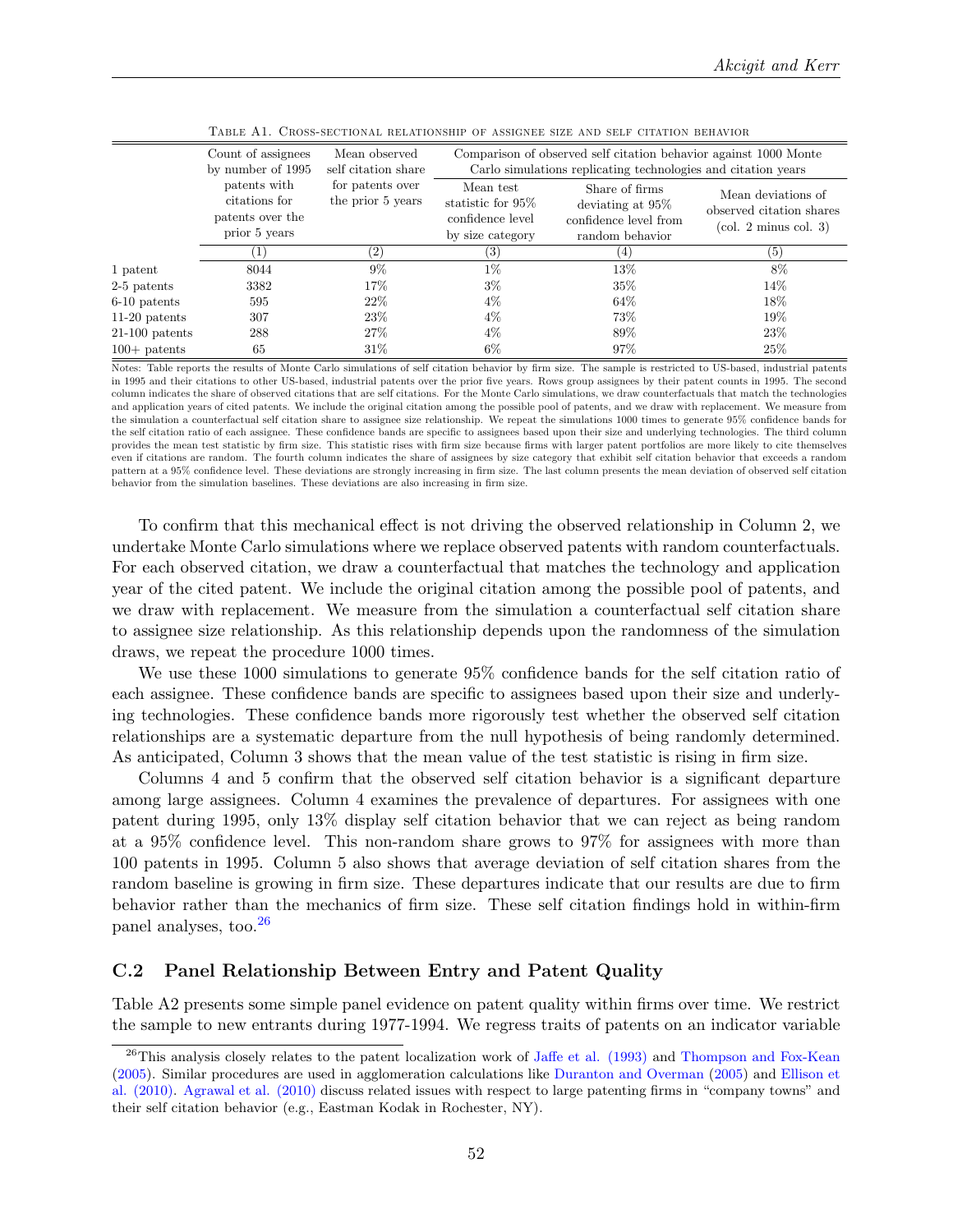for whether or not the patent is filed in the first two years that a firm is observed. We include firm fixed effects to compare early patents of the firm to later patents. We also include technology-year fixed effects. Column 1 shows that the average external citation count is higher at entry. Column 2 shows that patents also have larger numbers of claims at firm entry than in later years. Columns 3-6 show the distribution of external citations in quartiles. Column 3 is the lowest quality quartile, and Column 6 is the highest quality quartile. Entrants have disproportionate representation in the highest quality quartile compared to later years for the same firm. The results describe the time path of firms in terms of invention quality.

|                               | Number of<br>external<br>citations | Number of<br>claims on<br>patent | Prevalence of patents by external citation ranks<br>(coefficients sum to zero across columns) |             |           |          |
|-------------------------------|------------------------------------|----------------------------------|-----------------------------------------------------------------------------------------------|-------------|-----------|----------|
|                               |                                    |                                  | $0 - 24\%$                                                                                    | $25 - 49\%$ | 50-74%    | 75-100%  |
|                               |                                    | (2)                              | $\left( 3\right)$                                                                             | (4)         | (5)       | (6)      |
| First two years the           | 1.1621                             | 0.6920                           | $-0.0148$                                                                                     | $-0.0042$   | $-0.0048$ | 0.0239   |
| firm is observed              | (0.1557)                           | (0.1811)                         | (0.0048)                                                                                      | (0.0059)    | (0.0063)  | (0.0058) |
| Firm fixed effects            | Yes                                | Yes                              | Yes                                                                                           | Yes         | Yes       | Yes      |
| Technology-year fixed effects | Yes                                | Yes                              | Yes                                                                                           | Yes         | Yes       | Yes      |

Table A2. Panel relationship between entry and patent quality

Notes: Table quantifies changes in average patent quality within firms over time. Columns 1 and 2 show that external citation rates and claims per patent are higher at firm entry. Columns 3-6 show the distribution of external citations in quartiles. Column 3 is the lowest quality quartile, and Column 6 is the highest quality quartile. The coefficients for a row sum to zero across these columns. Entrants have disproportionate representation in the highest quality quartile compared to later years for the same firm. The sample includes 260,972 US industrial patents for firms first observed between 1977 and 1994. Estimations include firm fixed effects and technology-year fixed effects, cluster standard errors at the firm level, and weight patents such that each firm receives constant weight.

#### C.3 Dynamic Evidence on Quality Within Firms

Table A3 provides evidence to verify our model's assumption that major external innovations are followed within firms by internal innovations and refinements. This process requires that an external innovation be made to dramatically push forward the technology of a product line that is dominated by internal inventions within the currently leading firm. We can further verify these features by demonstrating that the mean quality of citing patents outside of the original firm for a given invention is higher than the mean quality of citing patents within the firm.

We use a linear specification of the form

Cite<sub>p2,p1</sub> = 
$$
\phi_{p1} + \eta_{i,t}^{p2} + \beta \cdot \text{External}_{p_2,p_1} + \epsilon_{p_2,p_1},
$$

where Cite<sub>p2,p1</sub> models traits of patents  $p_2$  that cite patents  $p_1$ . We include citations for U.S. industrial patents filed during 1975-1984. We restrict the citations to be US industrial patents filed within a ten-year window of the original patent. We find similar patterns when using all citations, but the consistent window is more appropriate.

The primary regressor is the indicator variable  $\text{External}_{p_2, p_1}$  that takes unit value if the assignee of citing patent  $p_2$  differs from the assignee of cited patent  $p_1$ . Three-quarters of citations are external. We include  $\phi_{p_1}$  fixed effects for cited patents. We thus compare differences between internal and external citations on the same patent. We also include  $\eta_{i,t}^{p_2}$  fixed effects for the technology i and year t of the citing patent  $p_2$ ; the patent fixed effects naturally control for these traits for cited patents  $p_1$ . We define  $\eta_{i,t}^{p_2}$  through USPTO sub-categories and five-year time periods. We cluster standard errors by cited patents.

The first column of Table A3 models the number of external citations on citing patents  $p_2$  as the outcome variable. The second column alternatively tests the number of claims on the citing patent